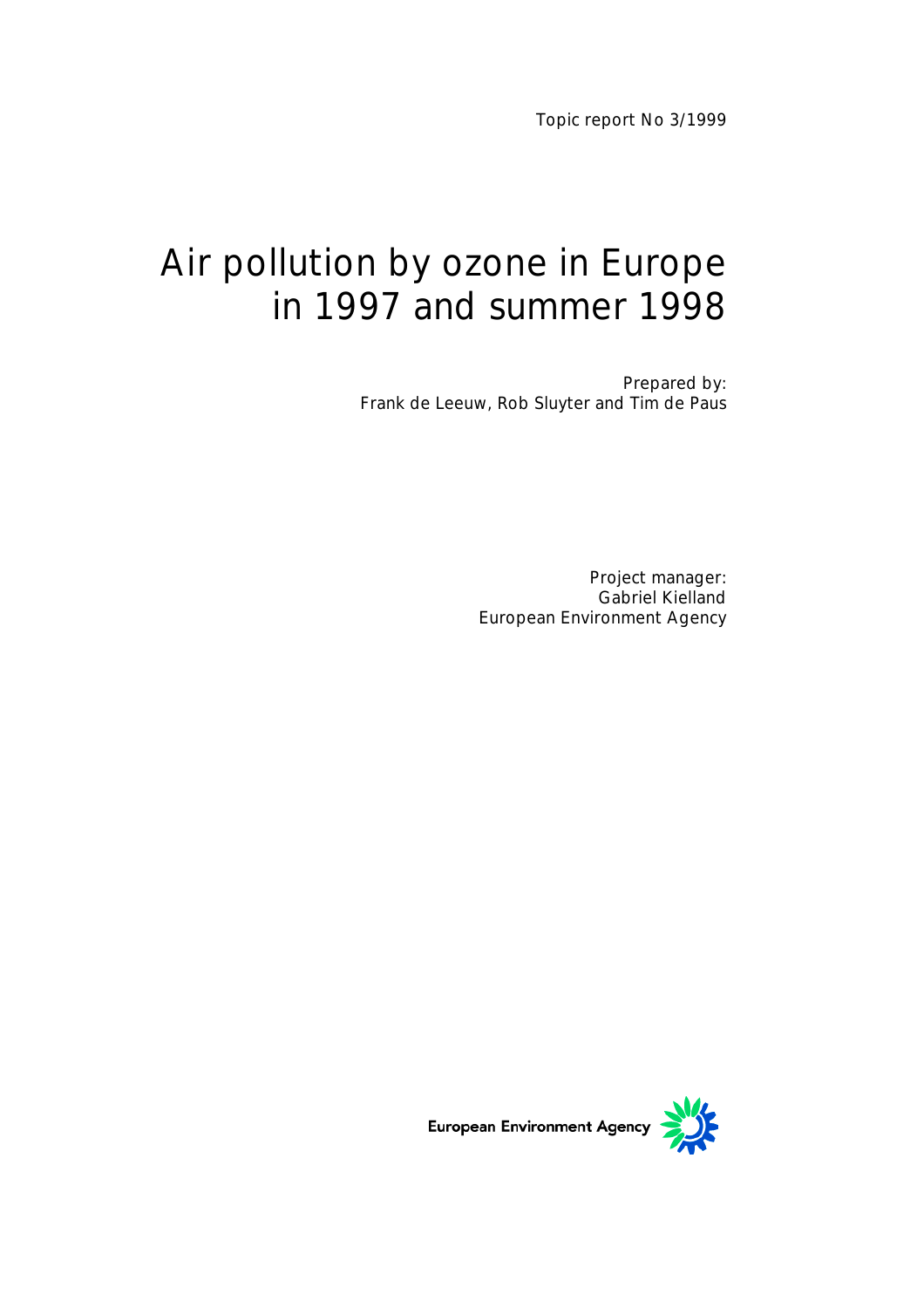#### Cover design: Rolf Kuchling, EEA

#### Legal notice

The contents of this report do not necessarily reflect the official opinion of the European Communities or other European Communities institutions. Neither the European Environment Agency nor any person or company acting on the behalf of the Agency is responsible for the use that may be made of the information contained in this report.

A great deal of additional information on the European Union is available on the Internet. It can be accessed through the Europa server (http://europa.eu.int)

©EEA, Copenhagen, 1999

Reproduction is authorised provided the source is acknowledged

Printed in Italy

Printed on recycled and chlorine-free bleached paper

ISBN 92-9167-123-1

European Environment Agency Kongens Nytorv 6 DK-1050 Copenhagen K Denmark Tel: +45 33 36 71 00 Fax: +45 33 36 71 99 E-mail: eea@eea.eu.int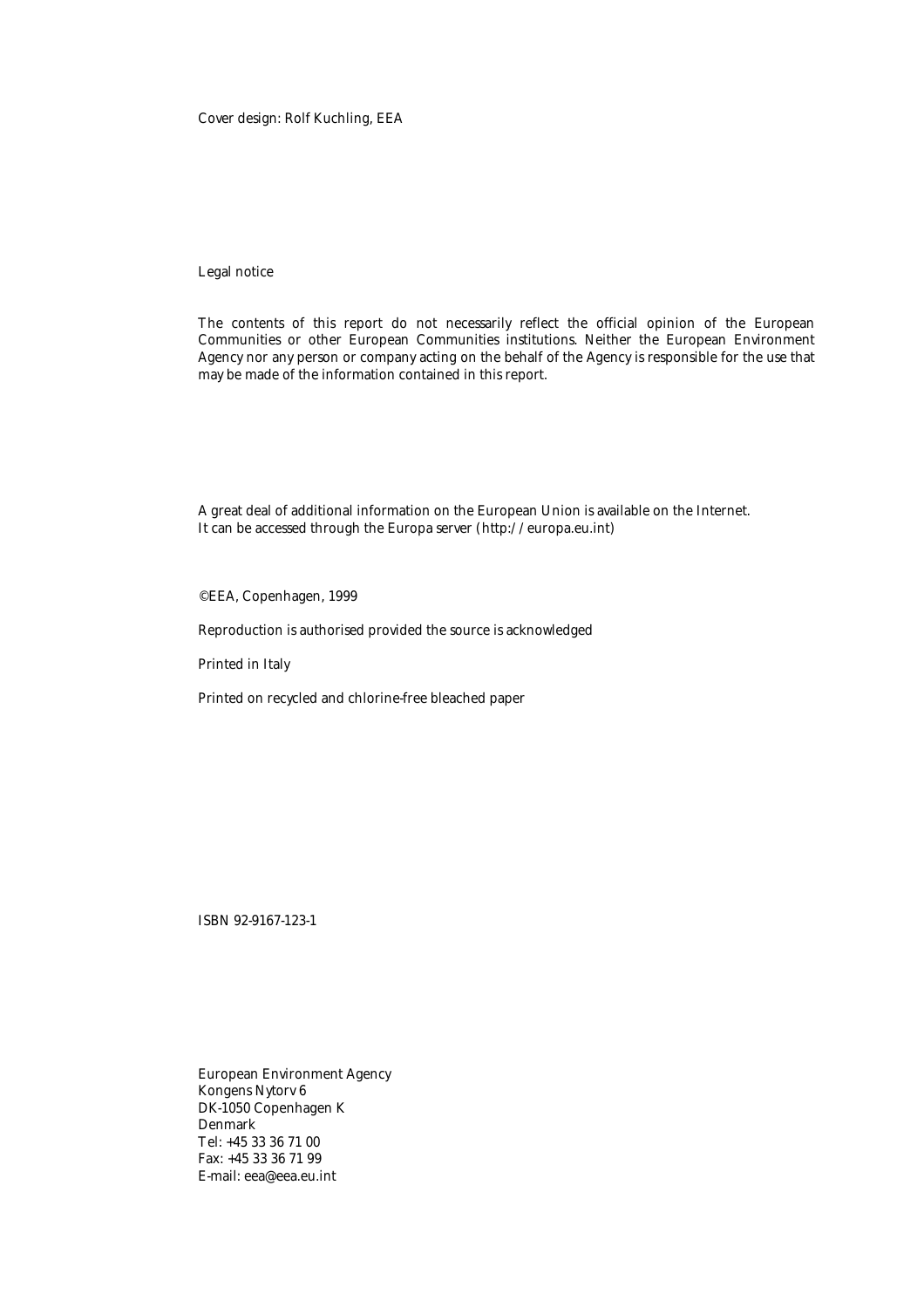# Table of contents

| Part I         | Exceedance of ec ozone threshold values in Europe in 1997.7                      |  |
|----------------|----------------------------------------------------------------------------------|--|
| 1.             |                                                                                  |  |
| 2.             |                                                                                  |  |
| 2.1.           |                                                                                  |  |
| 2.2.           |                                                                                  |  |
| 3.             |                                                                                  |  |
| $\mathbf{4}$ . |                                                                                  |  |
| 4.1.           | Geographical coverage of monitoring stations 22                                  |  |
| 4.2.           |                                                                                  |  |
|                |                                                                                  |  |
|                | 4.3.1. Exceedances of the threshold value for protection of human health  29     |  |
|                | 4.3.2. Exceedances of the threshold values for information and warning           |  |
|                | 4.3.3. Exceedances of the daily threshold value for protection of vegetation  37 |  |
|                | 4.3.4. Exceedance of the hourly threshold value for protection of vegetation 40  |  |
|                | 4.4. Preliminary review of exceedances of the revised guidelines of              |  |
|                |                                                                                  |  |
|                |                                                                                  |  |
| 5.             |                                                                                  |  |
| 6.             |                                                                                  |  |
|                | Annex 1: Observed exceedances and annual statistics  51                          |  |
|                | Annex 2: Phenomenology of ozone concentrations 56                                |  |
|                |                                                                                  |  |
| Part II        | Information document concerning air pollution by ozone  59                       |  |
| 1.             |                                                                                  |  |
| 2.             |                                                                                  |  |
| 3.             | Summary of data reported for summer 1998 65                                      |  |
| 3.1.           |                                                                                  |  |
| 3.2.           |                                                                                  |  |
| 4.             |                                                                                  |  |
| 5.             |                                                                                  |  |
|                |                                                                                  |  |
| 6.             |                                                                                  |  |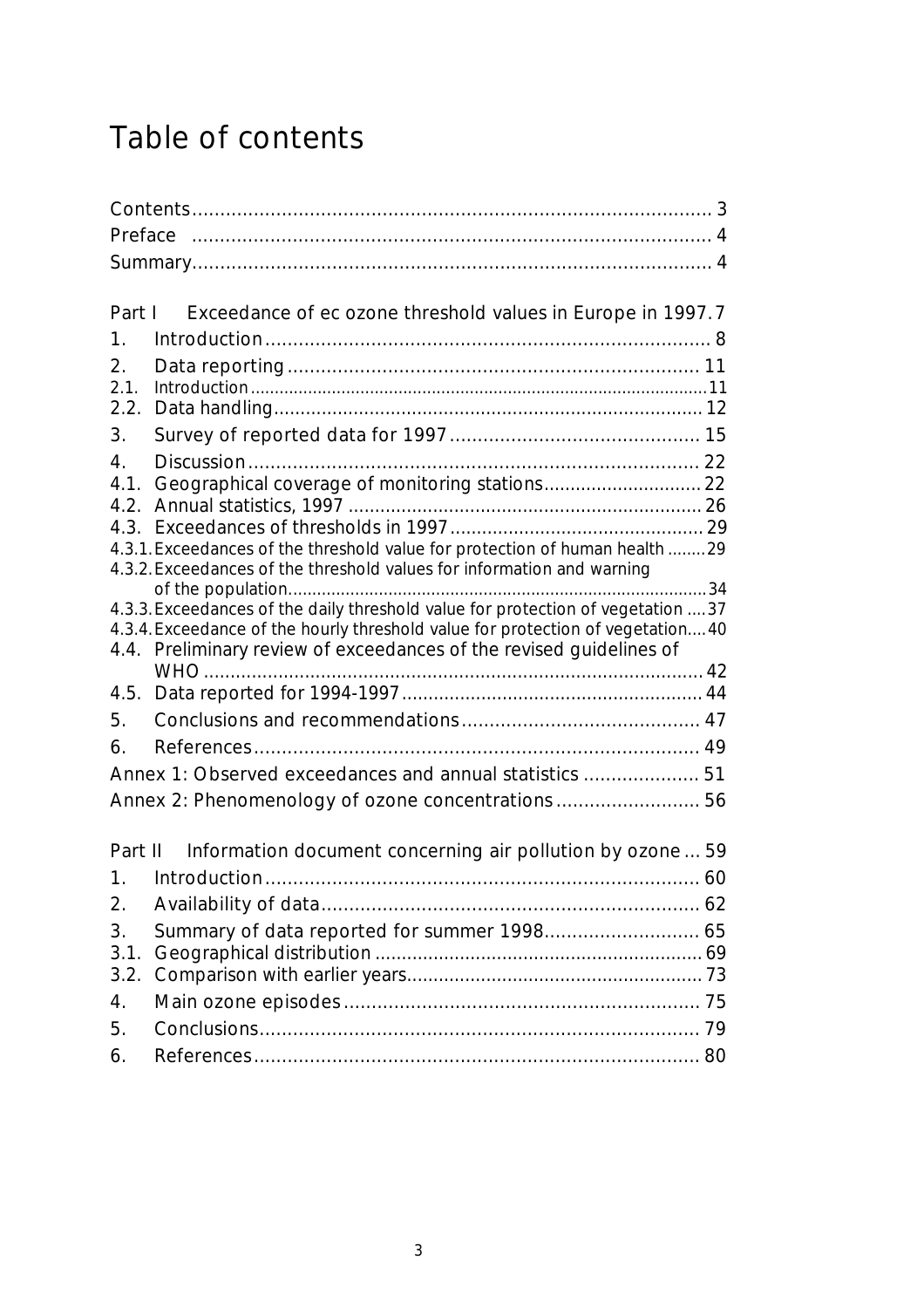## Preface

This report is based upon data submitted to the European Commission under the Directive 92/72/EEC on air pollution by ozone. The Commission has requested the European Environment Agency (EEA) to assist in this annual reporting by EU Member States since 1995. The voluntary submission to the EEA of information on ozone levels by other European countries made it possible to present an ozone assessment on a wider European scale. The data collection in Phare countries was greatly facilitated by the Phare Topic Link on Air Quality working as part of the European Topic Centre on Air Quality. Two separate reports, one covering the year 1997, the other covering summer 1998, were originally produced by the European Topic Centre on Air Quality and presented to the Member States in their meeting of November 1998. The separate reports are available in electronic form on the EEA homepage on the Internet (http://eea.eu.int).

In this EEA Topic Report, the annual 1997 and summer 1998 reports are reproduced in their original form as presented to the Commission. The differences in available data, the set of threshold values, the number of stations, the location of stations and the status of the information (based on validated 1997 data and non-validated 1998 data) justifies such an approach.

A major asset of this report is the timeliness of its delivery. The assessment of ozone episodes in 1998 was based upon data measured only two months earlier, while the normal production time from field measurements to validated assessment reports is rarely less than eighteen months. This timely reporting has only been possible with the support of the individual contact points within each country and the efficient communication established.

The harmful effects of tropospheric ozone on human health and well-being as well as damage to ecosystems is now being recognised as a major concern throughout the European Union. The European Community has taken steps to address the problem through Directive 92/72/EEC on ambient ozone, Directive 96/62/EEC on ambient air quality assessment and management (the Framework Directive), and development of an ozone daughter Directive, as well as the decision to develop a Community strategy for the reduction of ozone pollution. The measures necessary to abate pollution remain however a responsibility of each Member State and require political decisions with cost implications and consequences for the development of activities in the society. In this political process objective and reliable information on the extent and severity of the problem is essential.

It is the intention of EEA to continue the yearly reporting and assessment of ground level ozone in Europe in close co-operation with the European Commission, Member States and other countries.

Gordon McInnes Programme manager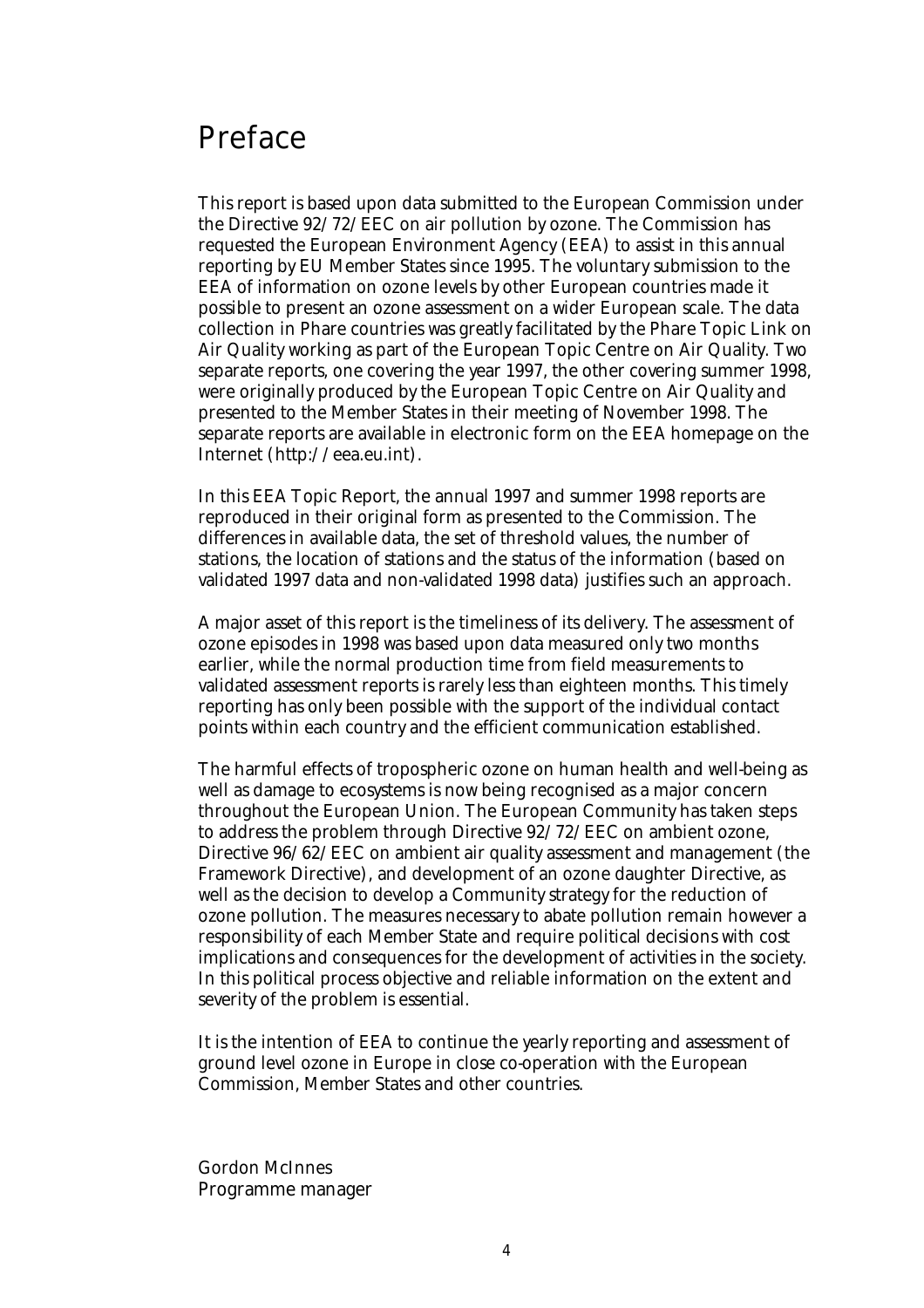# Summary

This report summarises the annual information on ozone monitoring stations and exceedances of ozone threshold values during 1997 and gives a first evaluation of the observed exceedances of the thresholds during Summer 1998 (April-August). According to the Council Directive 92/72/EEC on air pollution by ozone, EU Member States have to provide information on ozone levels (statistical parameters, number and duration of exceedances of specified threshold values) on an annual basis before 1 July of the next year. Additionally, exceedances of the threshold values for population information and warning, as set in the Directive, must be reported to the Commission within one month after occurrence.

The analysis for the year 1997 presented in this report is based on information made available before 12 August 1998. By then, information for the calendar year 1997 was received from all Member States and, on a voluntary basis, from 5 other European countries (Switzerland, Czech Republic, Latvia, Norway and Poland). Information on the situation in Slovakia was received one month later; unfortunately too late to include fully in this report. All information has been submitted in computer readable form.

For the summer 1998-period, all 15 EU Member States provided information on the observed exceedances in time (the deadline for transmitting data was set at 20 September 1998), or indicated that no exceedances were observed. It is greatly appreciated by the Commission that Member States were able to transmit August exceedance data before the formal deadline as set in the Directive. Some countries submitted files which were not formatted according to the prescribed Commission requirements. These files by exception were converted at the European Topic Centre on Air Quality (ETC-AQ) for further processing.

From an evaluation of the exceedances and annual statistics, the following conclusions are drawn:

- In 1997 the threshold value set for the protection of human health (110  $\mu$ g/m $^3$  for 8-hourly average concentrations) was exceeded substantially and in all reporting countries: the total number of exceedances reported for stations within in the EU approached 20,000; on the average, this threshold was exceeded per station on more than 23 days per year.
- In 1997 the threshold value of daily average concentrations set for the protection of vegetation (65  $\mu\text{g/m}^3$ ) was exceeded substantially (by up to a factor 3), widely (in all reporting countries) and frequently: at 52 stations located in 10 different countries exceedances have been reported during more than 200 days.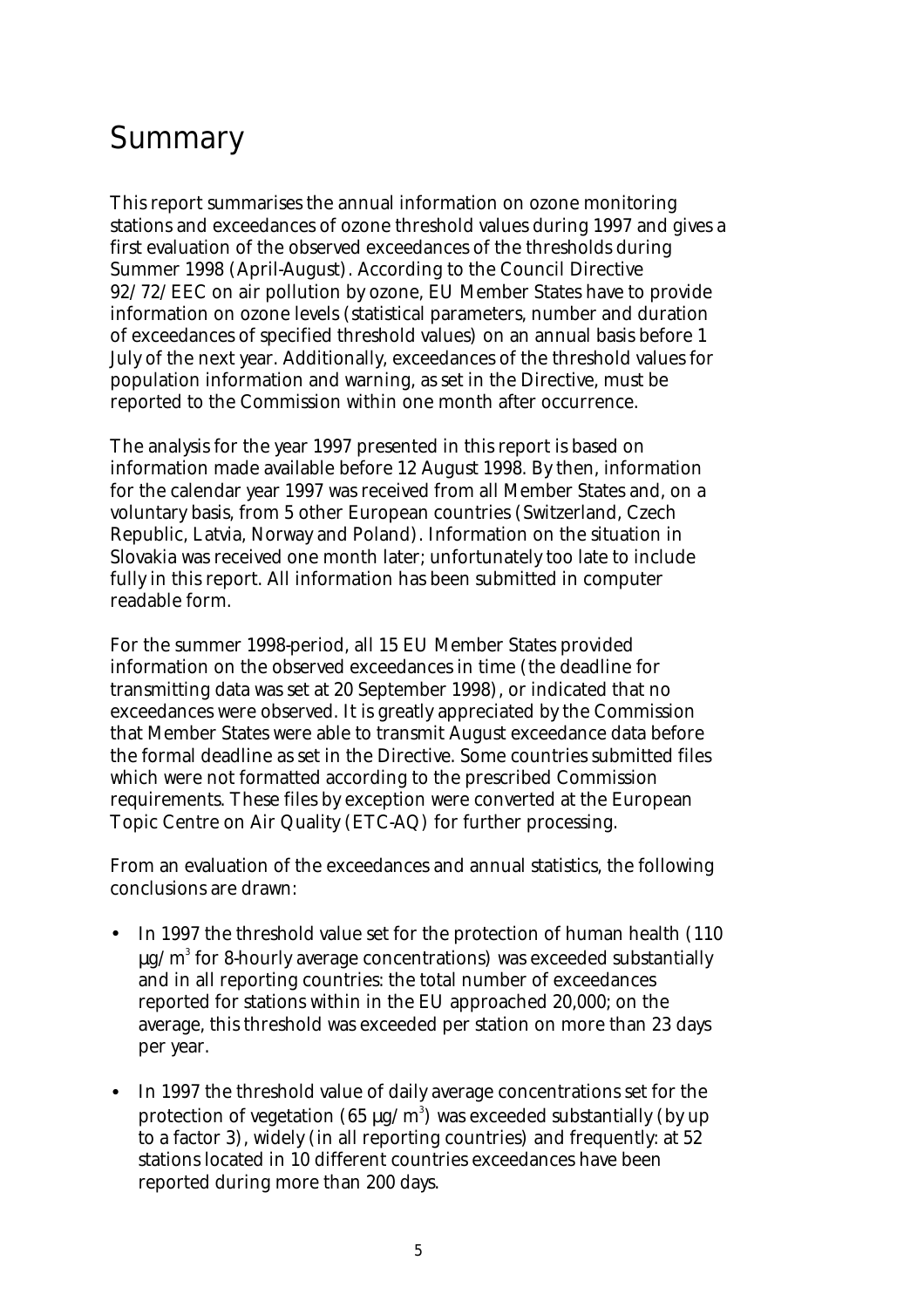- The threshold value of hourly average concentrations set for the protection of vegetation (200 µg/m3) was exceeded largely and widely (reported by 10 EU Member States and in three out of the six other European countries) on a limited number of days (in total 909 exceedance days were counted at EU monitoring stations).
- In 1997 the threshold value for providing information to the population (180  $\mu$ g/m<sup>3</sup> for hourly values) was exceeded in 15 countries of which 12 EU Member States during a limited number of days: in EU Member States a total of 2336 exceedance days was counted. During Summer 1998 this threshold was exceeded in all Member States with the exception of Ireland, Finland, Denmark and Sweden. The number of days on which at least one exceedance was observed ranged from 7 in Belgium to 74 in Spain. 61 % of all stations reported one or more exceedance. On average 3.9 exceedances occurred this year at stations which recorded at least one exceedance; the average exceedance duration was 2.7 hours. The average maximum hourly concentration during an exceedance of the threshold this year was 201  $\mu$ g/m $^3$ .
- Exceedance of the threshold value for warning of the population was reported in 1997 from one station (on 18 June 1997, 13.00 an hourly ozone concentration of 383  $\mu$ g/m $^3$  was measured at Lykovrissi, Athens, Greece). The threshold was exceeded on three days during summer 1998 in the Athens conurbation (2 and 3 July 1998 at 2 stations, 29 July 1998 at 1 station) and at 1 station on 7 August 1998 in France.
- Ozone monitoring data for the year 1997 were received from 984 stations within the EU and from 100 stations in other countries; during Summer 1998 a comparable number of stations was operational.
- Spatial coverage and documentation on monitoring data quality need improvement. Depending on the local situation, the ozone monitoring stations are characterised as rural, urban, street or other (e.g. industrial). The present subset of rural stations is not representative for the land area of the EU: the subset is estimated to cover about 40-50% of the area. The geographical coverage of the rural stations is rather adequate in North West Europe but in other regions gaps are noted.
- A limited presentation of the percentile values observed in the period 1989-1997 is given for four Member States for which this information was available. Based on the reported data no firm conclusion concerning a trend in percentile values can be given.

#### **DISCLAIMER**

The information presented in part II, *Information document concerning air pollution by ozone,* is partly based on non-validated monitoring data and hence should be regarded as preliminary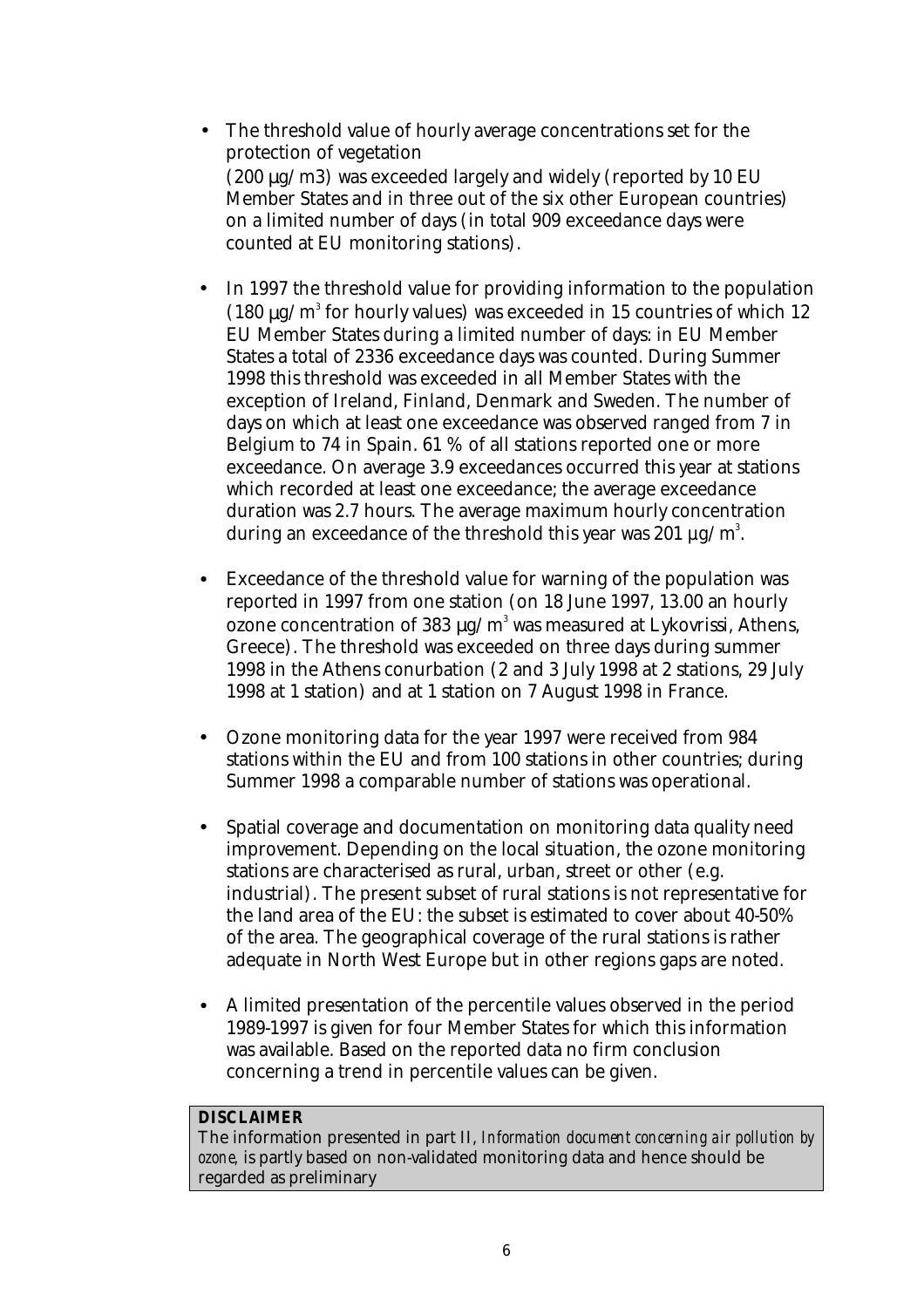# PART I Exceedance of EC ozone threshold values in Europe in 1997

Summary based on the information reported in the framework of the Council Directive 92/72/EEC on air pollution by ozone

Report to the Commission by the European Environment Agency European Topic Centre on Air Quality

> Frank de Leeuw Tim de Paus

> > October 1998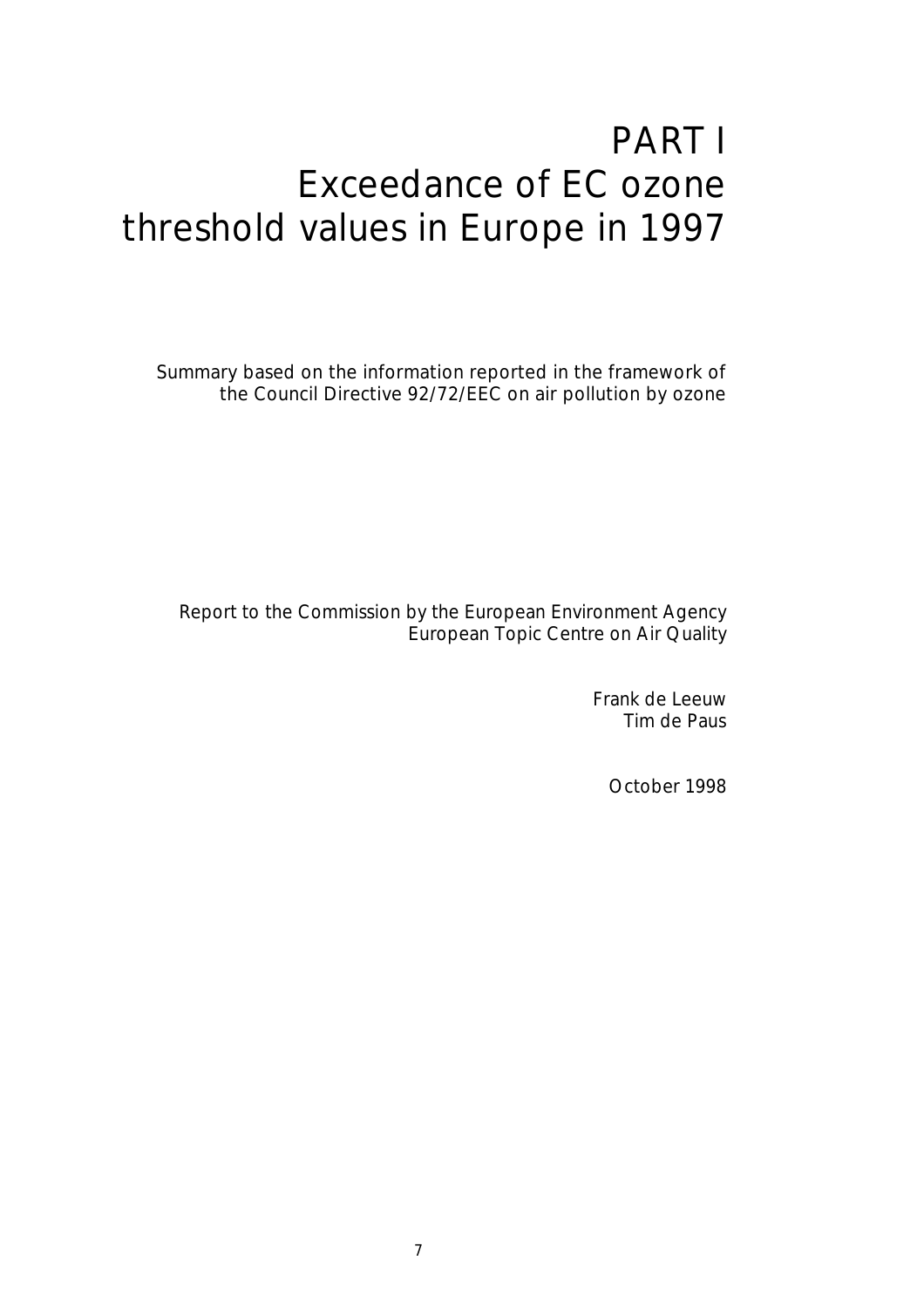# 1. Introduction

Ozone,  $\mathrm{O}_3$ , is a strong photochemical oxidant which causes serious health problems and damage to materials and ecosystems. Human exposure to elevated levels of ozone concentrations can give rise to inflammatory responses and decreases in lung function. Symptoms observed are cough, chest pain, difficulty in breathing, headache and eye irritation. Both laboratory and epidemiological data indicate large variations between individuals in response to episodic ozone exposure, the effects seem to be more pronounced in children than in adults. Studies indicate that exposure to ozone concentrations in the range 160-360  $\mu$ g/m $^3$  for a period of 1-8 hours - concentrations often observed in ambient air over Europe reduces various pulmonary functions.

Ozone exposure of ecosystems and agricultural crops results in visible foliar injury and in reductions in crop yield and seed production. For vegetation a long-term, growing season averaged exposure rather than a episodic exposure is of concern. Adverse effects on vegetation can be noted at relatively low ozone levels. Within the framework of the UN-ECE Convention on Long-Range Transboundary Air Pollution the critical level<sup>1</sup> for ozone is expressed as the accumulated ozone exposure above a threshold of 40 ppb (corresponding with 80  $\mu$ g/m $^3$ ). Guideline values of this accumulated ozone exposure of 3000 ppb.h and 10,000 ppb.h are given for crops and forest, respectively. The World Health Organization in Europe (WHO) came forward with similar guidelines (WHO, 1996b).

It is known that ozone affects materials such as natural and synthetic rubbers, coatings and textiles. However, there are today serious gaps in knowledge on the mechanisms of damage, the attribution of ozone to damage in comparison to other factors and the economic evaluation of such damage. As far as understood there is no 'no-effect level' of ozone for material corrosion; it is assumed that dose-response relations for materials are linear or nearly linear under ambient conditions. Recently, synergistic effects of ozone in combination with the acidifying components  $\mathrm{SO}_\mathrm{z}$  and  $\mathrm{NO}_\mathrm{z}$  have been reported to lead to increased corrosion on building materials like steel, zinc, copper, aluminium and bronze.

In view of the harmful effects of photochemical pollution in the lower levels of the atmosphere, the Council adopted in 1992 the Directive 92/72/EEC on air pollution by ozone. The Directive came into force in March 1994. It established procedures for harmonised monitoring of ozone concentrations, for exchange of information, for communication with and alerting of the population regarding ozone and to optimise the action needed to reduce ozone formation.

 $\overline{a}$ 1

Critical levels are defined as concentrations of pollutants in the atmosphere above which direct adverse effects on receptors, such as plants, ecosystems or materials may occur according to present knowledge (Bull, 1991).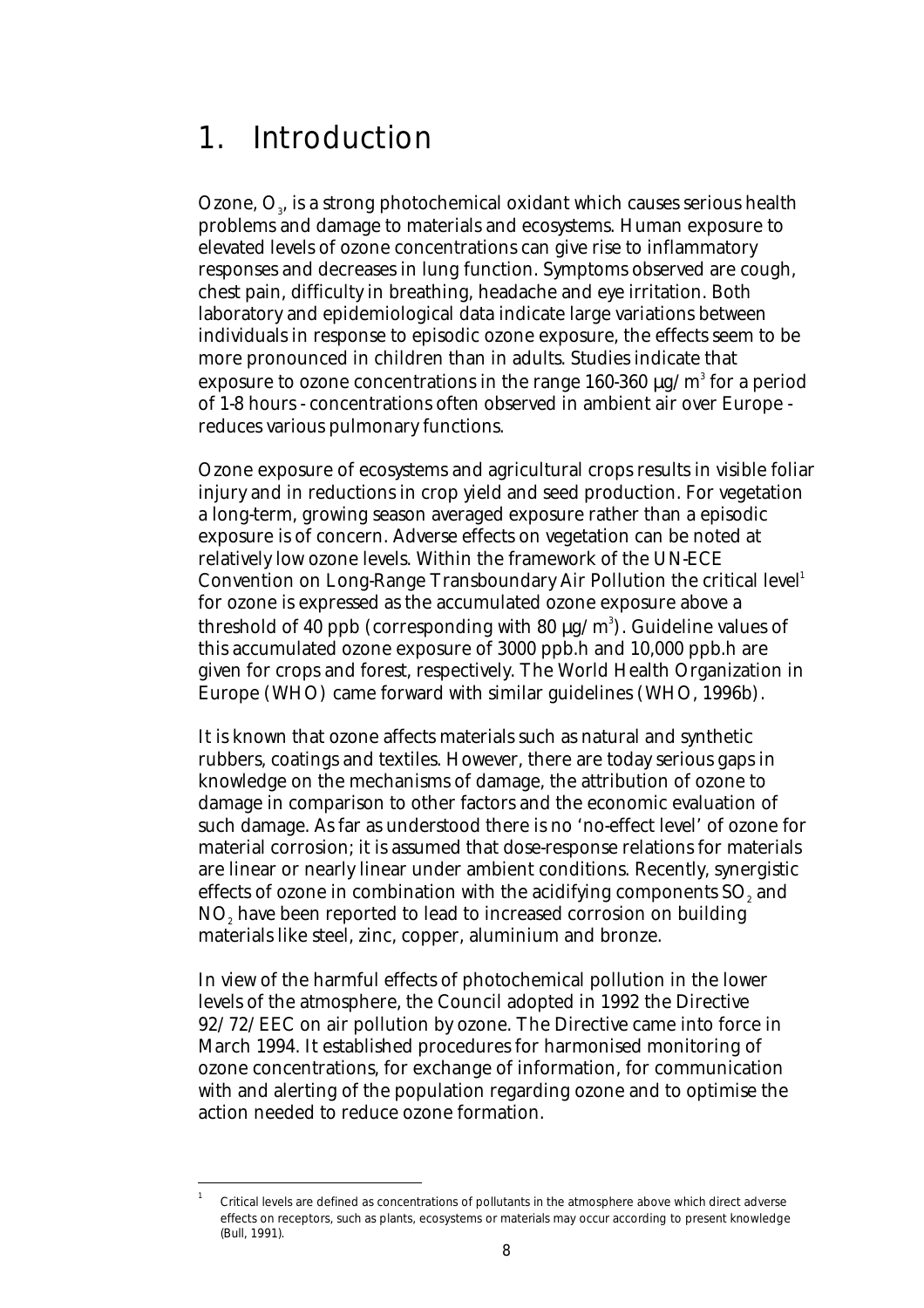Article 6 of the Directive specifies how the information on monitoring results must be provided by the Member States to the Commission. Regarding the time frame, two main types of reporting can be distinguished. Information on exceedances of the so-called information threshold (article 6 sub 2) and warning threshold (article 6 sub 3) for the ozone concentration is to be provided within one month after occurrence. Information on exceedances of all threshold values given in Article 6 must be provided within six months following the annual reference period (article 6 sub 1). Article 7 of the Directive stipulates that the Commission shall at least once a year evaluate the data collected under the Directive. The present report gives an overview of ozone monitoring results of 1997. Similar overviews of the 1994, 1995 and 1996 annual data have been prepared by the European Topic Centre on Air Quality (de Leeuw *et al.*, 1995; 1996; 1997). Prior to the current report an overview on ozone threshold exceedances during Summer 1997 (April-August) has been presented to the Commission (de Leeuw *et al.,* 1997).

Harmful ozone concentrations are observed over the whole of Europe. Formation of ozone takes place at various space and time scales: the high emission density of reactive precursors in urbanised areas might lead to high ozone levels within the city or at short distances downwind. But ozone precursors may also be transported over distances of hundreds to thousands kilometres, resulting in ozone formation far from the sources. For improving the insight in current ambient ozone levels over Europe, countries outside the European Union have been asked by the European Environment Agency (EEA) to provide information on ozone exceedances in line with the Ozone Directive.

The data reported here do not cover all ozone monitoring stations in the European Union. For inclusion in this report, the data must satisfy certain criteria stipulated in the Directive, concerning *inter alia* measuring methods, sampling methods, station siting, quality assurance and documentation. Formats on the transfer of data have been defined by the Expert Group on Photochemical Pollution. This group, established by the Commission following Article 7 of the Directive, had several meetings to coordinate the work within the Member States and the Commission in the framework of the Directive.

Background information on the current experience and knowledge concerning photochemical air pollution, dealing in particular with the phenomenology of ozone, the scientific understanding as based on experiments and theory, and the insights from modelling studies on the relation between ozone levels and precursor emissions, may be found in Borrell and Van den Hout (1995), Derwent and Van den Hout (1995), Barrett and Berge (1996) and in *Tropospheric ozone in the European Union. The consolidated report* (Beck *et al.*, 1998) which is currently in preparation following Article 8 of the Directive. In the process of preparing the new 'Ozone Daughter Directive', a comprehensive review of almost all aspects concerning ozone pollution is currently prepared by an expert group established by the European Commission. This so-called *Position Paper on*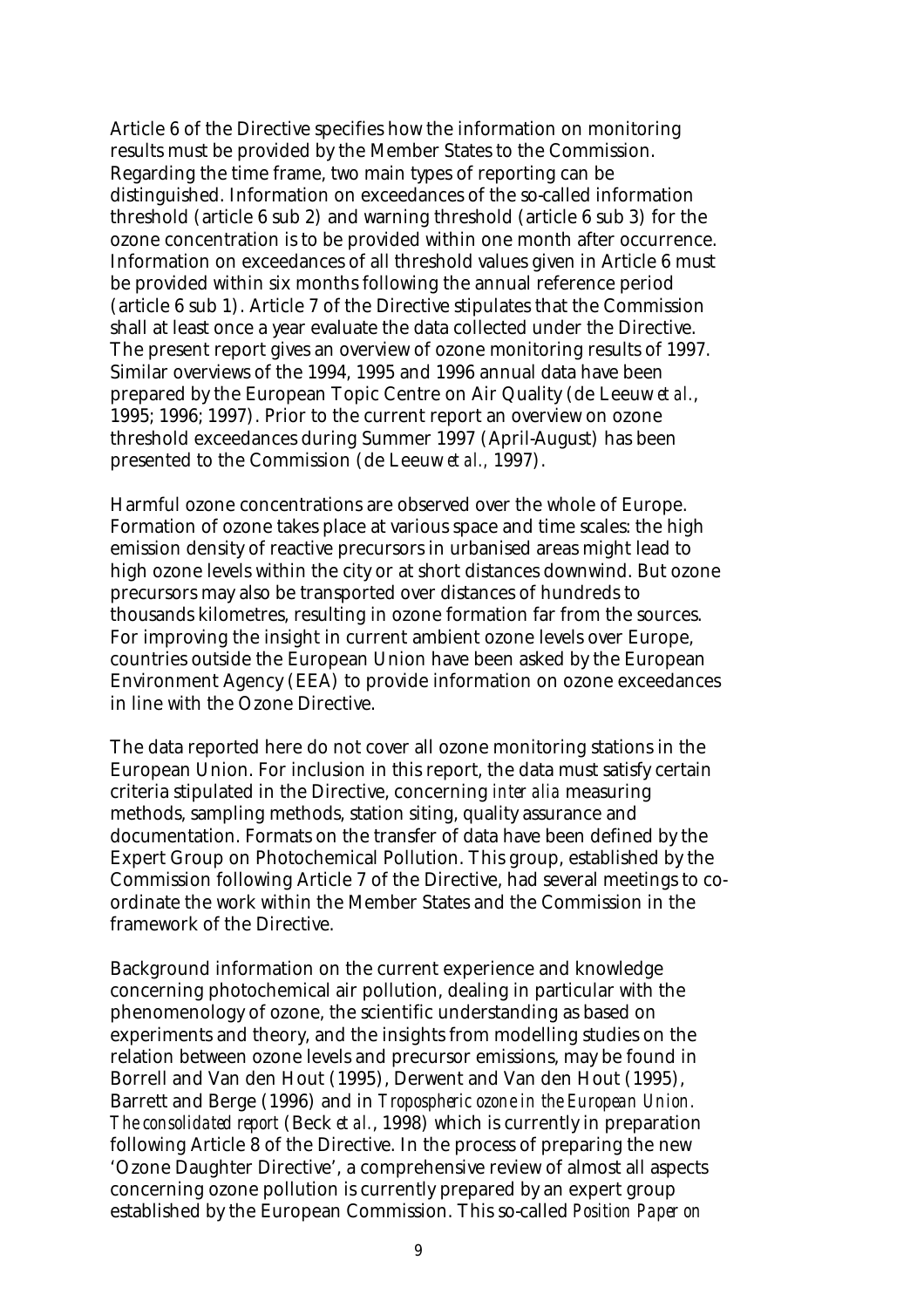*Ozone* will be published in 1999. Some aspects of the ozone phenomenology are briefly discussed in Annex II.

In the very near future a new ozone daughter directive will be put forward by the Commission. In this new proposal long-term objectives and target values for the protection of human health and vegetation will be defined based on the revised guidelines of WHO (WHO, 1996). The target values should be attained, as far as possible, in 2010. In addition, the draft ozone directive proposes alert thresholds for informing sensitive and general information. Whereas for humans an exposure period 8 hours is considered, for the protection of vegetation the relevant period extends over the whole growing season (three months). As a rule of thumb one might say that the targets for protection of vegetation will be more difficult to meet than the human health related targets.

While the revised WHO guidelines are also relevant in the context of preparing the new daughter directive for ozone an attempt has been made to evaluate the ozone data submitted under the framework of the current directive against these guideline levels, see section 4.5.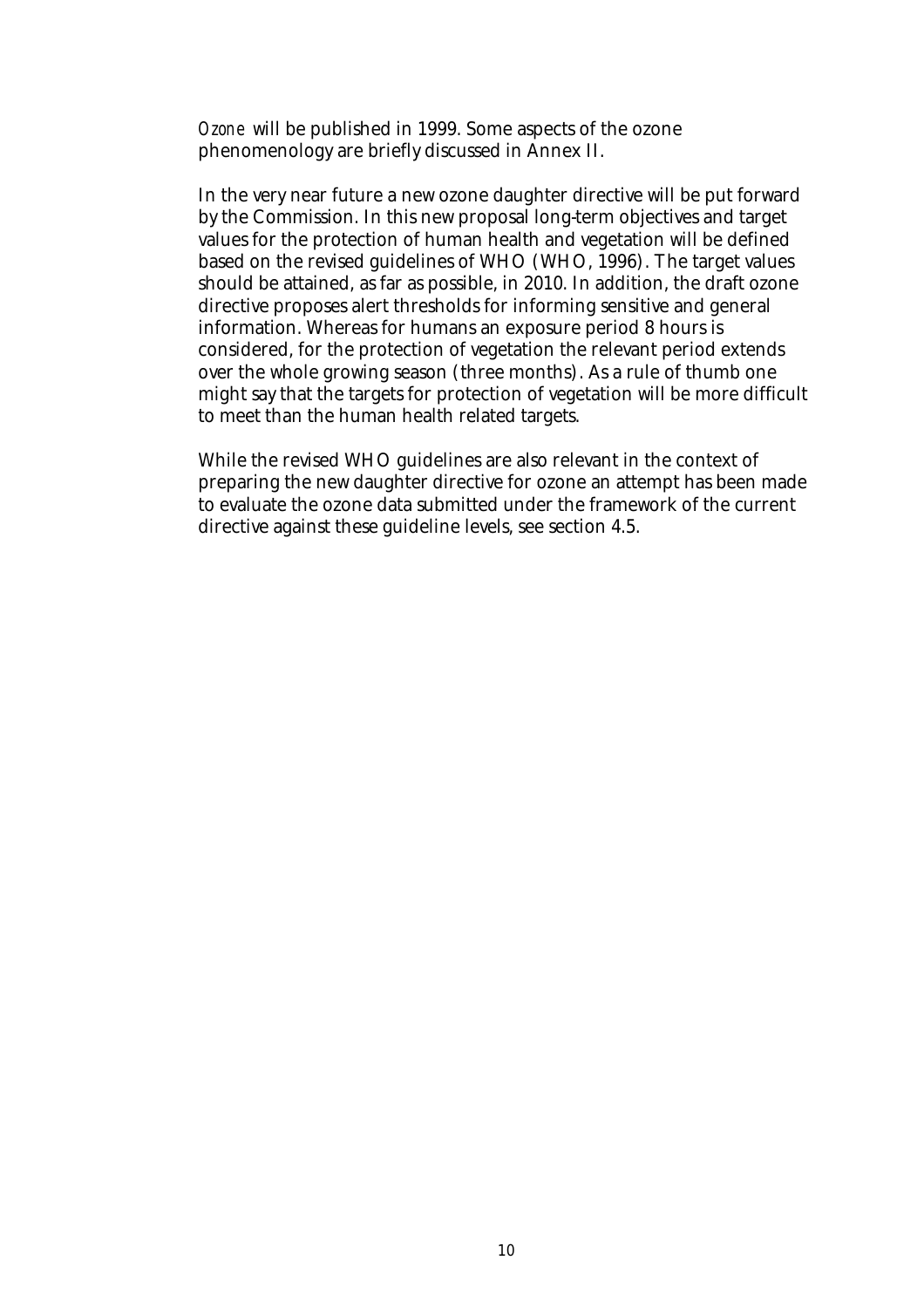# 2. Data reporting

### 2.1. Introduction

According to the Ozone Directive, the EU Member States have to provide the following information for the annual reference period:

- maximum, median and 98 percentile value of 1h- and 8h- average ozone concentrations;
- the number, date and duration of periods during which threshold values as presented in Table 1 are exceeded and the maximum concentrations recorded during each occurrence.

In addition to this annual report, Member States must inform the Commission on a monthly basis in case exceedances of the information and warning threshold values are observed. In this report only data reported on an annual basis will be considered.

| Threshold for:         | Concentration | Averaging<br>period |
|------------------------|---------------|---------------------|
| health protection      | 110           | 8 h                 |
| vegetation protection  | 200           | 1 h                 |
|                        | 65            | 24 h                |
| population information | 180           | 1 h                 |
| population warning     | 360           | 'h ∣                |

Table 1: Threshold values for ozone concentrations (in  $\mu$ g/m<sup>3</sup>)

A group of experts from the Members States have followed the practical implementation of the Directive. Among other items this group discussed procedures for data reporting. The formats for information and data exchanges have been defined in the document 'Council Directive 92/72/EEC on air pollution by ozone. Information and data exchange/formats', Doc.Rev. 11/243/95. In general terms, the requested information consists of two parts:

- 1. information on stations and measurements techniques (Ozone Directive, article 4.2, indents 1 and 2);
- 2. information on ozone concentration: annual statistics and threshold exceedances (Ozone Directive, article 6.1).

Based on the experiences in processing the data for the 1994 annual report, the European Topic Centre on Air Quality (ETC-AQ) provided remarks concerning data transmission and suggestions for improvement which were discussed in the Expert Group on Photochemical Pollution. Considering the increasing amount of data requiring processing, as well as the improvement of the transfer of data relating to the implementation of the Directive, the Commission has prepared an update (April 1996) of the data exchange format. The major changes concern the transfer of additional information: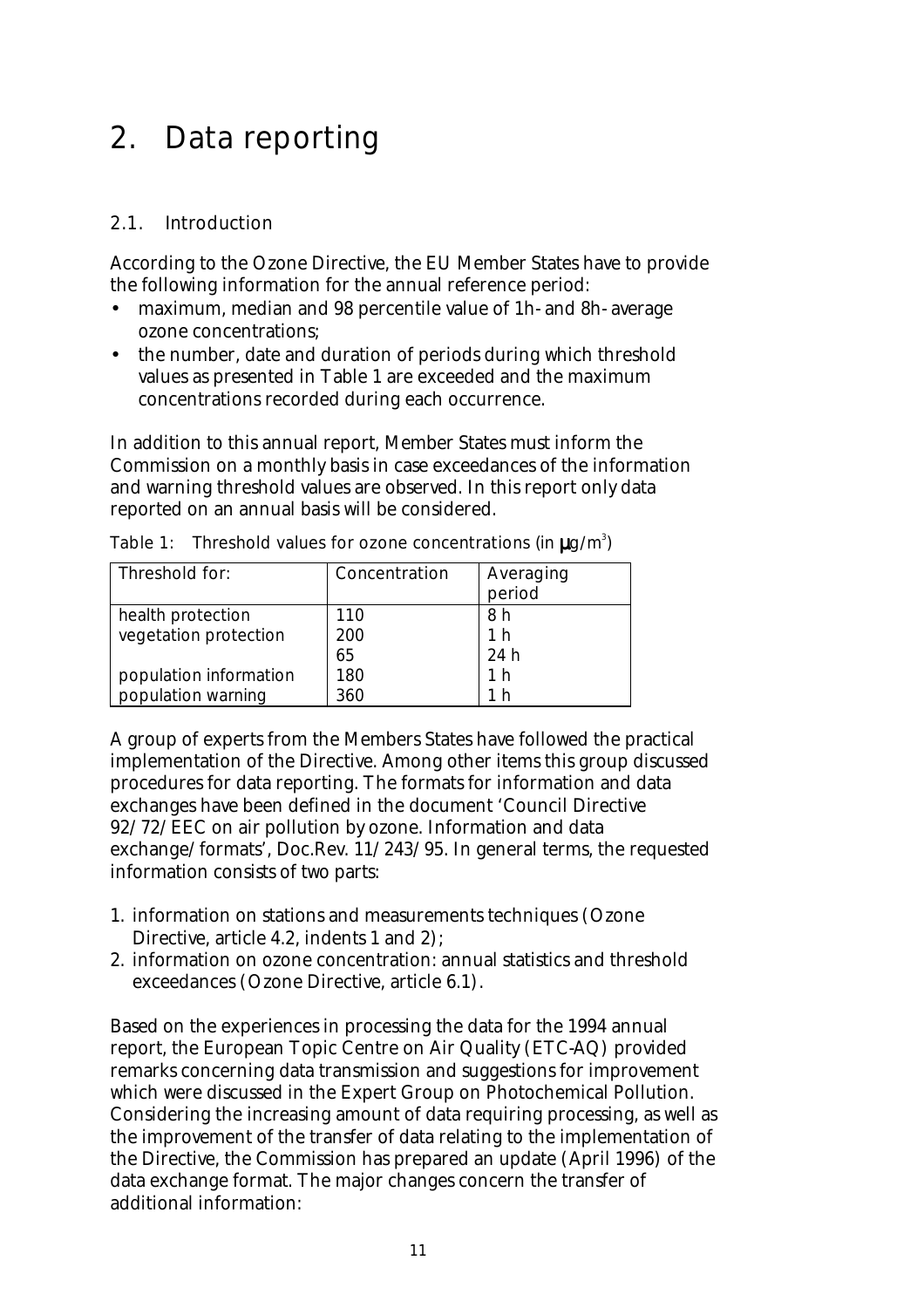- type of station: definition of the location of stations as recommended in the decision on Exchanges of Information (97/101/EC);
- altitude of stations as recommended by the Expert Group;
- $\rm NO_x$  and VOC data, according to Annex 2.3 of the ozone directive;
- file names: it is recommended to define unique names for all files in order to improve the management and transfer of the data files.

For submission of the 1997 data no further modifications in data requirements and data exchange formats have been made. Non-EU countries have been requested to submit their data in agreement with these data exchange formats.

### 2.2. Data handling

 $\overline{a}$ 

According to the Ozone Directive the requested information over 1997 should have been forwarded to the Commission before 1 July 1998. All data forwarded by the Commission and received at the European Topic Centre on Air Quality (ETC-AQ) before 12 August 1998 has been processed is this report. In this report the definition of the data formats as described in the document Doc.Rev. 11/243/95 and its April 1996 amendment is used as a reference. If necessary, files were converted at the ETC-AQ for further processing.

Non-EU Member States were contacted by the European Environment Agency, through the Phare Topic Link on Air Quality or, in case of Switzerland, directly and asked to voluntarily submit data following the standard formats on data exchange. Information was received from Switzerland, the Czech Republic, Latvia, Norway and Poland $^{\rm 2}.$ 

The summary of received information presented in Table 2 shows that the information for the EU is nearly complete. However, analysing the data revealed a number of errors, ambiguities or missing data. It was attempted to contact national data suppliers to clarify these points but generally this was not successful. Lack of e-mail addresses or fax-numbers hampered a rapid dialogue.

Spain has not submitted statistical information and only submitted an incomplete set of exceedances.

The data received from Italy was of a low quality. Typical errors frequently found in the Italian information are:

- incomplete set of station information (co-ordinates, unique coding, station type, etc. is missing);
- incomplete date of exceedance (month but not day or hour is given);

 $^{2}$  At a very late moment (18 September 1998) data from 8 stations in Slovakia was received. Although the data was delivered according to the agreed formats, the limited time and resources did not allow to fully include the data in this report. Data from Slovakia are included only in the overview tables 2-5 presented in Chapter 2 and 3.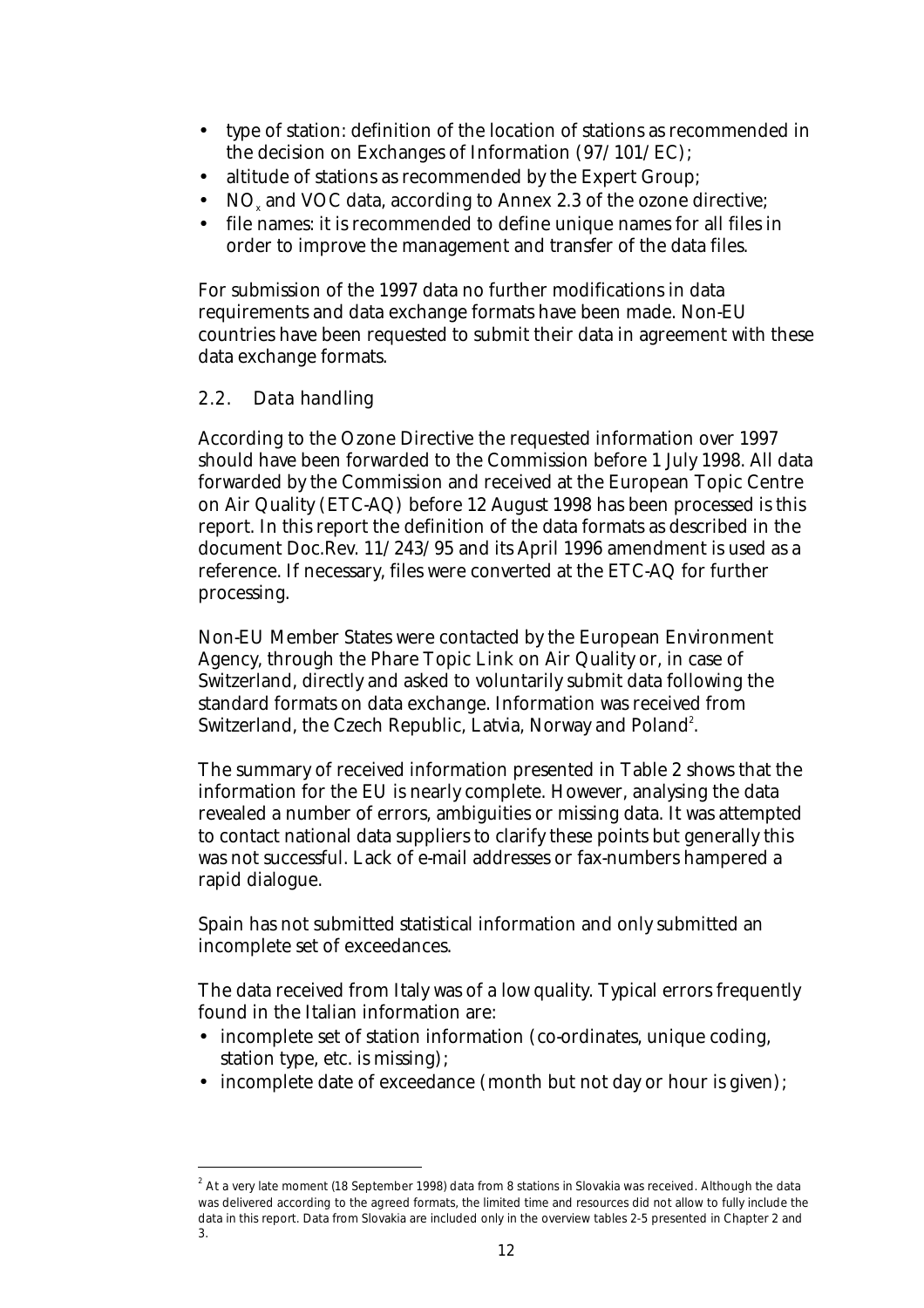- inconsistent information on exceedances of the 180  $\mu$ g/m<sup>3</sup> and 200  $\mu$ g/m $^3$  threshold: for a number of stations, exceedances of the 200  $\mu$ g/m $^3$ threshold are not quoted as exceedance of the  $180 \mu g/m^3$  threshold;
- there are clear indications that for a number of stations, in case of exceedance of the daily threshold value of 65  $\mu$ g/m3 the quoted maximum concentration refers to an hourly averaged concentration in stead of the daily mean.

The data from France contain inconsistent information on exceedances of the 180  $\mu$ g/m $^3$  and 200  $\mu$ g/m $^3$  threshold: for a number of stations, exceedances of the 200  $\mu$ g/m $^3$  threshold are not quoted as exceedance of the 180  $\mu$ g/m<sup>3</sup> threshold.

The statistical information of the Netherlands was in an incorrect format; information on data coverage was not given. This precluded the further use of the Dutch statistical information in the analysis.

A *measurement techniques file* was not received from a number of countries. Voluntary data on precursor concentrations was received for nine Member States and two additional countries.

For 1997 information on ozone concentrations (annual statistics and/or exceedance information) was received for 1076 monitoring stations of which 984 were located in EU Member States. Figure 1 indicates that the number of reporting stations is still growing. The large increase compared to 1996 is mainly due to the fact that over 1996 only 13 Member States submitted information.





Note that 1996 refers to the actual reporting Member States. For stations in non-EU countries a station classification is known but not resolved in this figure to maintain consistency with earlier years for EU Member States.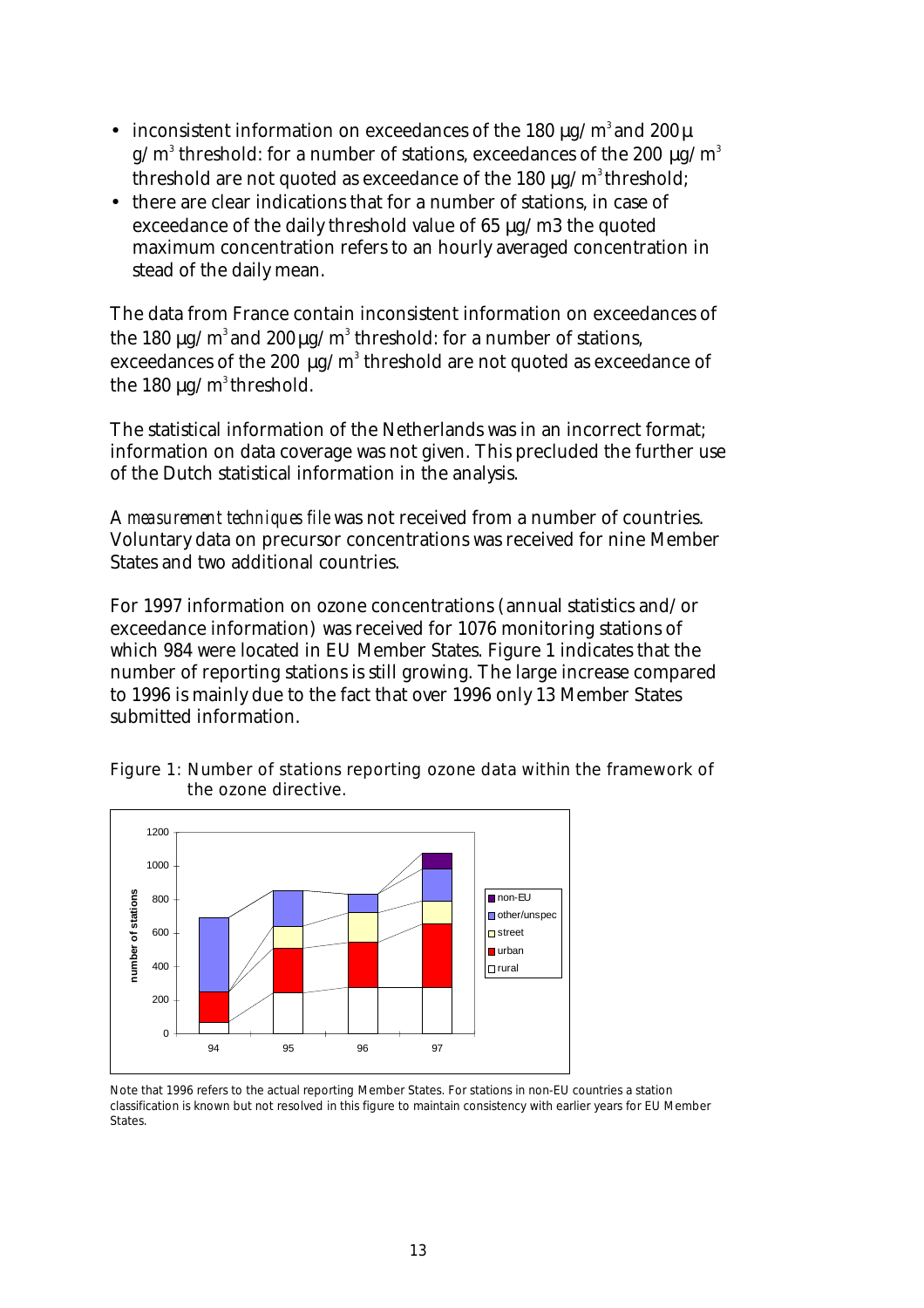| country                | station<br>info | meas.<br>tech             | statistics                | excee-<br>dance | NO <sub>2</sub>           | NO <sub>x</sub>           | <b>VOC</b>                |
|------------------------|-----------------|---------------------------|---------------------------|-----------------|---------------------------|---------------------------|---------------------------|
| AT                     | ✓               | $\checkmark$              | $\checkmark$              | $\checkmark$    | $\mathbf{x}$              | $\boldsymbol{\mathsf{x}}$ | $\boldsymbol{\mathsf{x}}$ |
| <b>BE</b>              | $\checkmark$    | $\boldsymbol{\mathsf{x}}$ | $\checkmark$              | $\checkmark$    | $\checkmark$              | $\boldsymbol{\mathsf{x}}$ | $\checkmark$              |
| DE                     | $\checkmark$    | $\boldsymbol{\mathsf{x}}$ | $\checkmark$              | $\checkmark$    | $\boldsymbol{\mathsf{x}}$ | $\boldsymbol{\mathsf{x}}$ | $\pmb{\times}$            |
| DK                     | ✓               | $\checkmark$              | $\checkmark$              | $\checkmark$    | ✓                         | $\checkmark$              | $\boldsymbol{\mathsf{x}}$ |
| ES                     | $\sqrt{4}$      | $\sqrt{4}$                | $\boldsymbol{\mathsf{x}}$ | $\sqrt{3}$      | ×                         | $\boldsymbol{\mathsf{x}}$ | ×                         |
| FI                     | ✓               | $\checkmark$              | $\checkmark$              | $\checkmark$    | ✓                         | $\checkmark$              | $\boldsymbol{\mathsf{x}}$ |
| <b>FR</b>              | $\checkmark$    | $\checkmark$              | $\checkmark$              | $\checkmark$    | $\boldsymbol{\mathsf{x}}$ | $\pmb{\times}$            | $\pmb{\times}$            |
| <b>GB</b>              | ✓               | $\checkmark$              | $\checkmark$              | $\checkmark$    | $\checkmark$              | $\checkmark$              | $x_{1}$                   |
| <b>GR</b>              | $\checkmark$    | $\checkmark$              | $\checkmark$              | $\checkmark$    | $\checkmark$              | $\sqrt{6}$                | $\pmb{\times}$            |
| IE                     | ✓               | $\checkmark$              | $\checkmark$              | $\checkmark$    | $\boldsymbol{\mathsf{x}}$ | $\boldsymbol{\mathsf{x}}$ | $\boldsymbol{\mathsf{x}}$ |
| $\mathsf{I}\mathsf{T}$ | ✓               | $\checkmark$              | $\checkmark$              | $\checkmark$    | ✓                         | $\checkmark$              | $\checkmark$              |
| LU                     | $\checkmark$    | $\checkmark$              | $\checkmark$              | $\checkmark$    | $\checkmark$              | $\checkmark$              | $\checkmark$              |
| <b>NL</b>              | $\checkmark$    | $\boldsymbol{\mathsf{x}}$ | $\sim$ <sup>(1)</sup>     | $\sqrt{2}$      | $\sim$ <sup>(1)</sup>     | $\sqrt{11}$               | $\mathbf x$               |
| PT                     | $\checkmark$    | $\checkmark$              | $\checkmark$              | $\checkmark$    | $\checkmark$              | $\checkmark$              | $\boldsymbol{\mathsf{x}}$ |
| <b>SE</b>              | ✓               | $\checkmark$              | $\checkmark$              | $\checkmark$    | ×                         | ×                         | $\pmb{\times}$            |
| <b>CH</b>              | $\checkmark$    | $\checkmark$              | $\checkmark$              | $\checkmark$    | $\checkmark$              | $\checkmark$              | $\boldsymbol{\mathsf{x}}$ |
| CZ                     | $\checkmark$    | $\checkmark$              | $\checkmark$              | $\checkmark$    | $\checkmark$              | $\checkmark$              | $\checkmark$              |
| LV                     | $\pmb{\times}$  | $\boldsymbol{\mathsf{x}}$ | $\sqrt{5}$                | $\sqrt{(5)}$    | ×                         | $\boldsymbol{\mathsf{x}}$ | ×                         |
| <b>NO</b>              | $\checkmark$    | $\mathbf x$               | $\checkmark$              | $\checkmark$    | $\mathbf x$               | $\boldsymbol{\mathsf{x}}$ | $\mathbf x$               |
| PO                     | ✓               | $\pmb{\times}$            | $\checkmark$              | $\checkmark$    | $\boldsymbol{\mathsf{x}}$ | $\boldsymbol{\mathsf{x}}$ | ×                         |
| <b>SK</b>              | ✓               | $\checkmark$              | $\checkmark$              | $\checkmark$    | ×                         | ×                         | ×                         |

Table 2: Summary of information received for 1997

 $\checkmark$ : delivered;

 $x$ : not delivered;

(1) wrong format;

(2) originally data in wrong format; updated file received 18 August 1998;

(3) only period March-October; only exceedances of 180  $\mu$ g/m<sup>3</sup> (1h-averaged);

(4) no 1997-update received; information submitted for 1996 has been used;

(5) hourly data submitted for period April-December 1997; exceedances and statistics calculated by ETC/AQ;

(6) Information on NO<sub>2</sub> and NO (not NO<sub>x</sub>) has been received.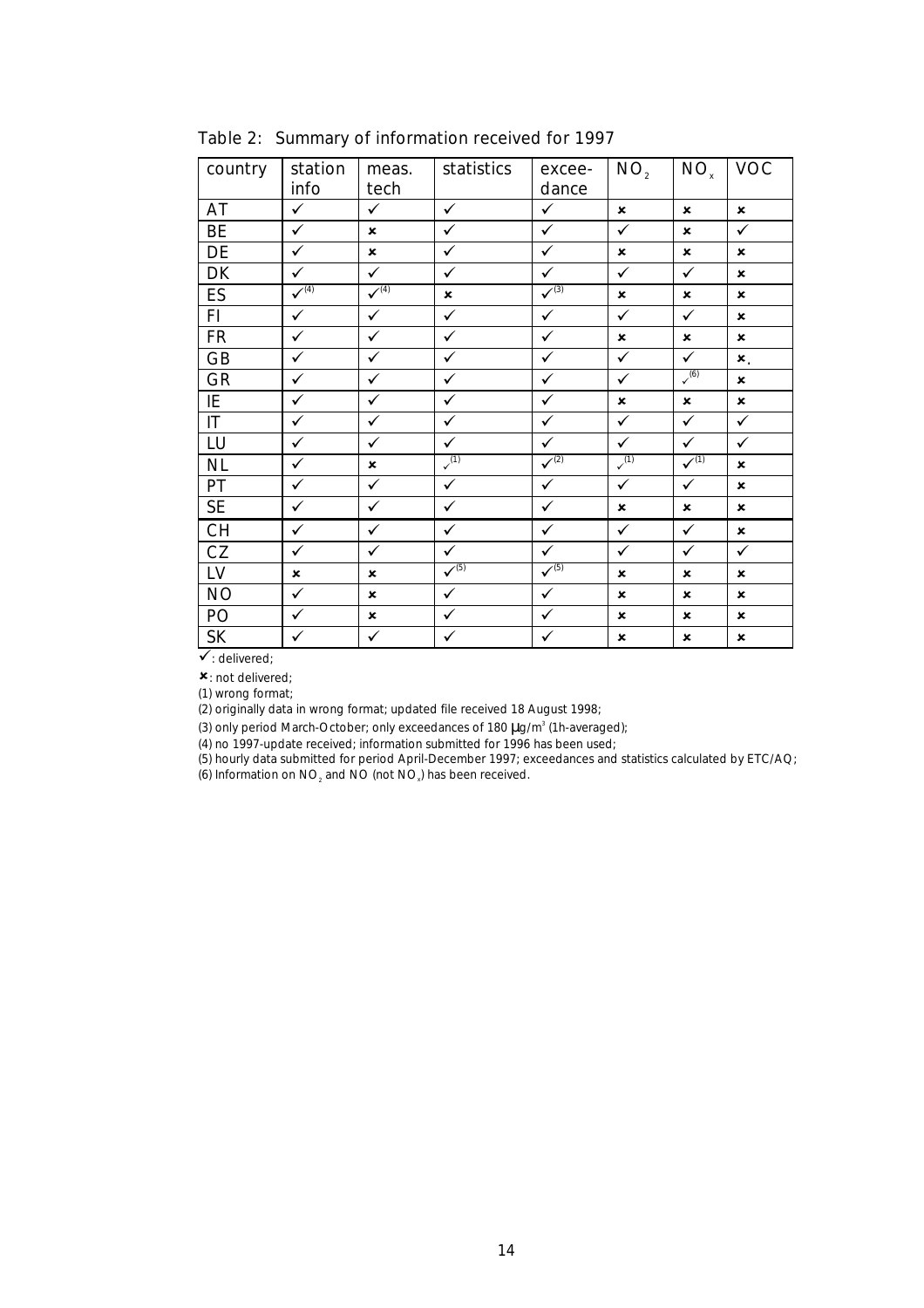# 3. Survey of reported data for 1997

The location of monitoring stations in EU Member States which are used for the implementation of the Ozone Directive and which are reporting over 1997, is presented in Map 1. Stations located in other European countries which have reported ozone data on a voluntary basis are shown as well. In total information for 984 stations in 15 Member States has been received; for 100 stations in the six reporting non-EU countries information has been received. All reporting countries use the reference method (UV absorption) as prescribed in Annex V of the Ozone Directive. However, at a limited number of stations chemiluminescence is used.

In 1997 only one exceedance of the threshold value of 360  $\mu$ g/m $^{\rm 3}$  for hourly values has been reported $^{\rm 3}$ : on 18 June, 13.00 a hourly ozone concentration of 383  $\mu$ g/m $^3$  was measured at Lykovrissi (Athens, Greece). This day was the start of an ozone episode in Athens. The station Lykovrissi reported exceedances of the human health related threshold value of 110 µ g/m $\rm{^3}$  for 8-hourly averaged during the period 18-24 June. During the whole month of June, concentrations were high in Athens: on 17 days at least one (out of seven) stations reported an hourly value exceeding  $180 \mu g/m^3$ . On 22 June all seven stations reported an exceedance with an maximum of 229 µg/m<sup>3</sup> . For a more extensive description of this episode see de Leeuw *et al.* (1997).

A summary of the maximum concentration measured at any of the reporting stations where exceedance $^{\rm 4}$  of a threshold value is observed is presented in Table 3. When no exceedances of a threshold have been reported by a country this is indicated with a dash (-).

 $\overline{a}$ 

<sup>3</sup> On 20 June 1997 the Italian station *Via Venezia* in Caltanissetta (Sicilia) reported an exceedance of the threshold value of 200 μg/m<sup>3</sup> during two hours; as maximum concentration during this exceedance a value of 379  $\mu$ g/m $^3$  was reported. This value has not been reported as an exceedance of the 360  $\mu$ g/m $^3$  level. According to information from the Italian data supplier, this value is in error and should be disregarded; another exceedance, observed at nighttime in the winter at the same station, should be disregarded as well (Mr. P. Lagrotta, personal communication).

<sup>&</sup>lt;sup>4</sup> In this report exceedances are counted on a daily basis, that is, a day on which at least one 1h- or 8hconcentration exceeds the threshold value, is marked as an exceedance.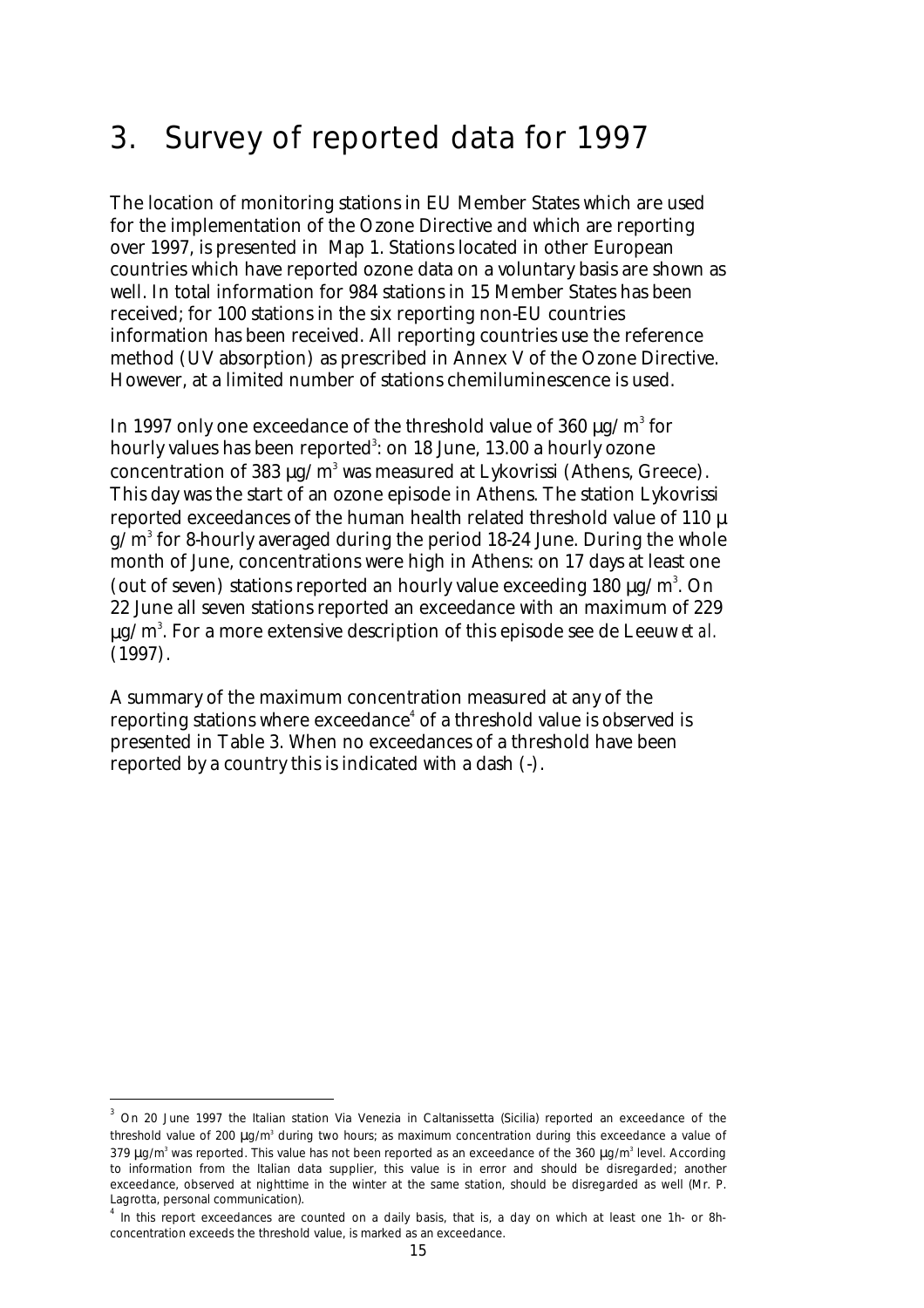Map 1: Location of ozone monitoring stations as reported by Member States in the framework of the Ozone Directive for the reference period 1997. Stations for which other European countries submitted information are shown as well.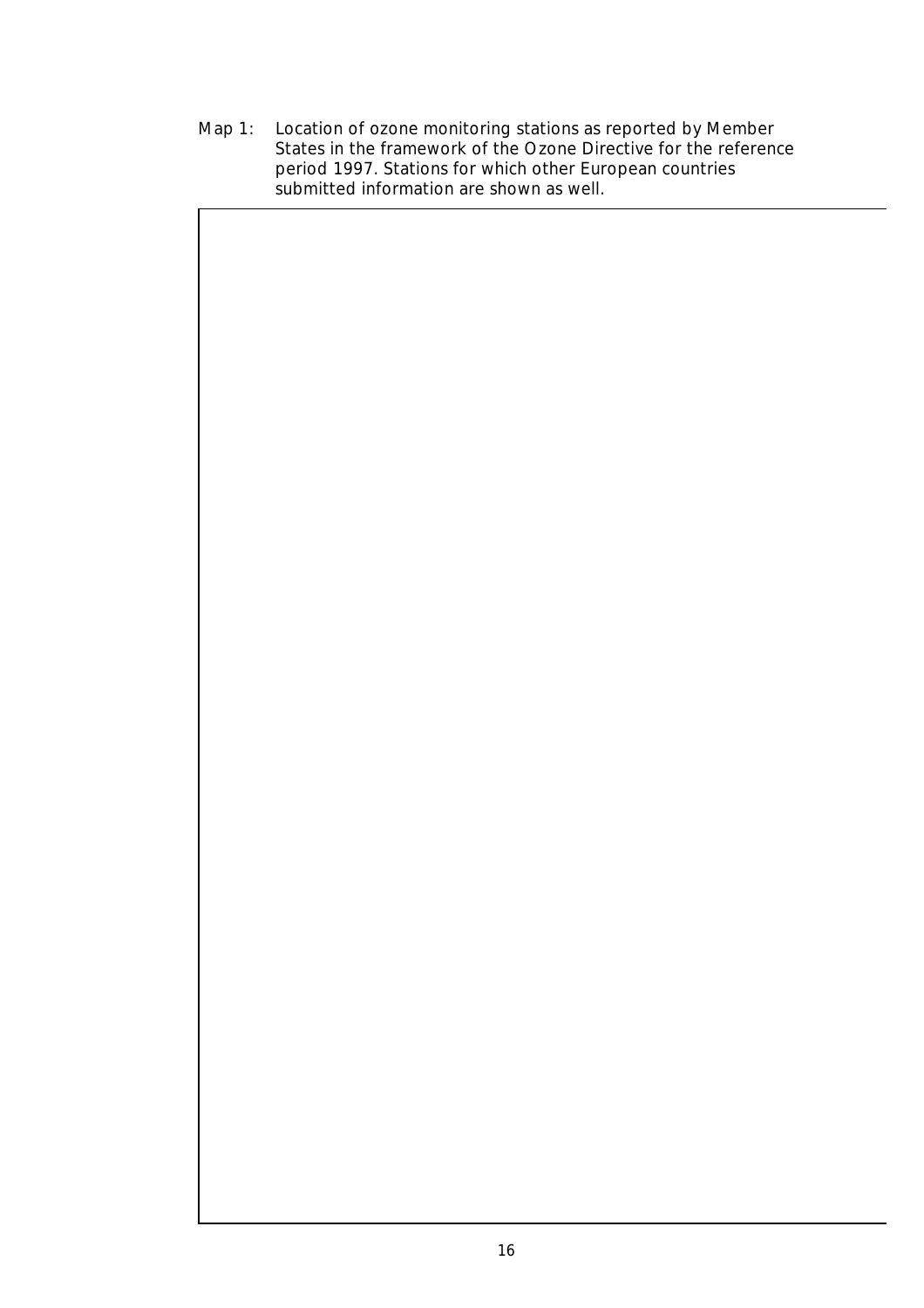Table 3: Maximum ozone concentrations (in  $\mu$ g/m<sup>3</sup>) measured during a period of exceedance of threshold values (reference period 1 January - 31 December 1997). A dash (—) indicates that no exceedances have been observed; na indicates that no data are available.

|                        | 180         | 200         | 360  | 110        | 110        | 65          |
|------------------------|-------------|-------------|------|------------|------------|-------------|
|                        | (1h)        | (1h)        | (1h) | $(8h-(a))$ | $(8h-(b))$ | (24h)       |
| AT                     | 228         | 228         |      | 166        | 171        | 153         |
| BE                     | 277         | 277         |      | 205        | 219        | 171         |
| DE                     | 253         | 253         |      | 221        | 215        | 214         |
| DK                     | 181         |             |      | 141        | 155        | 133         |
| ES                     | 279         | $279^{(1)}$ |      | na         | na         | na          |
| FI                     |             |             |      | 147        | 136        | 119         |
| <b>FR</b>              | $199^{(2)}$ | 270         |      | 184        | 210        | 170         |
| GB                     | 314         | 314         |      | 188        | 195        | 140         |
| GR                     | 383         | 383         | 383  | 221        | 246        | 138         |
| IE                     |             |             |      | 151        | 131        | 133         |
| $\mathsf{I}\mathsf{T}$ | 353         | 353         |      | 207        | 230        | $353^{(3)}$ |
| LU                     | 203         | 203         |      | 166        | 174        | 148         |
| <b>NL</b>              | 266         | 266         |      | 183        | 199        | 121         |
| PT                     | 271         | 271         |      | 204        | 230        | 174         |
| <b>SE</b>              |             |             |      | 141        | 144        | 128         |
| <b>EU-15</b>           | 383         | 383         | 383  | 221        | 246        | $353^{(3)}$ |
| <b>CH</b>              | 274         | 274         |      | 182        | 208        | 166         |
| CZ                     | 200         | 200         |      | 177        | 182        | 148         |
| LV                     |             |             |      | 115        | 127        | 102         |
| <b>NO</b>              |             |             |      | 162        | 162        | 162         |
| PL                     | 222         | 222         |      | 163        | 168        | 135         |
| SK                     |             |             |      | 135        | 149        | 122         |
| all                    | 383         | 383         | 383  | 221        | 246        | $353^{(3)}$ |

(a) based on three non-overlapping eight hourly values between 0.00-8.00; 8.00-16.00; 16.00-24.00;

(b) based on the eight hourly value between 12.00 - 20.00;

(1) exceedances of the threshold of 200  $\mu$ g/m<sup>3</sup> have not been reported; a maximum concentration of 279 $\mu$  g/m $^3$  is deduced from the information on exceedances of the threshold of 180  $\mu$ g/m $^3$ ;

(2) for a number of stations exceedances of the 200  $\mu$ g/m<sup>3</sup> threshold have not been reported as exceedances of the 180  $\mu$ g/m<sup>3</sup> threshold;

(3) there are clear indications that the maximum concentration refers to an hourly, not daily averaged value.

As the number of monitoring stations differs widely from country to country, the absolute number of exceedances is less suitable for comparison. Therefore, the concept of 'occurrence of exceedances' is introduced here. Occurrence of exceedances is defined as the average number of observed exceedances per country, that is, the total number of exceedances summed over all the stations of a country divided by the total number of reporting stations. A summary of occurrence of exceedances is presented in Table 4. Still, Table 4 has to be interpreted carefully as there are additional reasons which hamper a comparison between the countries. Firstly, the local environment (in particular  $\mathrm{NO}_{\mathrm{x}}$  sources) influence the ozone levels; the differences between countries partly result from the differences in the ratios of street, urban and rural stations. Secondly, about 20% of the reporting stations show a data coverage of less than 75% (or data coverage is not known); this might result in an underestimation of the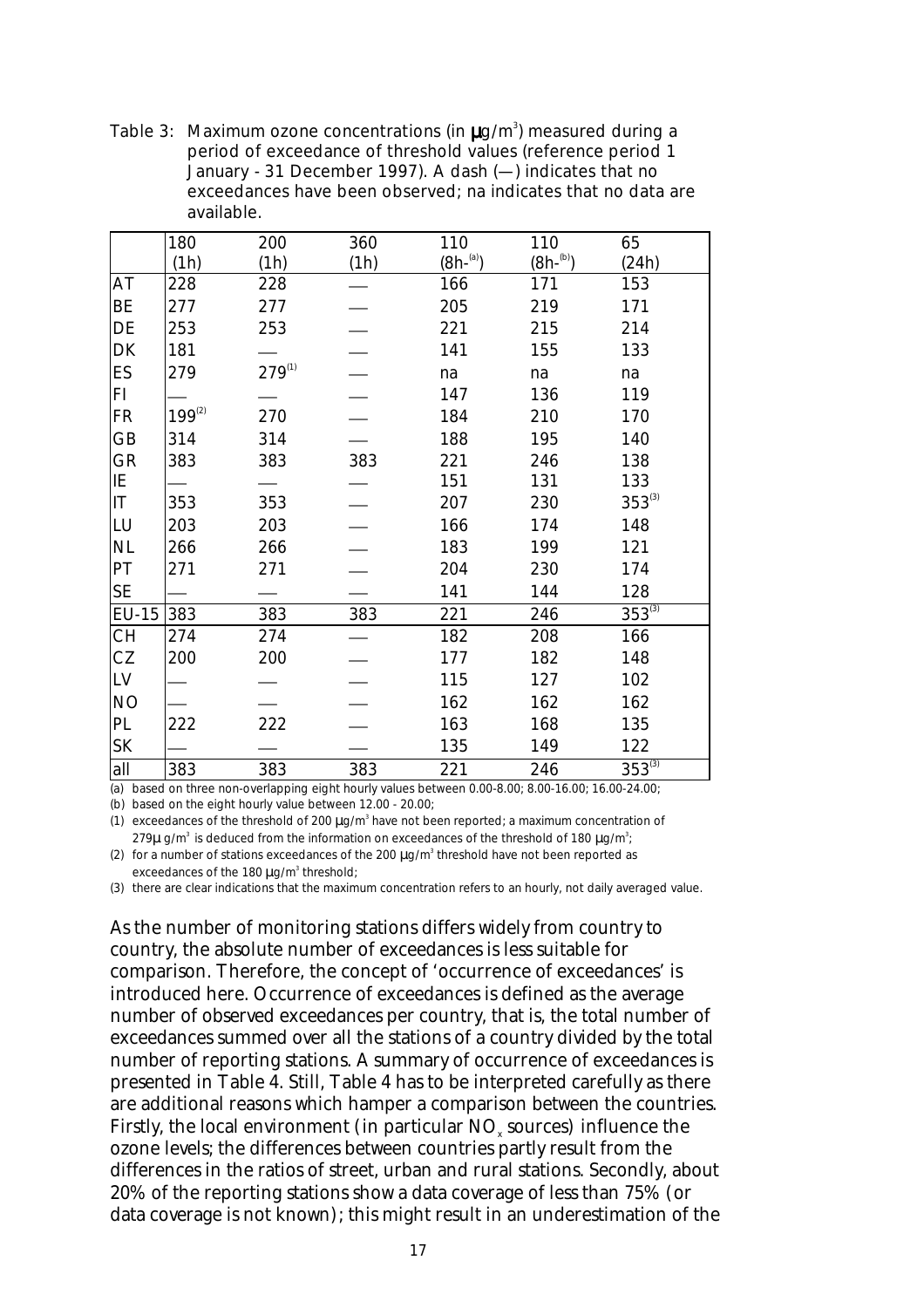number of exceedances. Also the differences in definition of an exceedance (some countries count an exceedance when the concentration is GREATER THAN the threshold value, other countries count it when the concentrations is EQUAL TO OR GREATER THAN the threshold) may introduce difference in occurrence of exceedances.

Adverse effects of ozone on human health and vegetation will not only depend on the frequency by which a threshold is violated but also on the severity of the exceedance. The severity of an exceedance can be expressed by the *Accumulated exposure Over a Threshold (AOT).* AOT-values are calculated on basis on hourly concentration according to:

$$
AOT = \sum_{i}^{N} (C_i - T) \cdot \delta_i
$$

where  $\delta_i = 0$  for concentration *C<sub>i</sub>* less than threshold *T* and  $\delta_i = 1$  when *C<sub>i</sub>* exceeds the threshold *T*; *N* is the number of valid measurements*.* The AOT is expressed in *concentration* x *time* units, for example in *ppm.h* or *mg.h.m-3 .* From the received information it is not possible to calculate an AOT-level as during a period of exceedance only the maximum concentration is given. As an approximation of the exposure we can calculate an *exceedance rate* which is defined as:

$$
ER = \sum_{i}^{NET} \left( C_{i, \max} - T \right) \cdot \left( \frac{d+1}{2} \right) \cdot AV
$$

where the summation is now over the total number of exceedance *NET* and d *d* is the duration of the exceedance expressed in number of averaging periods, *AV*. Similar to AOT, the ER is expressed in *concentration* x *time* units, for example in *ppm.h* or *mg.h.m-3 .* In Table 4 next to the occurrence of exceedances, the exceedance rate averaged over the number of exceedances, is given. Examination of this table shows some - but certainly no perfect - correlation between the number of exceedances and the severity of exceedance. The data suggests that in southern countries (Greece, Italy, Portugal) the concentrations are generally much higher during an exceedance of the information threshold than in the northern countries. The steep fall-off in the number of exceedances of levels of 180, 200 and 240  $\mu$ g/m $^3$  in northern countries compared to the more gradual decrease in southern countries as shown in Figure 2, leads to a similar conclusion.

For each of the countries the lowest and highest 50-, 98- and 99.9-percentile values observed at individual stations are presented in Table 5. In this table also information on the maximum values is included. Note that the maximum 8-hourly concentration, as reported in Table 5 is based on a moving average and may therefore differ from the values in Table 3 which are based on fixed 8-hourly periods. The Czech Republic has not submitted percentile values for moving eight-hourly concentrations; Spain has submitted no statistical information at all. Statistics for Latvia and the Netherlands are not included in the table. In case of Latvia, the data coverage for the submitting station is below the required 75%; this low data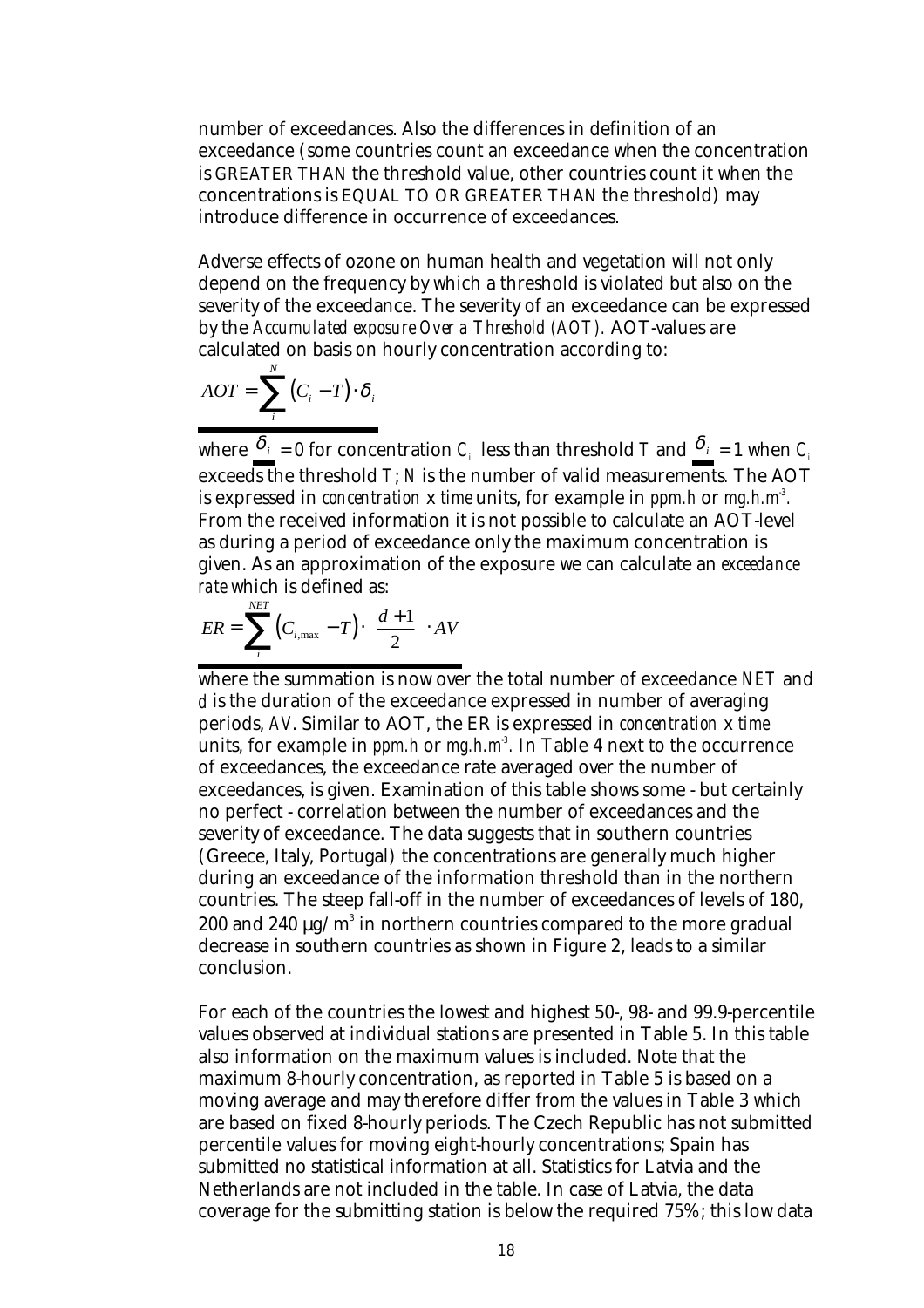coverage is largely caused by missing data for the period 1 January - mid April. The information on maximum concentrations and on exceedances will therefore be reliable. In the case of the Netherlands no information on data coverage has been submitted and therefore the validity of the percentile values can not be judged. Full details on percentile values and the number of exceedances at the individual stations is presented in Tables I.3 of Annex  $I^5$ .

Figure 2: Relative change in exceedances for the threshold values of 180, 200 and 240  $\mu$ g/m<sup>3</sup>. The number of exceedances of 180  $\mu$ g/m<sup>3</sup> is set to unity; reference period 1 January - 31 December 1997. For Spain no information on exceedances of 200  $\mu$ g/m<sup>3</sup> has been submitted. For all countries, the number of exceedances of 240  $\mu$ g/m<sup>3</sup> has been extracted from the information on exceedances of the threshold of 180  $\mu$ g/m<sup>3</sup>.



As ozone concentrations show a high auto-correlation, the correlation between 1-h and 8-h percentile values is no surprise. Median values for hourly and moving 8-hourly concentrations are very similar. The 98 percentile for 8-h values is generally about 10% lower than the corresponding 1-h value although this ratio is slightly different for the various types of stations and has also a meteorological dependence. Detailed information on the percentile values and maximum concentrations observed at individual monitoring stations is given in Annex I, Table I.3.

For a large number of countries additional statistical information on  $\mathrm{NO}_{_\mathrm{x}}$ ,  $\mathrm{NO}_\mathrm{z}$  and VOC concentrations has been received. This information is primarily used here for the classification of stations. Being precursors of ozone, information on ambient levels of  $\mathrm{NO}_\mathrm{x}$  and  $\mathrm{VOC}$  is essential to

 $\overline{a}$ 

 $^5$  Annex I is only available in computer readable form from the ETC-AQ web-site (URL: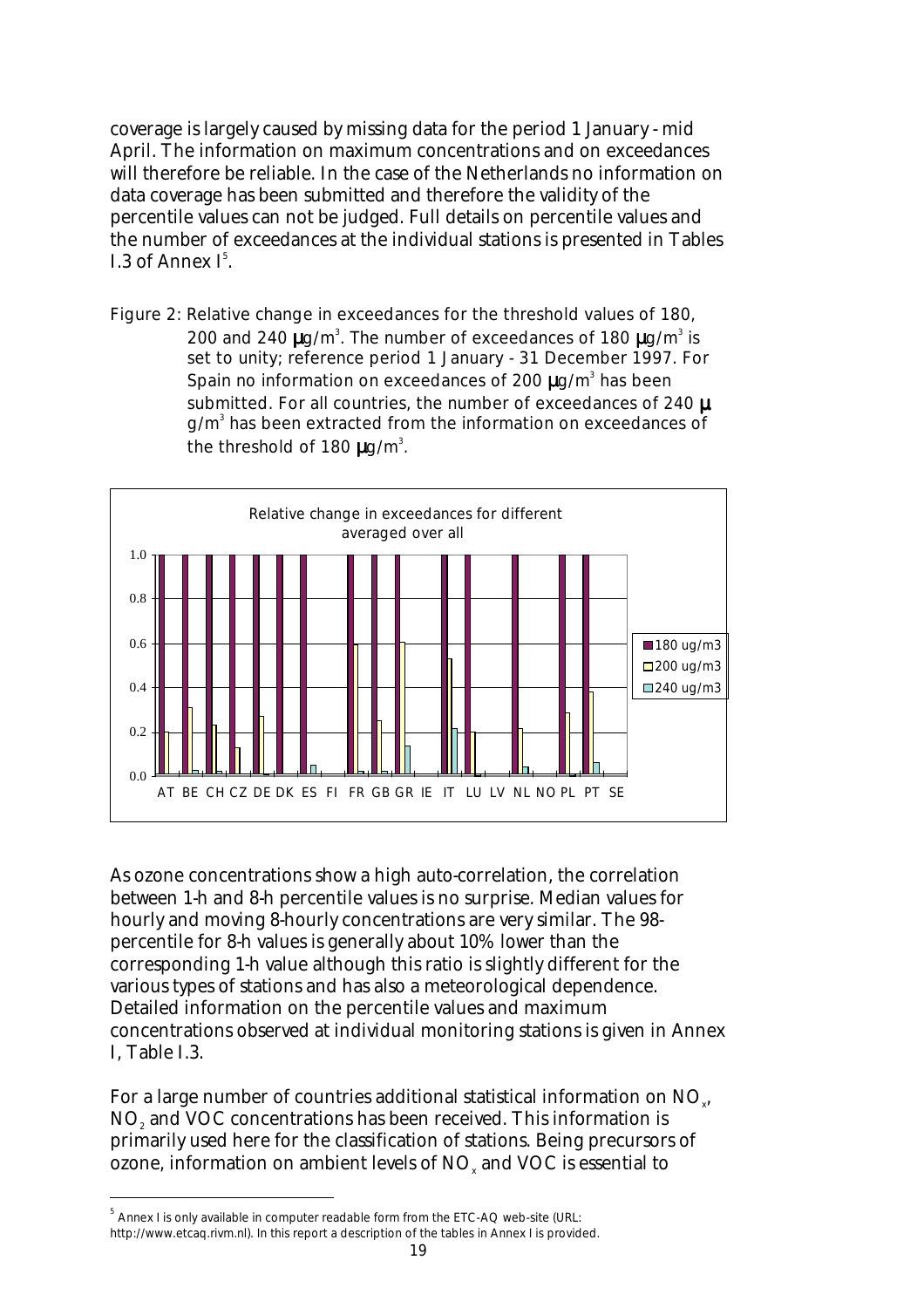evaluate the effectiveness of ozone abatement strategy. The information voluntary submitted in the framework of the Ozone Directive is, however, not sufficient for such an evaluation. The limited time series (four years or less) and generally lack of information on the local environment of the stations, hampers an analysis of a possible trend in precursor  $\mathrm{NO}_{\mathrm{x}}$  and  $\mathrm{VOC}$ emissions. As the reported NO $_{\tiny 2}$  and O $_{\tiny 3}$  concentrations are not measured simultaneously, it is not possible to improve the insight in spatial variability of ozone concentration based on mapping of oxidant (sum of  $\mathrm{NO}_\text{\tiny{2}}$  and ozone) concentrations. Oxidant concentrations are representative for a larger area as oxidant is less dependent on local condition and meteorological conditions than either ozone or  $\mathrm{NO}_\mathrm{2}$  (see also Annex II). An overview of the reported  $\mathrm{NO}_{\mathrm{x}}$ ,  $\mathrm{NO}_{\mathrm{z}}$  and  $\mathrm{VOC}$  concentrations is given in Table I.4 and I.5 of Annex I.

Table 4: Occurrence of exceedances (OoE; in days) and average exceedance rate (ER; in ( $\mu$ g.h)/m $^3$  for the threshold value of 180  $\mu$ g/m $^{\rm 3}$  and in (mg.h)/m $^{\rm 3}$  for the threshold values of 110 and 65  $\mu$ g/m<sup>3</sup>); reference period 1 January - 31 December 1997. na = no data available.

|              |              |            |       | Threshold value (in $\mu$ g/m <sup>3</sup> ) |     |        |      |
|--------------|--------------|------------|-------|----------------------------------------------|-----|--------|------|
|              | number of    | 180-1h     |       | $110-8h(a)$                                  |     | 65-24h |      |
|              | stations (b) | <b>OoE</b> | ER    | OoE                                          | ER  | OoE    | ER   |
| AT           | 111          | 0.1        | 2.7   | 30.5                                         | 2.9 | 119    | 55.4 |
| BE           | 25           | 3.2        | 151.7 | 23.1                                         | 4.7 | 50.4   | 19.4 |
| DE           | 373          | 1.4        | 52.2  | 25.5                                         | 3.4 | 64.0   | 24.2 |
| DK           | 5            | 0.2        | 0.3   | 8.4                                          | 0.9 | 78.4   | 18.3 |
| ES           | 36           | 4.2        | 141.9 | na                                           | na  | na     | na   |
| FI.          | 11           | 0.0        | 0.0   | 6.9                                          | 0.5 | 128    | 42.7 |
| <b>FR</b>    | 151          | 1.2        | 13.1  | 21.9                                         | 2.8 | 64.6   | 24.4 |
| GB           | 71           | 0.7        | 27.5  | 6.5                                          | 1.0 | 33.0   | 9.1  |
| GR           | 13           | 10.1       | 710.1 | 32.0                                         | 5.2 | 64.6   | 22.7 |
| IE           | 6            | 0          | 0.0   | 2.7                                          | 0.3 | 73.3   | 20.7 |
| T            | 121          | 12.3       | 863.9 | 33.8                                         | 5.4 | 68.0   | 51.3 |
| LU           | 5            | 1.0        | 17.2  | 26.2                                         | 4.7 | 70.4   | 34.2 |
| <b>NL</b>    | 39           | 1.2        | 44.1  | 14.5                                         | 2.4 | 31.5   | 10.2 |
| PT           | 11           | 3.1        | 160.9 | 22.8                                         | 4.1 | 52.8   | 23.1 |
| <b>SE</b>    | 6            | 0          | 0     | 9.5                                          | 0.9 | 166    | 56.0 |
| <b>EU-15</b> | 984          | 2.6        | 136   | 23.2                                         | 3.1 | 60.3   | 24.8 |
| <b>CH</b>    | 13           | 3.7        | 130   | 58.5                                         | 9.3 | 135    | 67.2 |
| CZ           | 48           | 0.2        | 3.4   | 28.2                                         | 2.9 | 112    | 46.9 |
| LV           | 1            | 0          | 0     | 6.0                                          | 0.5 | 55.0   | 12.5 |
| <b>NO</b>    | 14           | 0          | 0     | 6.7                                          | 1.1 | 147    | 97.3 |
| PL           | 16           | 0.5        | 11.7  | 15.9                                         | 1.6 | 79.1   | 29.0 |
| <b>SK</b>    | 8            | 0          | 0     | 4.8                                          | 0.3 | 30.3   | 7.6  |

(a) based on the eight hourly value between 12.00-20.00.

(b) note that differences in the number of stations reporting for each of the threshold levels may occur.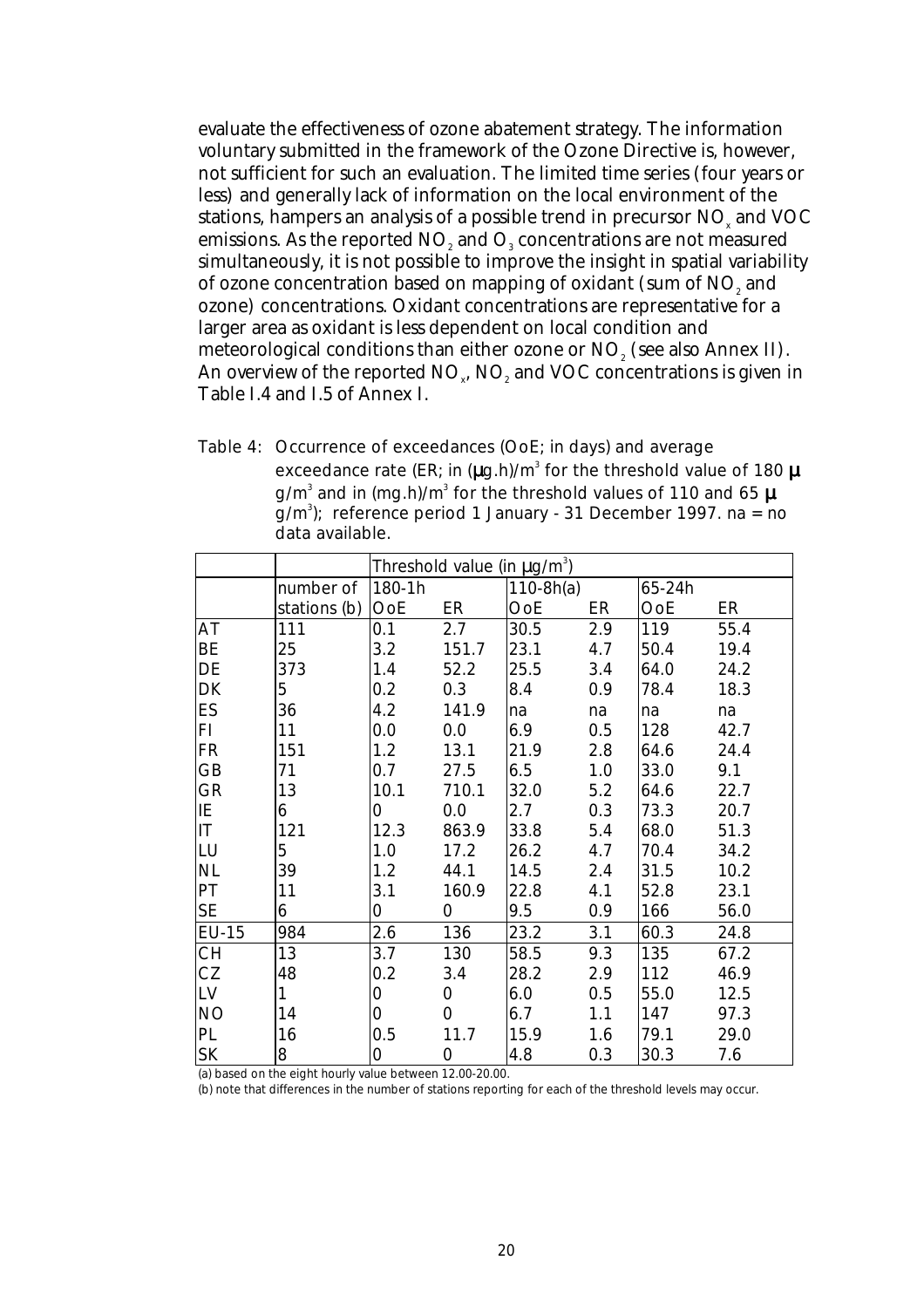Table 5: Range in reported 50-, 98- and 99.9-percentile values and maximum observed values (based on hourly and moving eighthourly average concentrations, period: 1997) observed at individual monitoring stations in reporting countries (in  $\mu$ g/m<sup>3</sup>); na = range in percentile values not available; ? = range in percentile values can not be calculated as data

| 1997      | 1h-P50                   |                          | 1h-P98         |                          | 1h-P99.9*                |                          | 1h-MAX     |            |
|-----------|--------------------------|--------------------------|----------------|--------------------------|--------------------------|--------------------------|------------|------------|
| range     | min                      | max                      | min            | max                      | min                      | max                      | min        | max        |
| AT        | 15                       | 97                       | 90             | 143                      | 117                      | 176                      | 124        | 228        |
| BE        | 18                       | 56                       | 96             | 154                      | 150                      | 203                      | 166        | 277        |
| DE        | 8                        | 102                      | 63             | 193                      | 99                       | 225                      | 109        | 253        |
| DK        | 44                       | 62                       | 90             | 117                      | 116                      | 153                      | 124        | 181        |
| ES        | na                       | na                       | na             | na                       | na                       | na                       | na         | na         |
| FI.       | 35                       | 74                       | 86             | 112                      | 106                      | 140                      | 118        | 179        |
| <b>FR</b> | 11                       | 97                       | 82             | 164                      | 111                      | 214                      | 26         | 270        |
| GB        | 10                       | 64                       | 68             | 124                      | 102                      | 194                      | 74         | 314        |
| <b>GR</b> | 18                       | 56                       | 82             | 167                      | 117                      | 266                      | 137        | 383        |
| ΙE        | 40                       | 66                       | 82             | 106                      | na                       | na                       | 114        | 173        |
| IT        | 11                       | 86                       | 51             | 186                      | 98                       | 237                      | 121        | 271        |
| LU        | 20                       | 62                       | 79             | 146                      | 115                      | 182                      | 131        | 203        |
| <b>NL</b> | $\overline{?}$           | $\overline{?}$           | $\overline{?}$ | $\tilde{?}$              | $\overline{\mathcal{C}}$ | $\overline{?}$           | 67         | 266        |
| PT        | 10                       | 65                       | 44             | 157                      | 63                       | 177                      | 77         | 271        |
| <b>SE</b> | 59                       | 69                       | 96             | 116                      | 114                      | 147                      | 118        | 169        |
| СH        | 14                       | 87                       | 116            | 163                      | 142                      | 205                      | 150        | 274        |
| CZ        | 21                       | 80                       | 82             | 140                      | 106                      | 171                      | 127        | 200        |
| LV        | $\overline{?}$           | $\overline{?}$           | $\overline{?}$ | $\overline{\phantom{a}}$ | $\overline{\phantom{a}}$ | $\tilde{?}$              |            | 141        |
| <b>NO</b> | 52                       | 70                       | 88             | 111                      | 102                      | 146                      | 108        | 162        |
| PL        | 22                       | 82                       | 90             | 127                      | 127                      | 185                      | 136        | 222        |
| SK        |                          | 50                       |                | 113                      |                          | 130                      | 122        | 161        |
|           |                          |                          |                |                          |                          |                          |            |            |
|           |                          |                          |                |                          |                          |                          |            |            |
| 1997      | 8h-P50                   |                          | 8h-P98         |                          | 8h-P99.9*                |                          | 8h-MAX     |            |
| range     | min                      | max                      | min            | max                      | min                      | max                      | min        | max        |
| AT        | 15                       | 97                       | 83             | 141                      | 108                      | 167                      | 112        | 174        |
| BE        | 20                       | 56                       | 88             | 175                      | 134                      | 202                      | 143        | 226        |
| DE        | 14                       | 102                      | 55             | 180                      | 82                       | 219                      | 93         | 225        |
| DK        | 44                       | 62                       | 86             | 114                      | 109                      | 147                      | 112        | 158        |
| ES        | na                       | na                       | na             | na                       | na                       | na                       | na         | na         |
| FI.       | 35                       | 75                       | 81             | 110                      | 92                       | 133                      | 102        | 147        |
| <b>FR</b> | 14                       | 97                       | 75             | 159                      | 101                      | 194                      | 15         | 211        |
| GB        | 12                       | 66                       | 62             | 118                      | 92                       | 178                      | 60         | 200        |
| <b>GR</b> | 20                       | 57                       | 72             | 147                      | 97                       | 203                      | 109        | 252        |
| IE        | 39                       | 66                       | 79             | 104                      | na                       | na                       | 110        | 162        |
| IT        | 48                       | 48                       | 129            | 129                      | 162                      | 162                      | 94         | 230        |
| LU        | 22                       | 62                       | 72             | 140                      | 103                      | 166                      | 110        | 175        |
| <b>NL</b> | ?                        | $\overline{?}$           | $\overline{?}$ | $\tilde{?}$              | ?                        | $\overline{\phantom{a}}$ | 57         | 199        |
| PT        | 11                       | 65                       | 38             | 154                      | 53                       | 165                      | 57         | 233        |
| <b>SE</b> | 59                       | 69                       | 96             | 113                      | 112                      | 142                      | 114        | 147        |
| <b>CH</b> | na                       | na                       | na             | na                       | na                       | na                       | 135        | 209        |
| CZ        | 24                       | 80                       | 74             | 134                      | 97                       | 160                      | 107        | 187        |
| LV        | $\overline{\mathcal{C}}$ | $\overline{\mathcal{C}}$ | $\overline{?}$ | $\tilde{?}$              | $\overline{\mathcal{C}}$ | $\tilde{?}$              |            | 129        |
| <b>NO</b> | 51                       | 70                       | 88             | 108                      | 101                      | 142                      | 102        | 147        |
| PL<br>SK  | 23                       | 81<br>50                 | 81             | 124<br>105               | 114                      | 157<br>120               | 125<br>108 | 175<br>149 |

coverage is below 75%, or information on data coverage is lacking;  $* =$  additional information submitted on a voluntary basis.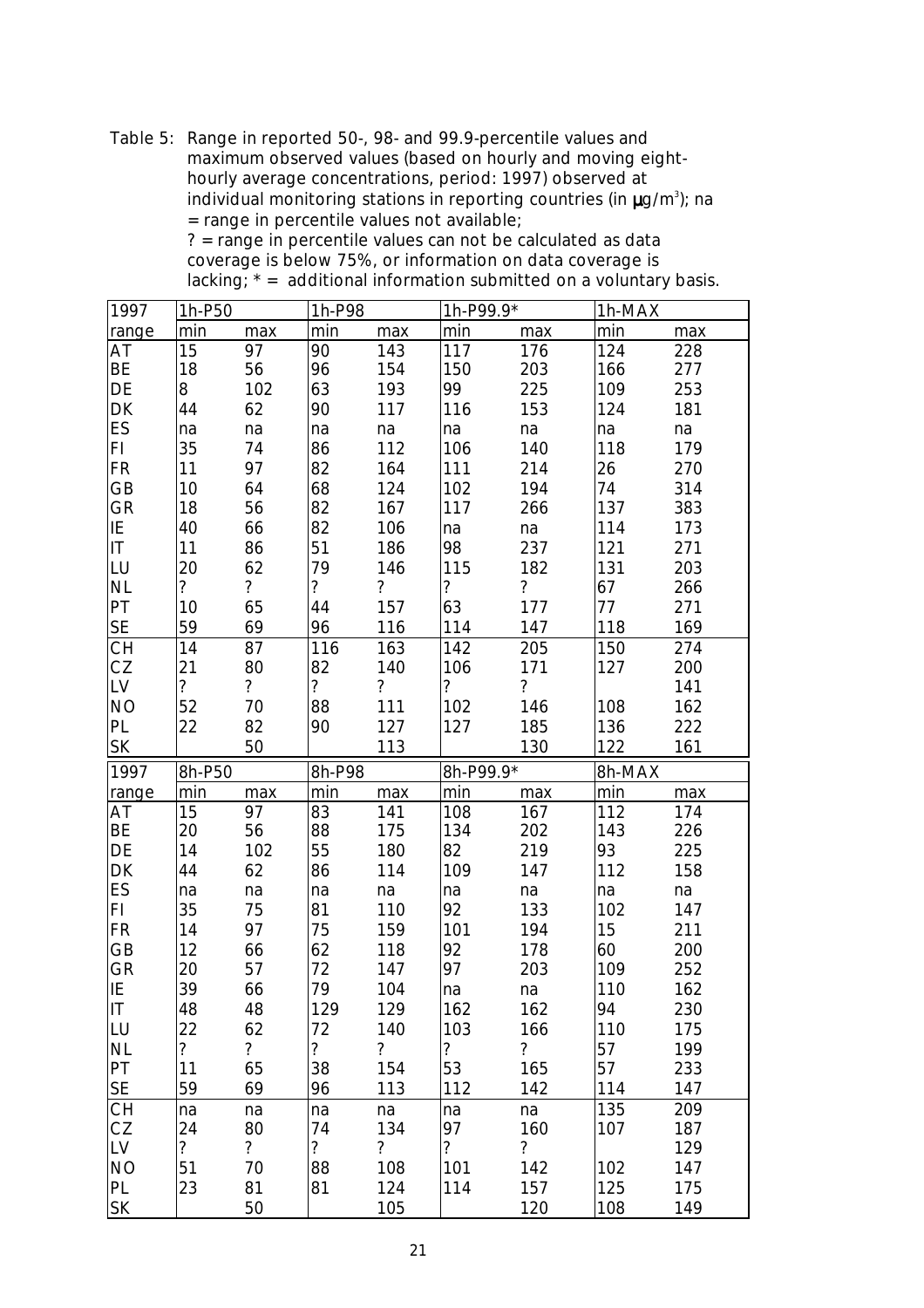# 4. Discussion

### 4.1. Geographical coverage of monitoring stations

For 1997 information of 984 stations in EU Member States and of 92 stations in five $^{\rm 6}$  other European countries was received; for nearly all of them geographical co-ordinates are available. For the interpretation of ozone data it is essential to have an indication of the immediate surroundings of the station as the ozone concentration may be strongly influenced by local conditions. For example, the ozone concentrations may be scavenged by locally emitted nitrogen oxides or by enhanced dry deposition as might be the case under a forest canopy; see Annex II for a brief discussion on ozone phenomenology. For nearly all stations information on immediate surroundings was made available.

As was observed in previous reports, not only the relative fractions of street, urban and rural stations but also the station density varies strongly between the reporting countries (De Leeuw *et al.*, 1997; Beck *et al.,* 1998), as Figure 3 shows. Here the station density as function of various indicators is given. The number of stations per capita or per  $\mathrm{km}^2$  land area varies strongly. The station density relative to the Gross Domestic Product seems to be slightly more constant. When comparing the number of stations with ozone precursor emissions (here the sum of NOx and twice the VOC emissions is selected as indicator for ozone formation, see Sluyter, 1995), again a wide spread is observed. More detailed indicators (number of urban stations (excluding street stations) per urban dweller, number of rural stations per km $^{\rm z}$  show even larger spread. It has to be stressed that a certain variation in densities is expected over Europe as national conditions with respect to meteorology, topography/orography, economic structure, physical planning etc. are different over Europe but the large variations observed here suggest that basic principles in defining a monitoring strategy differs strongly between the countries. In all cases the densities are normalised to a unit density averaged over all 20 reporting countries.

Map 2 shows the location of background monitoring stations. Tentatively, the area for which the measurements at these stations are assumed to be representative is indicated with a circle using a radius of 100 km. This 'radius of representativeness' might be different for the various regions in Europe - it might even depend on the wind direction - and should be based on more detailed analysis of the ozone phenomenology at the stations. Although the identification of the background stations is by far not complete and the radius of representativeness may differ from the assumed 100 km, Map 2 suggests that the present set of stations covers 40 to 50% of the area of the reporting countries. As is shown in Map 2 the geographical coverage of background stations is rather adequate in north-west and Central Europe but in southern regions gaps are noted. In Scandinavia the

<sup>6</sup> In this chapter data from Slovakia has not been included.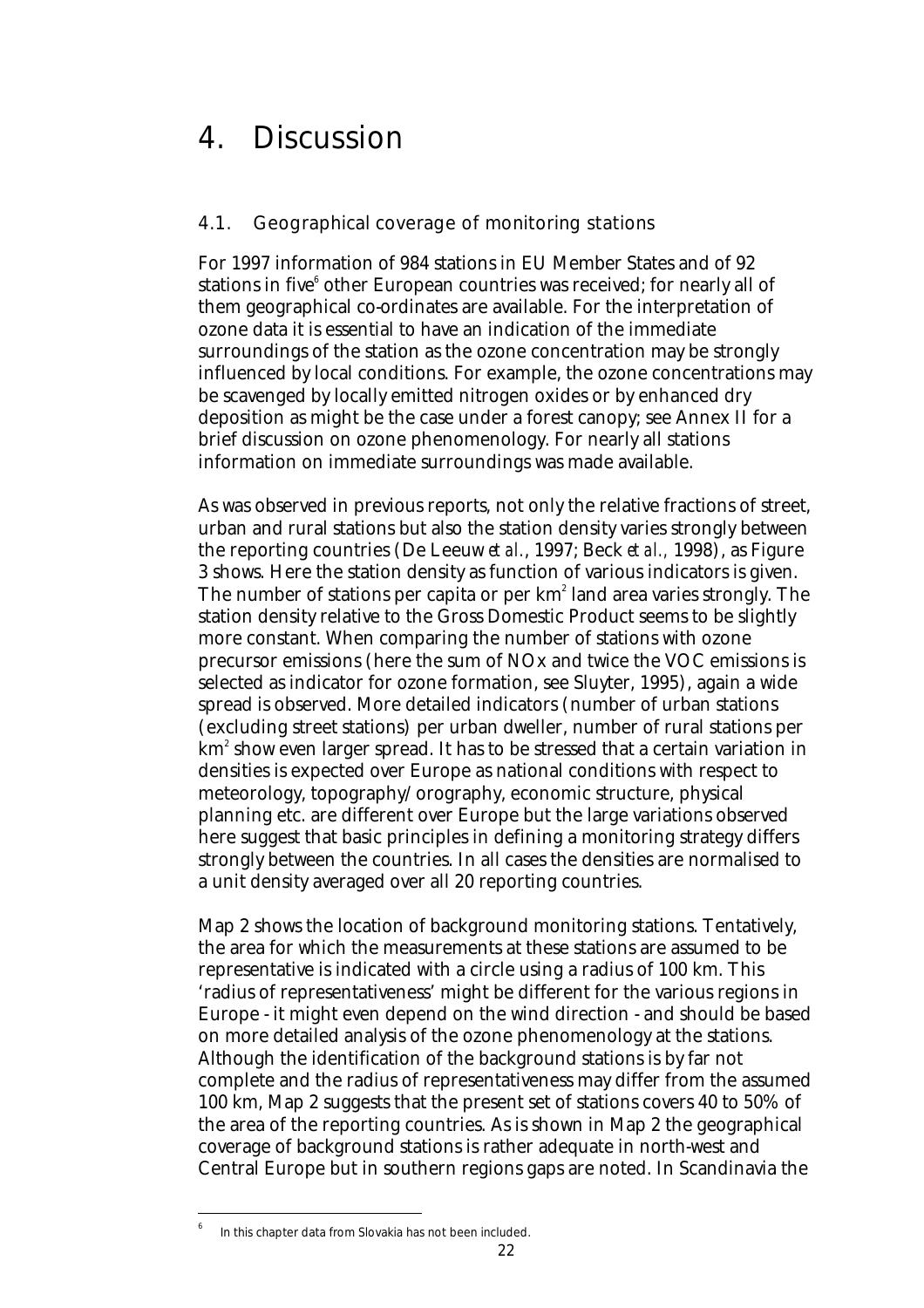coverage by background stations seems to be inadequate but the small gradients in ozone concentrations over this region suggest a larger radius of representativiness than the assumed 100 km.

To compare the monitoring results in the various countries it is important that in the national or regional networks similar criteria are used to classify the stations. Further work on harmonisation of station classification schemes is undertaken by ETC/AQ in co-operation with DGXI (Larssen *et al.,* 1998). A second requirement for obtaining Europe wide comparable results is the harmonisation of air quality measurements. This work is conducted on behalf of the Commission by the European Reference Laboratory of Air Pollution (ERLAP) at the Joint Research Centre in Ispra. Recently the results of a comparison of calibration procedures used by national laboratories in EU and EFTA countries were published (De Saeger *et al.,* 1997). 21 national laboratories made use of the facilities of ERLAP to check and compare their ozone calibration methods with the ERLAP reference methods. During the inter-laboratory tests the most commonly used technique for automatic measurements was based on UV absorption photometry. With the exception of two analysers, the inter-comparisons showed that measurements of various ozone concentrations were in good agreement (within 3%) with the standard value. The good agreement between the calibration techniques and results obtained by the participating laboratories shows the high level to which techniques for the measurement of ambient ozone concentrations are harmonised throughout Europe. However, periodical checks and maintenance of the analysers is essential to avoid interference with other water vapour and other trace gases.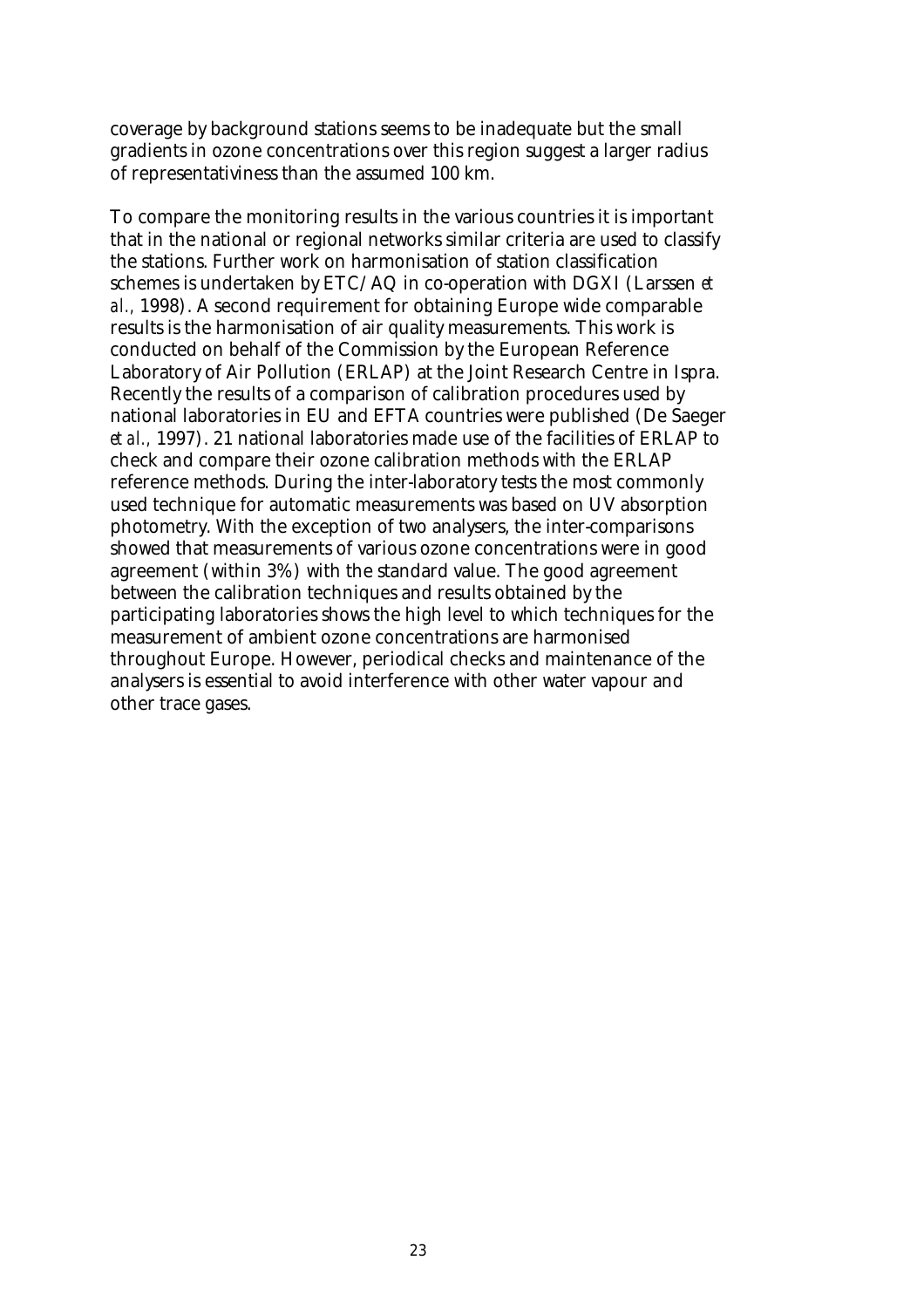Figure 3: Station density (the average density for all countries is normalised to unity) relative to population, land area, Gross Domestic Product and precursor emissions. The second and third graph on the bottom line show the density of urban station relative to the urban population and the number of rural stations per  $km^2$ , respectively. Average densities for the reporting countries are respectively: 2.5 station per million inhabitants; 0.27 station per 1000 km<sup>2</sup>; 0.14 station per 10<sup>°</sup> US \$ (1990 prices); 0.026 station per emitted kton; 1.26 urban station per million urban inhabitants; 0.08 rural station per 1000 km $^2\!$ .

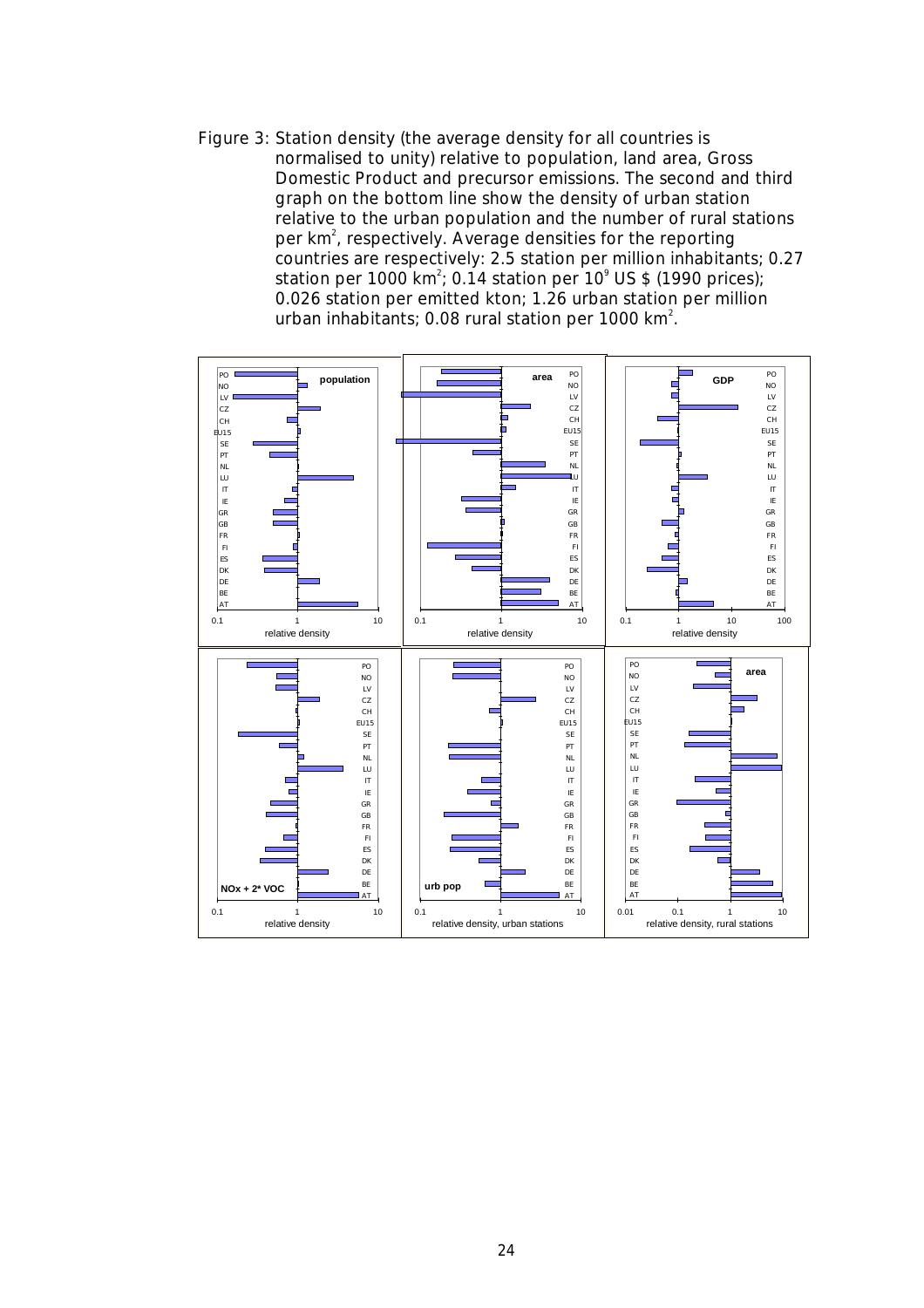Map 2: Location of background ozone monitoring stations. The area for which the ozone measurements might be representative is tentatively indicated with a circle with a radius of 100 km.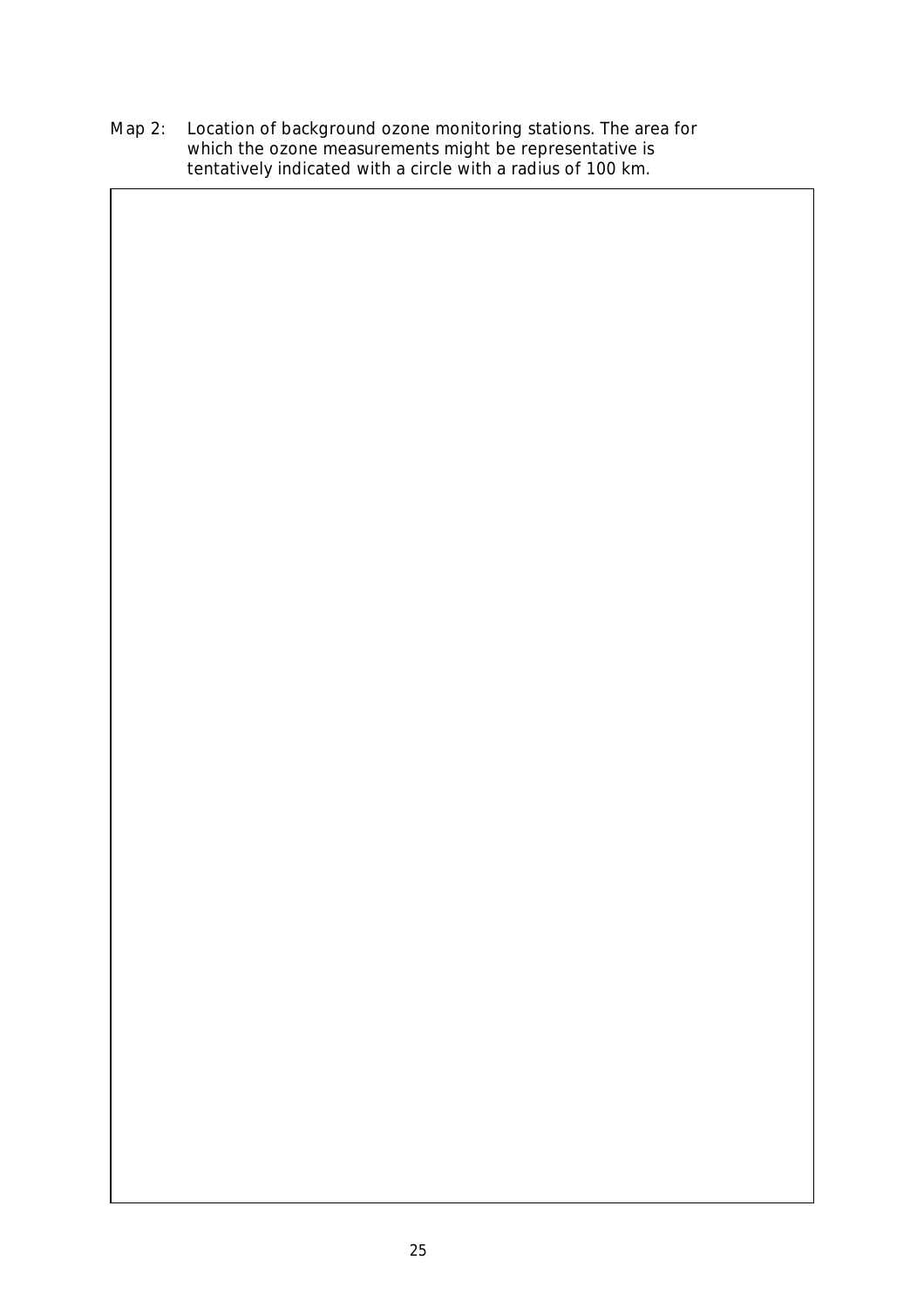#### 4.2. Annual statistics, 1997

The geographical distribution of 98-percentile values calculated on the basis of hourly concentrations is presented in Map 3 for background stations and in Map 4 for urban, street and other stations.

Similar to the observations in previous years (de Leeuw *et al.*, 1997) the 98 percentiles at background stations show in general low values in the Nordic countries, and an increase from Northwest to Central Europe. In particular for the stations in Austria, the elevated location of the monitoring stations may play a role. Similar patterns have been estimated from measurements made within the framework of EMEP (Hjellbrekke, 1996). The relatively low values observed in the EMEP data over the Iberian peninsula can not be confirmed (or rejected) with the present observations. Information for Spain is not available; in Portugal there is only one rural station available for comparison. Here a 98-percentile of 157  $\mu$ g/m $^3$  is observed. This is slightly higher than the observed range of 116-149  $\mu$ g/m $^{\rm 3}$  at EMEP stations in Spain and Portugal in 1995; the limited comparison and the difference in measuring period precludes any conclusion.

For urban and 'other' stations (Map 4) no large scale concentration gradient in 98-percentiles is recognised; high values are observed all over Europe. The local conditions seems to be more important than Europeanwide smog episodes (at stations downwind of the urban area relatively high ozone values might be observed whereas at stations with  $\mathrm{NO}_{_\mathrm{x}}$  sources, such as traffic, in their immediate surrounding relatively low ozone levels will be measured, see Annex II).

The 98-percentile values based on moving eight-hourly average concentrations show a strong correlation with the hourly 98-percentile values: on the average, 8-h percentiles are about 7  $\mu$ g/m<sup>3</sup> lower than the corresponding 1h value. The relation between the two statistics depends on the type of the stations and also has a meteorological dependence. The geographical distribution of the 8-h percentile values is very similar to the distribution of the 1-h percentile values.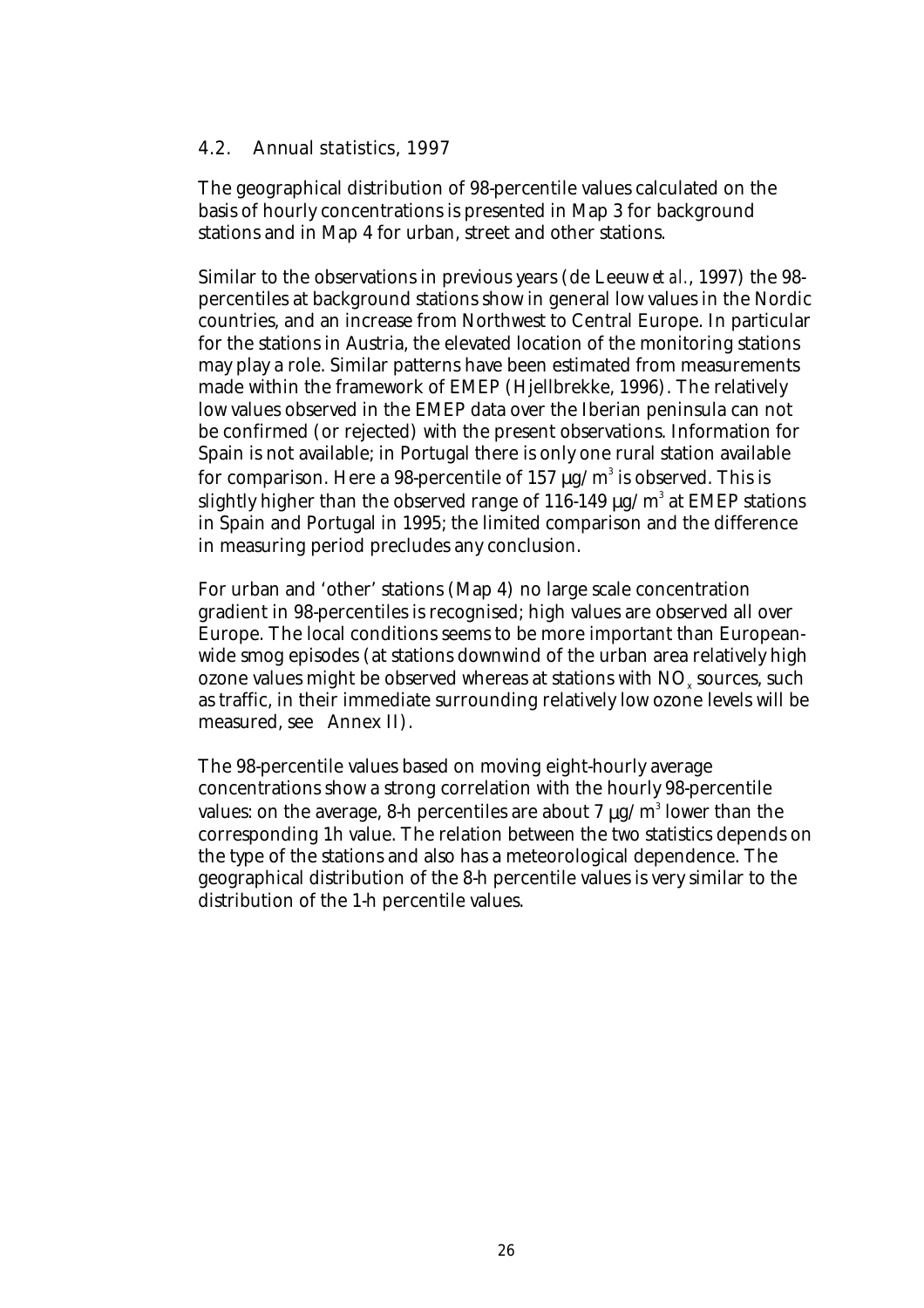Map 3: 98 percentiles (based on hourly concentrations;  $\mu$ g/m<sup>3</sup>) measured at background stations, period 1 January - 31 December 1997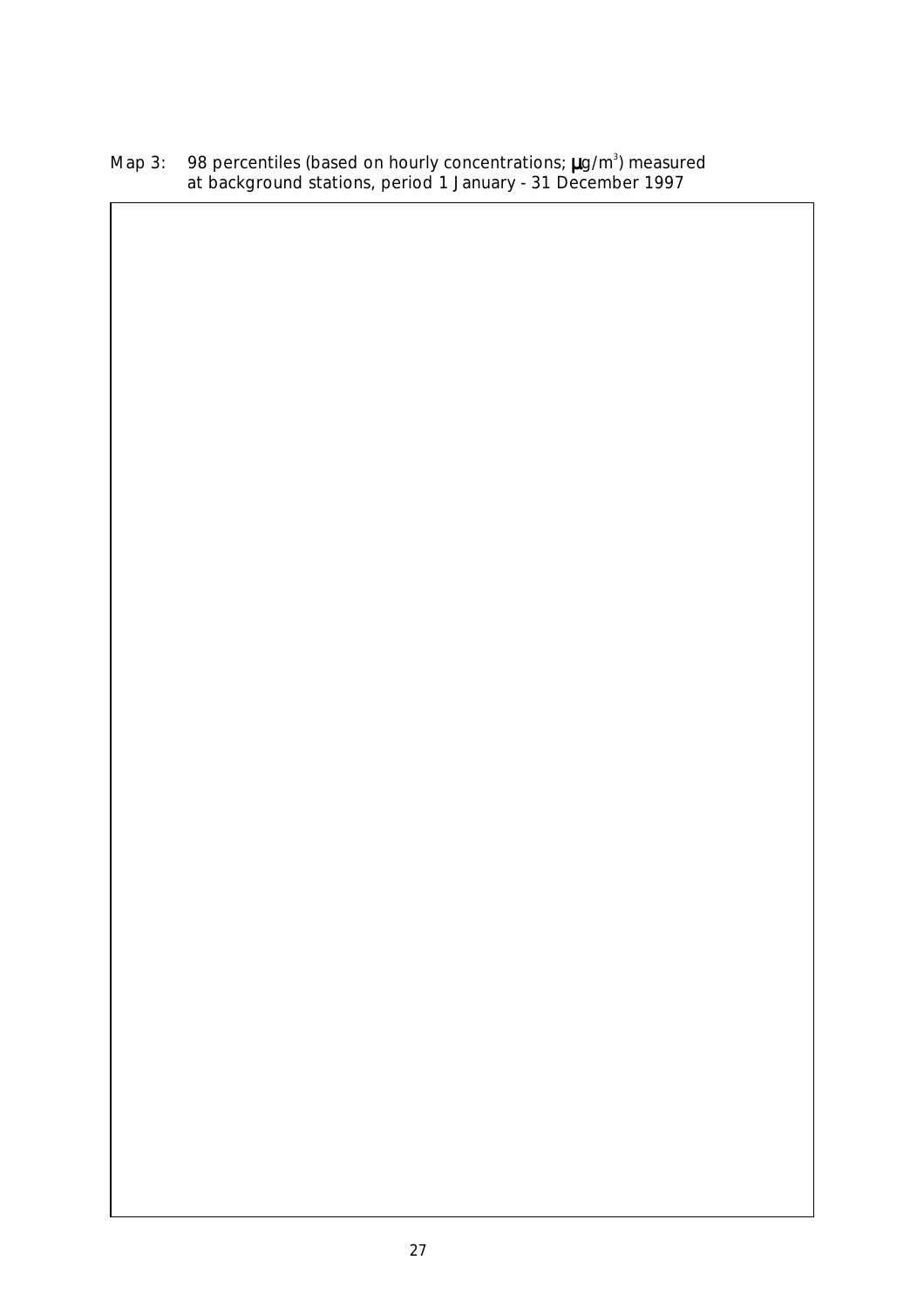Map 4: 98 percentiles (based on hourly concentrations;  $\mu$ g/m<sup>3</sup>) measured at urban, street and other stations, period 1 January - 31 December 1997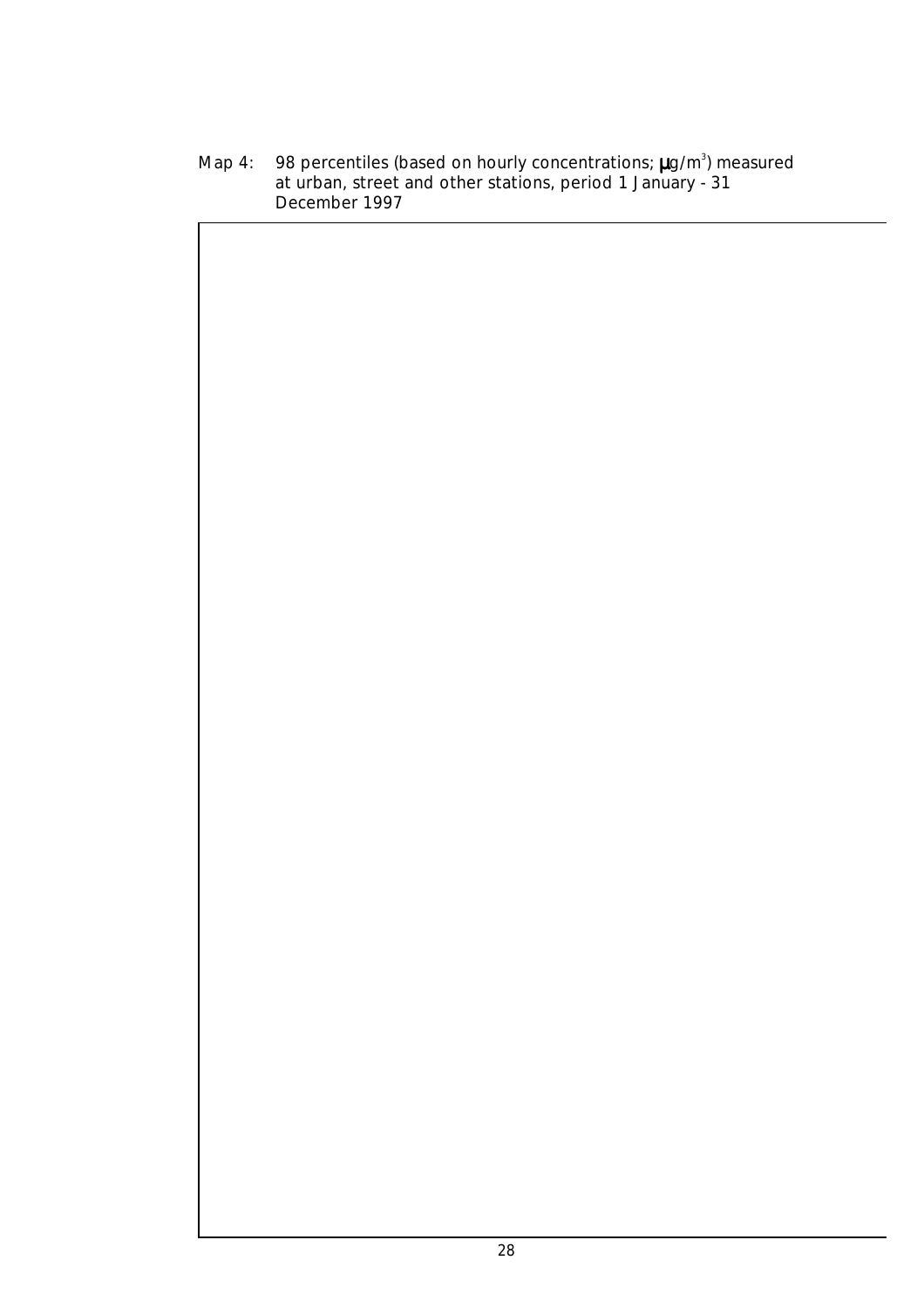### 4.3. Exceedances of thresholds in 1997

### *4.3.1. Exceedances of the threshold value for protection of human health*

The threshold value for protection of human health  $(110\,\mu\text{g}/\text{m}^3)$  is based on eight-hourly values. According to the Ozone Directive, four eight-hourly periods have to be considered: 0.00-8.00; 8.00-16.00, 16.00-24.00 and 12.00- 20.00. Based on the average diurnal profile of ozone (see Annex II) the highest eight-hourly values are generally expected for the 12.00-20.00 period; only exceedances of the threshold values for this period have been considered here.

No clear definition of the time reference (local time or universal time, summer- or winter time) is given. This might lead to inconsistencies between the Member States. The differences between the maximum concentrations quoted for the (8h) concentration between 12.00 and 20.00 (Table 3) and for the moving (8h) average concentrations (Table 5) indicates that small errors might be introduced by the ambiguity on time reference.

In 1997 exceedances of this threshold value have been observed in all reporting countries. A maximum concentration exceeding twice the threshold value have been observed in three Member States; on a moving 8-h average base, six countries report concentrations above 220  $\mu$ g/m $^3$ . The data submitted by Spain did not include information on exceedances of this threshold. The frequency by which the threshold level of 180  $\mu$ g/m<sup>3</sup> has been exceeded, suggest that, on the averaged, the level of 110  $\mu$ g/m $^3$  (8h) has been exceeded 20-30 times at a Spanish station.

Figure 4 shows the frequency distribution of eight-hourly ozone concentrations in excess of the threshold value using so-called Box-Jenkins plots. For each country the Box-Jenkins plot indicates the minimum (here the minimum is of course 110  $\mu$ g/m $^3$ ), the maximum, the 25 percentile and the 75 percentile value of the concentrations during exceedance. Although peaks of more than 200  $\mu$ g/m $^3$  are observed in 7 out of 19 reporting Member States, Figure 4 shows that, in more than 75% of all exceedance situations, the concentrations are below 165  $\mu\text{g/m}^3$  (that is, 150% of the threshold value).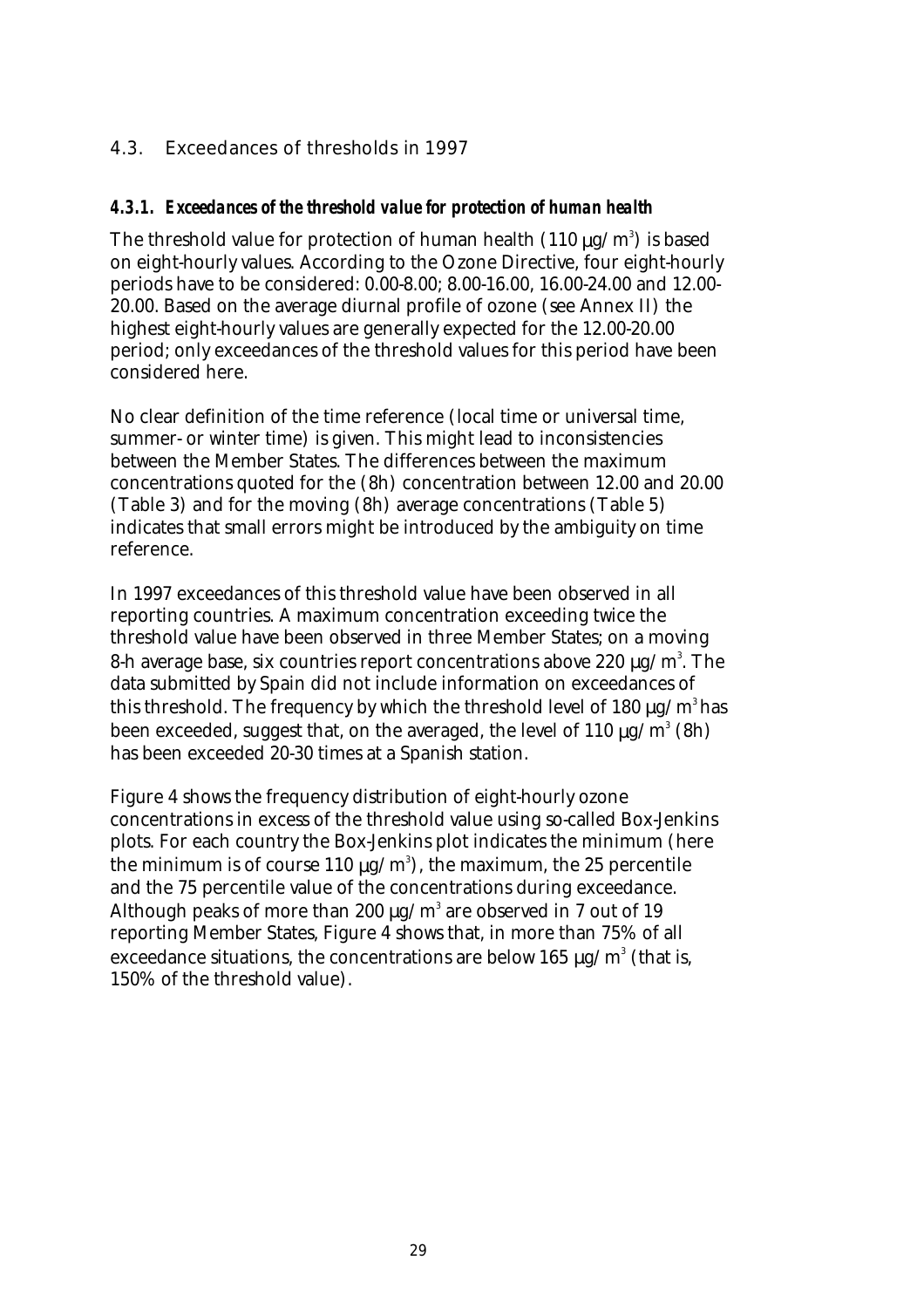Figure 4: Frequency distribution of ozone concentrations (eight-hourly values; period 12.00-20.00; 1 January - 31 December 1997) in excess of the 110  $\mu$ g/m<sup>3</sup> threshold for hourly values. For each country the total number of observed exceedances is given in row '#Ex', the number of stations is given in row '#St'. Frequency distributions are presented as Box-Jenkins plots indicating the minimum, the 25-Percentile, the 75-percentile and the maximum value.



The geographical distribution of the number of days the threshold value was exceeded is shown in Map 5 for background stations and in Map 6 for urban, street and other stations. A comparison of Map 5 and Map 6 shows that exceedances are generally more frequently observed at rural stations. This is also demonstrated more clearly in Figure 5 where for each station type (rural, urban and street stations) the average exceedance rate is plotted. The average exceedance rate generally decreases in the order rural - urban - street. Exceptions are found in Greece and Italy. It might be that this is caused by a bias in the network configurations: in both countries there are much more urban than rural stations, moreover, in Italy the rural stations are all located in the most northern part on the country. Note that 'other' stations and stations for which the type has not been specified are not presented in Figure 5.

Exceedances most frequently occur in the summer months (May-August). In the winter months (January-March and September-December) exceedances have been observed very occasionally.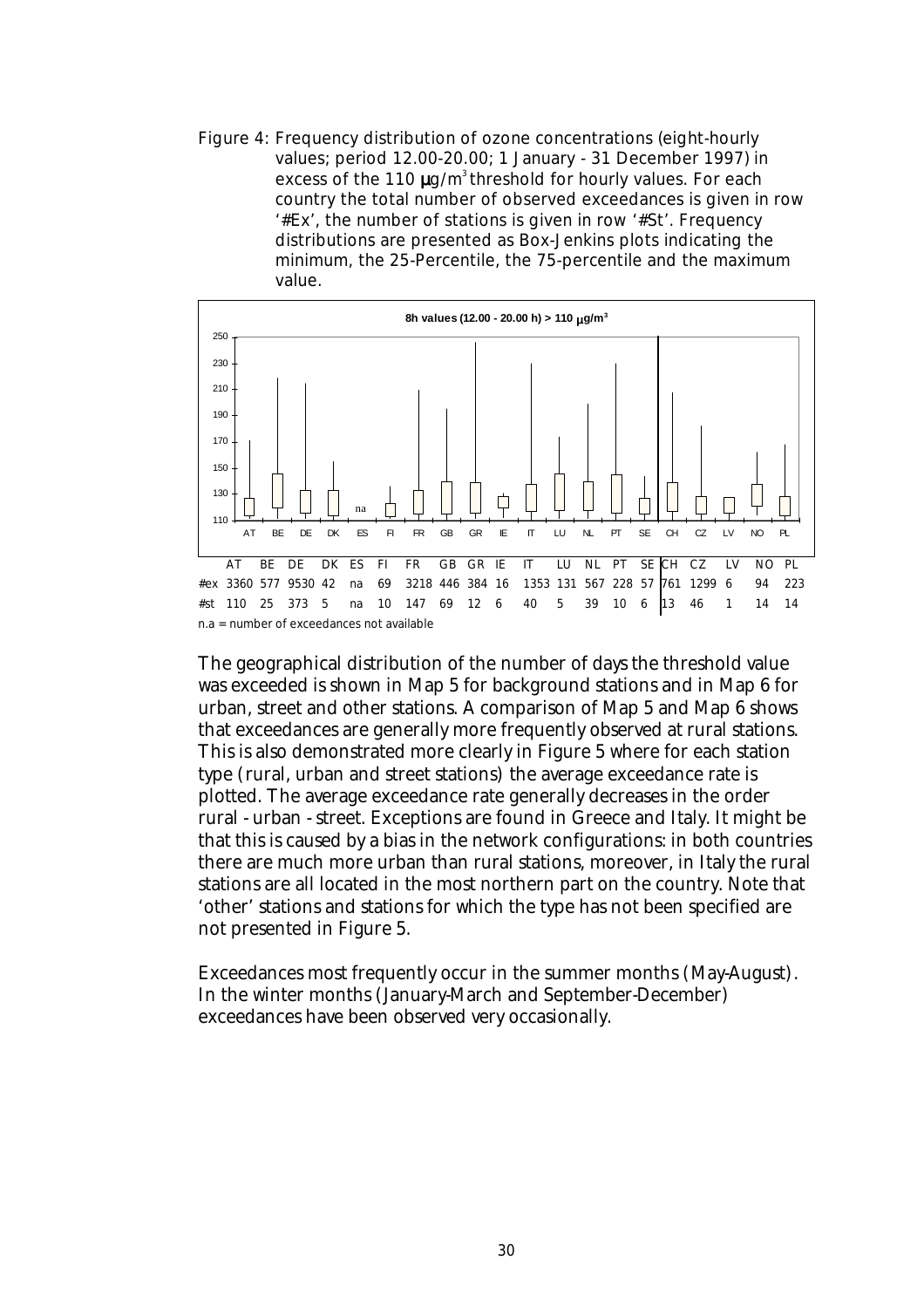Figure 5: The exceedance rate of the threshold value for protection of human health (110  $\mu$ g/m<sup>3</sup> for eight-hourly values (in mg.h/m<sup>3</sup>), period 1 January - 31 December 1997) averaged over all reporting rural, urban, and street stations. No information is available for Spain.

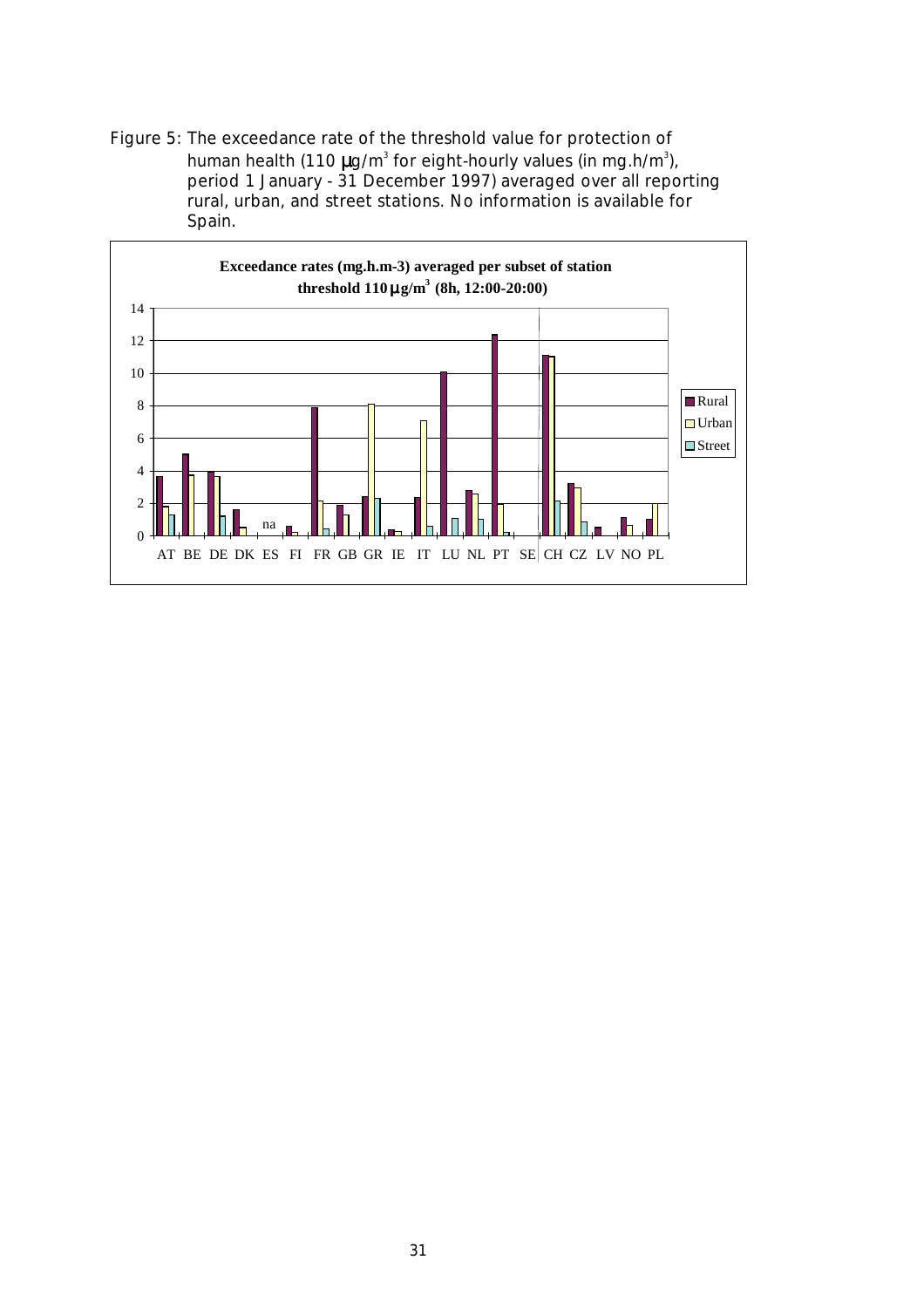Map 5: Number of exceedances of the threshold value for protection of human health (110  $\mu$ g/m<sup>3</sup> for eight hourly values) observed at background stations; 1 January - 31 December 1997; eight-hourly average values for the period 12.00-20.00.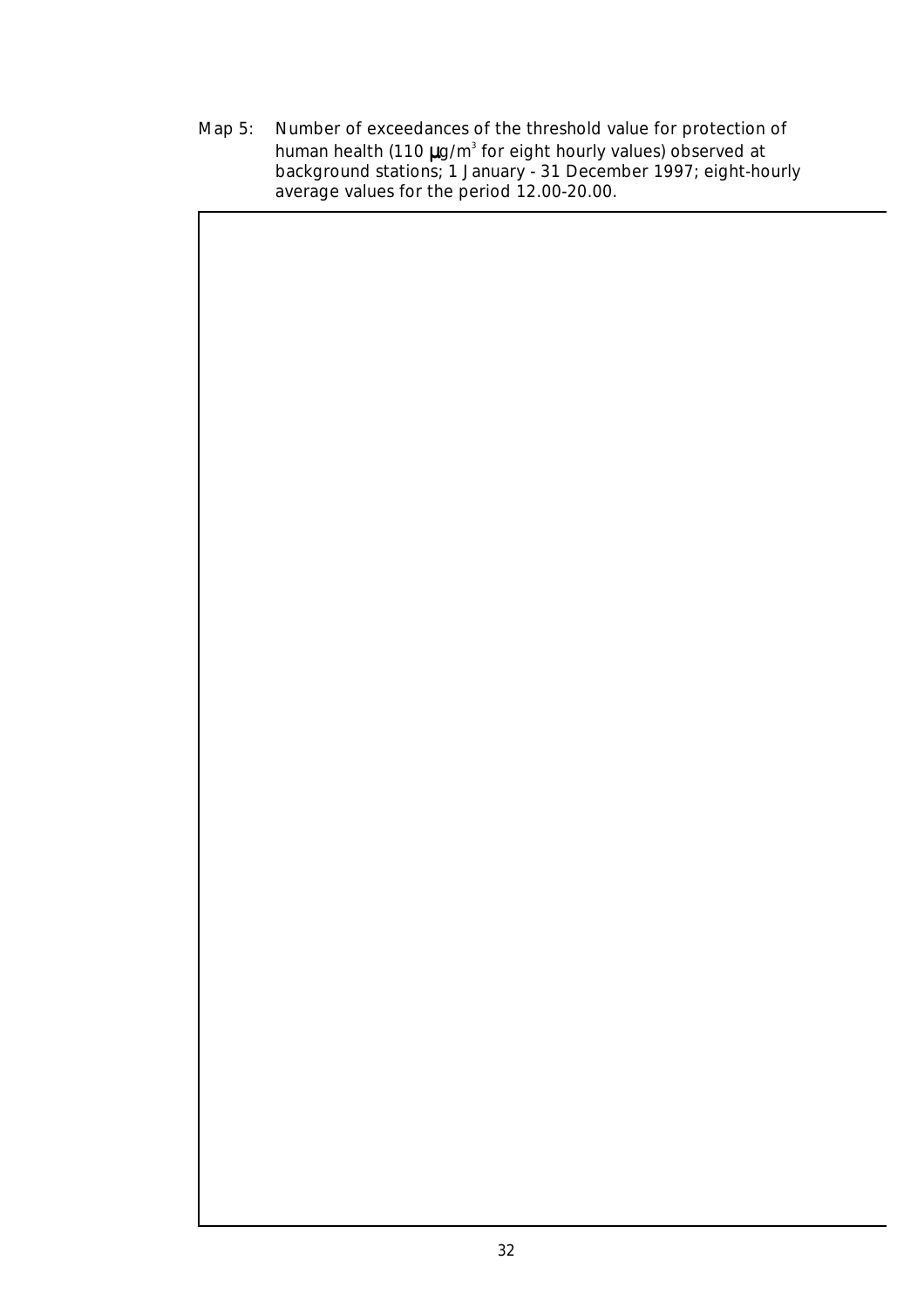Map 6: Number of exceedances of the threshold value for protection of human health (110  $\mu$ g/m<sup>3</sup> for eight-hourly values) observed at urban, street and other stations; 1 January - 31 December 1997; eight-hourly average values for the period 12.00-20.00.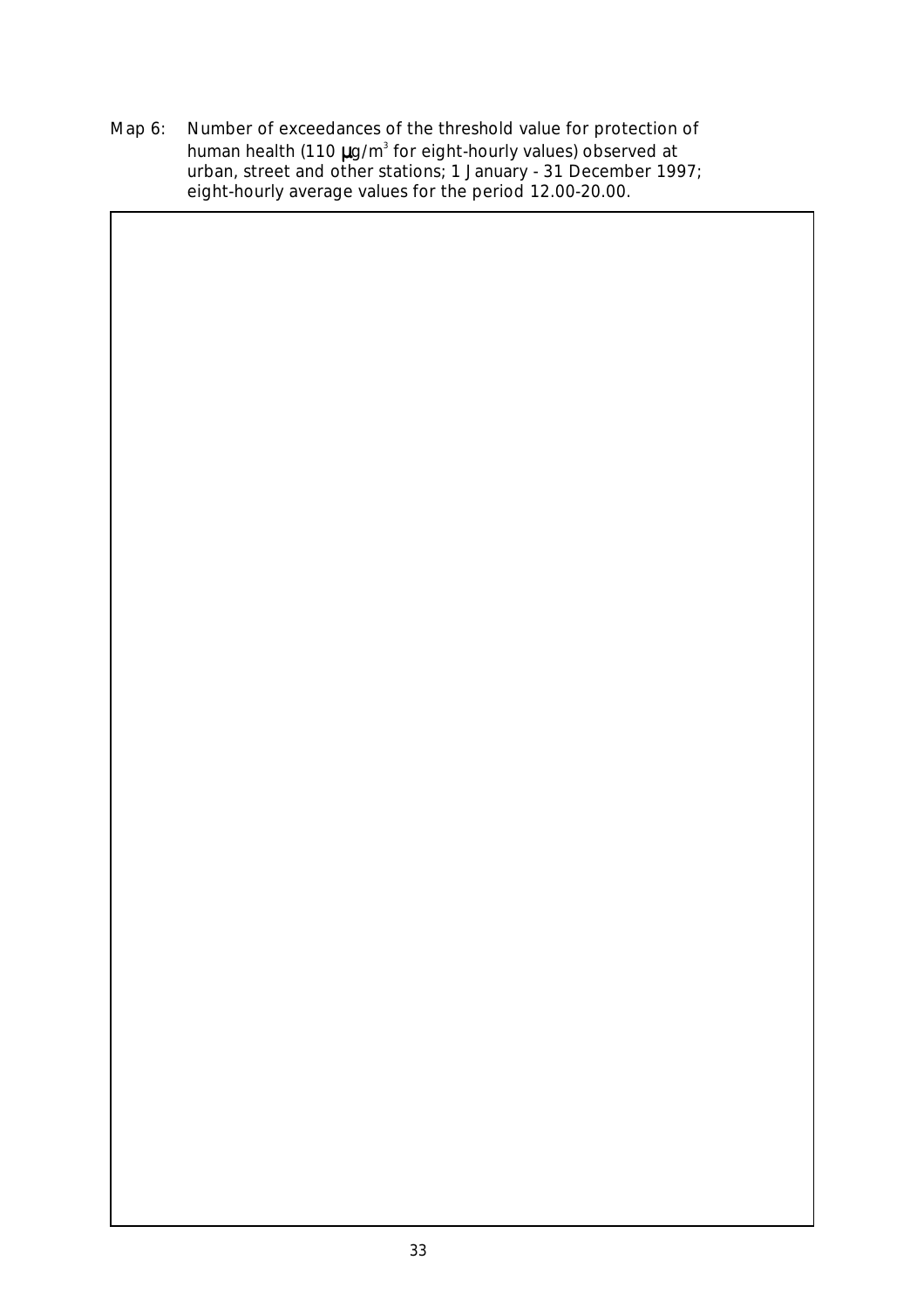#### *4.3.2. Exceedances of the threshold values for information and warning of the population*

The threshold value for warning of the population (360  $\mu$ g/m $^3$ , hourly value) was exceeded in 1997 on 18 June, 13.00 at one station (Lykovrissi) in Athens, Greece. This day was the start of an ozone episode in Athens. The station Lykovrissi reported exceedances of the human health related threshold value of 110  $\mu$ g/m $^3$  for 8-hourly averaged during the period 18-24 June. During the whole month of June, concentrations were high in Athens: on 17 days at least one (out of seven) stations reported an hourly value exceeding 180  $\mu$ g/m $^3$ . On 22 June all seven station reported an exceedance with an maximum of 229  $\mu$ g/m $^3$ . For a more extensive description of this episode see de Leeuw *et al.* (1997).

The geographical distribution of the number of exceedances of the threshold value for information of the public (180  $\mu$ g/m $^3$ , hourly value) is presented in Map 7 for background stations and in Map 8 for urban, street and other stations. Exceedances are reported by 15 countries (12 Member States). In Ireland and in the most northern countries the 180  $\mu$ g/m<sup>3</sup> level was not reached.

Figure 6 shows the frequency distribution of concentrations in excess of the threshold value. Although incidentally the threshold value may be exceeded by more than a factor of two, in almost all of the cases the exceedances are less extreme: Figure 6 shows that in nearly all Member States on 75% of the days on which the threshold value was exceeded, the level of 240  $\mu$ g/m $^3$  (that is 33% above the threshold value) was not reached.

Figure 6: Frequency distribution of ozone concentrations (hourly values; 1 January - 31 December 1997) in excess of the 180  $\mu$ g/m<sup>3</sup> threshold for hourly values. For each country the total number of observed exceedances is given in row '#Ex', the number of stations is given in row '#St'. Frequency distributions are presented as Box-Jenkins plots indicating the minimum, the 25-Percentile, the 75-percentile and the maximum value.

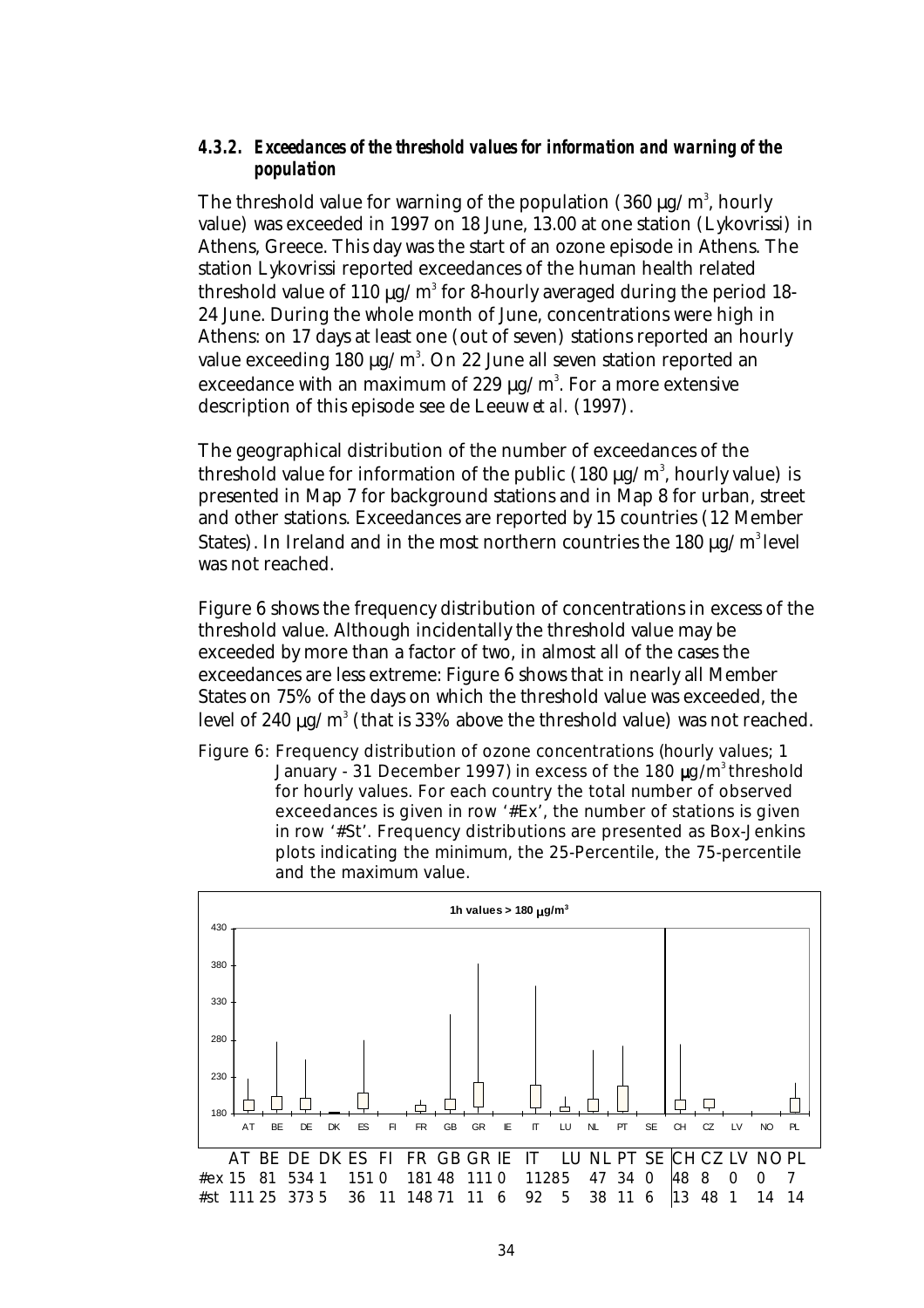Map 7: Number of exceedances of the threshold value for information of the population (180  $\mu$ g/m<sup>3</sup> for hourly values) observed at background stations; 1 January - 31 December 1997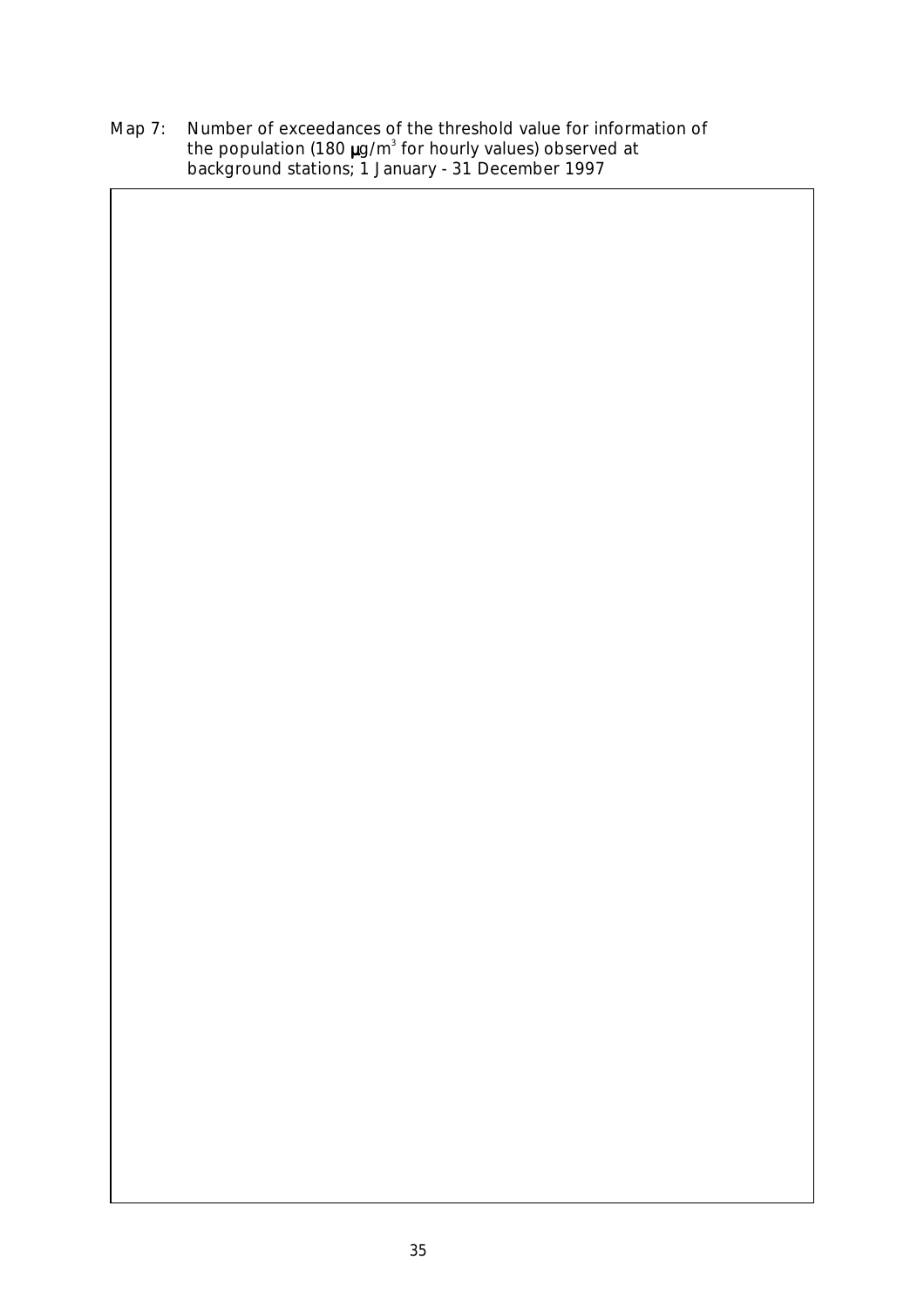Map 8: Number of exceedances of the threshold value for information of the population (180  $\mu$ g/m<sup>3</sup> for hourly values) observed at urban, street and other stations; 1 January - 31 December 1997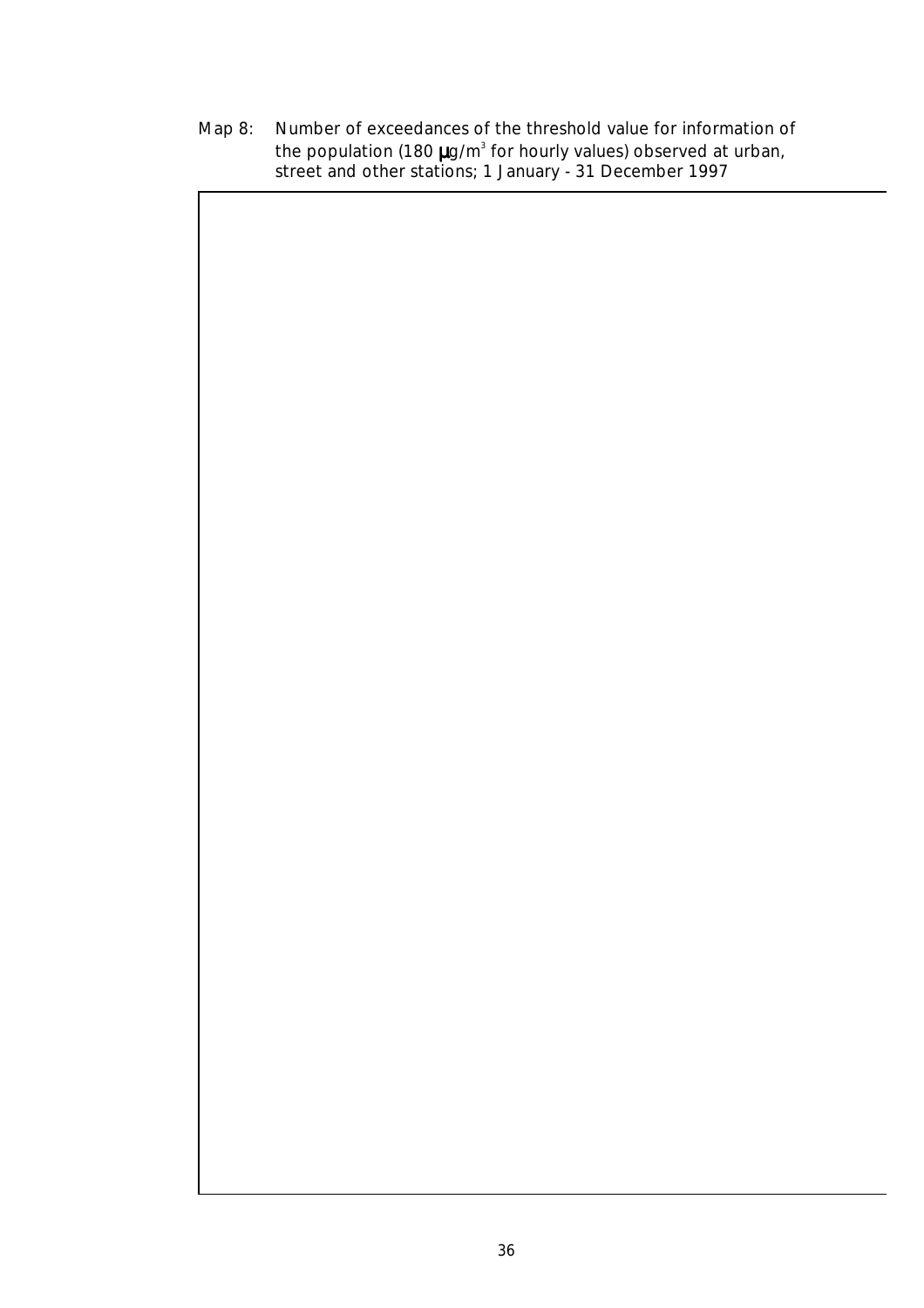#### *4.3.3. Exceedances of the daily threshold value for protection of vegetation*

As Table 4 shows, exceedances of the daily threshold of 65  $\mu$ g/m $^3$  were frequently observed in all reporting countries. All countries have stations where the threshold was exceeded on more than 100 days in 1997 with the exception of Latvia and the Netherlands. The geographical distribution of the number of exceedances of the daily threshold is presented in Map 9 for the background stations. In Map 9 an attempt has been made to quantify the area where exceedances are observed. For the background stations a representative radius of 100 km is assumed, see also Map 2. When the 'representative areas' of two or more stations overlap, the number of exceedances in this location is estimated by a distance-weighted interpolation. At all rural stations exceedances of the 65  $\mu$ g/m $^3$  level were reported; the lowest number (5 days of exceedance) was reported for the German station Ffm. Greisheim located near Frankfurt am Main. Exceedances on more than 150 days are reported both by northern and southern Member States.

For exceedances of a daily average concentration the differences between rural and urban stations are more pronounced than is the case for hourly concentrations. In urban areas the low concentrations during the night (caused by interaction with  $NO<sub>x</sub>$  emissions) reduce the daily average concentrations; in rural areas the decrease in ozone concentrations during the night is generally less strong. In NW Europe, however, the high NO<sub>x</sub> emission density might cause also some quenching of ozone at rural sites which explains the relative low number of exceedances in this region compared both to North and South Europe.

Figure 7 shows the frequency distribution of daily values in excess of 65  $\mu$ g/m $\mathrm{s}$ . Although high values of more than 200  $\mu$ g/m $^{\mathrm{s}}$  have been observed, in nearly all countries for 75% of the exceedances the daily average concentration falls between 65 and 98  $\mu$ g/m $^3$  (that is 150% of the threshold value). The extremely high values reported for Italy are most likely in error; there are clear indications that at several stations the maximum observed 1h concentration was reported as daily averaged. The exceedances are most frequently observed during the growing season (May-July): more than 45% of the exceedances were reported in this threemonth period. About 18% of the exceedances occurred during the winter months (January-March and October-December).

In Figure 8 the exceedance rates, averaged per subset of stations types, are given for each country. This figure clearly shows that especially at rural stations this threshold value is frequently and largely exceeded. High exceedance rates are observed both in northern and southern countries.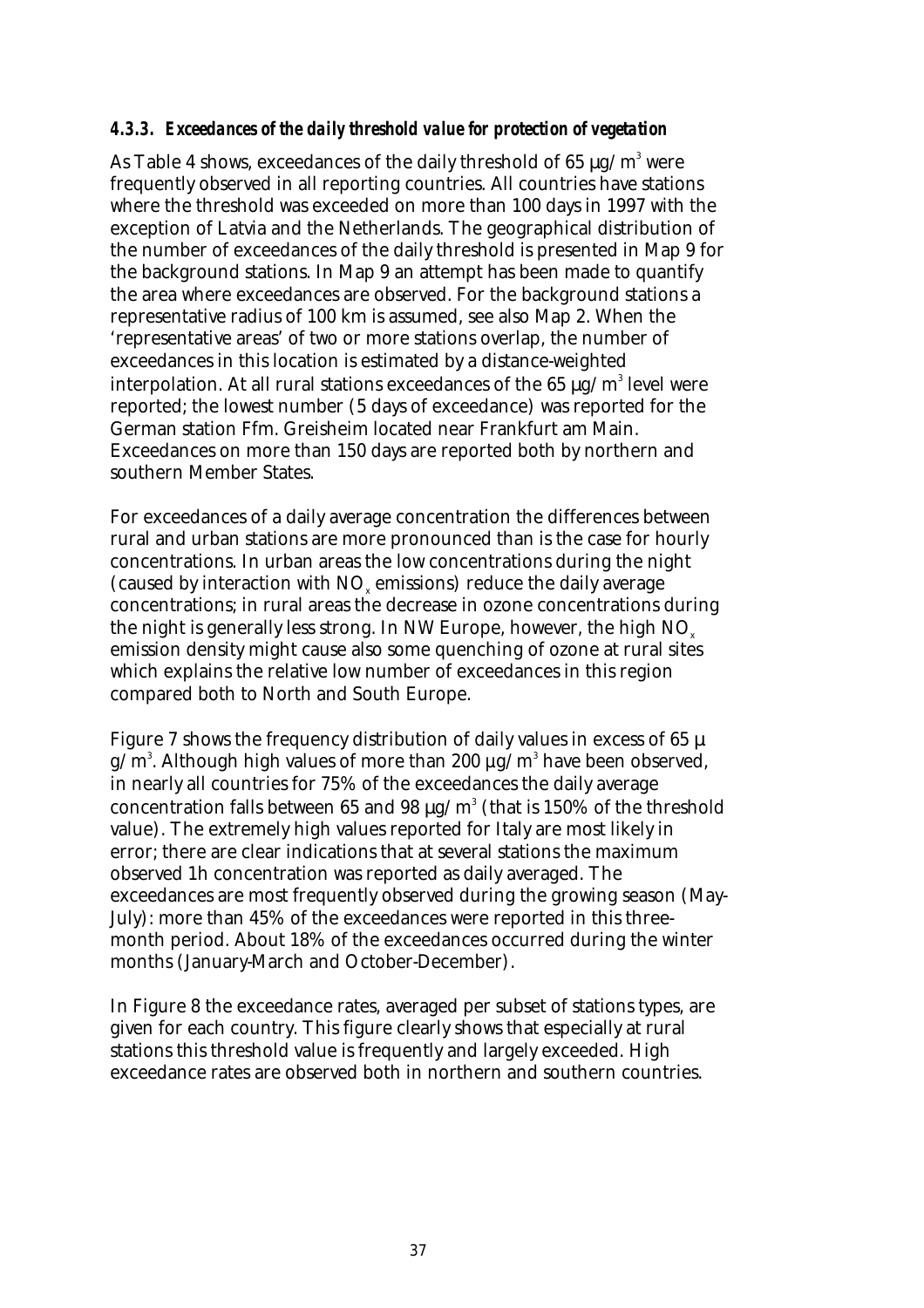Figure 7: Frequency distribution of ozone concentrations (24h values; 1 January - 31 December 1996) in excess of the 65  $\mu$ g/m<sup>3</sup> threshold for daily values. For each country the total number of observed exceedances is given in row '#Ex', the number of stations is given in row '#St'. Frequency distributions are presented as Box-Jenkins plots indicating the minimum, the 25-Percentile, the 75-percentile and the maximum value.



Figure 8: The exceedance rate of the threshold value for protection of vegetation of 65  $\mu$ g/m $^3$  for daily values (in mg.h/m $^3$ ), period 1 January - 31 December 1997) averaged over all reporting rural, urban, and street stations. No information is available for Spain.

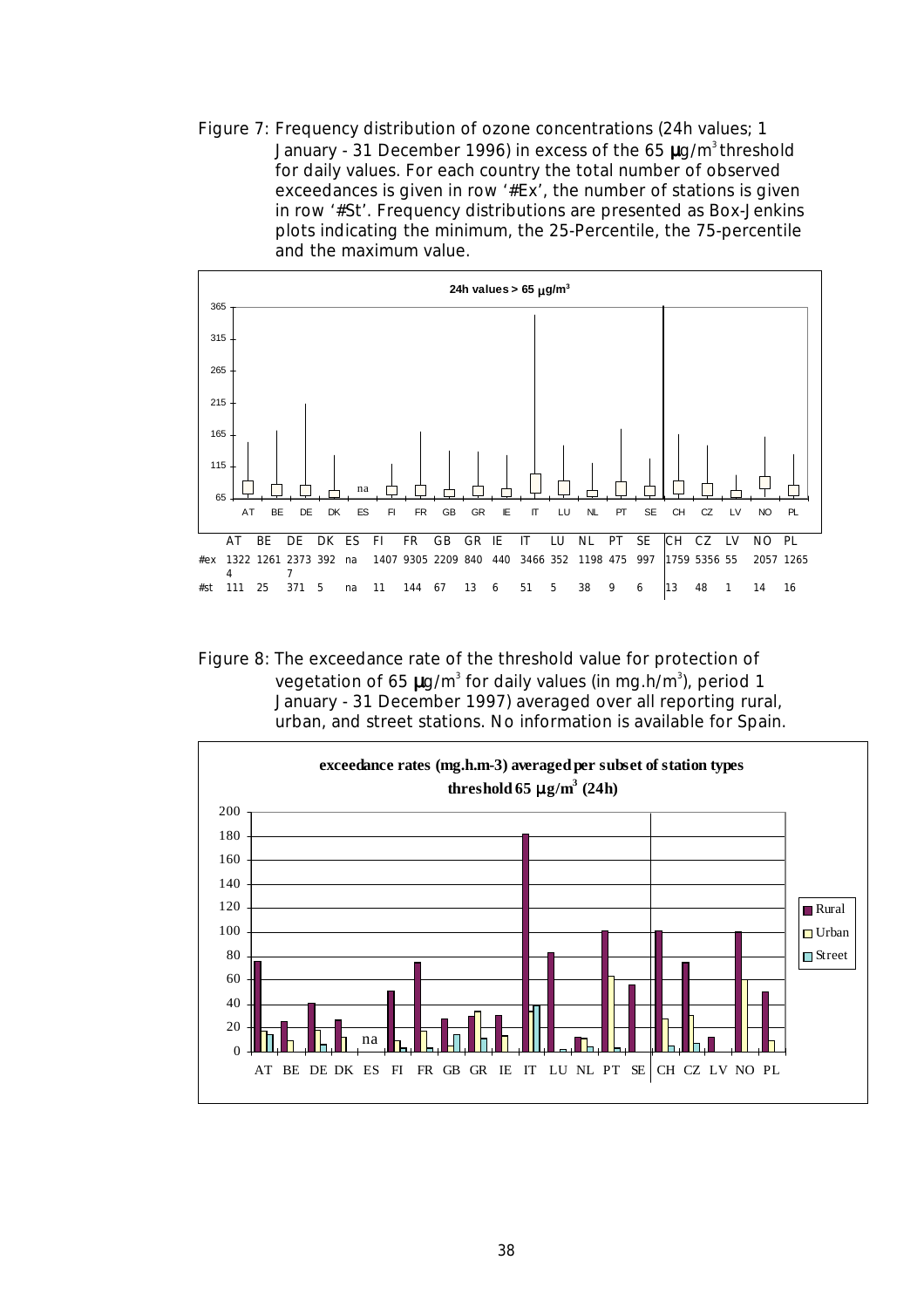Map 9: Number of exceedances of the threshold value for vegetation (65  $\mu$ g/m $^3$  for daily values) observed at background stations; 1 January - 31 December 1997. Data is interpolated using inverse distance weighting and a cut-off distance of 100 km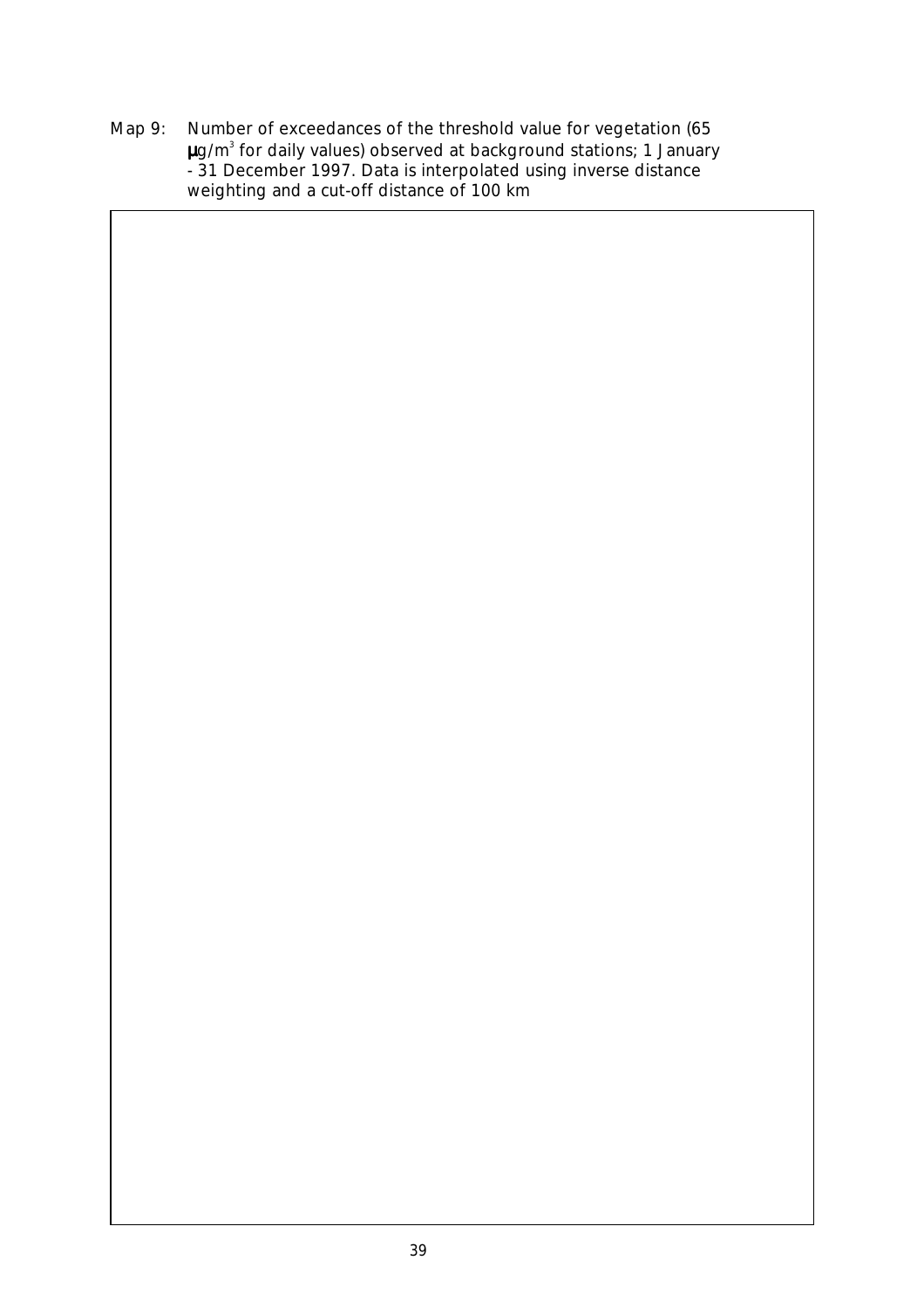#### *4.3.4. Exceedance of the hourly threshold value for protection of vegetation*

Exceedances of the hourly threshold values for protection of vegetation (200  $\mu$ g/m<sup>3</sup>) were reported by 10 Member States; no exceedances were observed in Denmark, Finland, Ireland and Sweden, see Table 4. The geographical distribution of the number of days on which this hourly threshold value has been exceeded is presented in Map 10 for background stations. The map shows that roughly above  $55^{\circ}$  N this threshold value has not been exceeded. The highest number of exceedances at a rural station (13 times) is observed at the German station Schwarzwald-Süd, see Map 10.

The frequency distributions of exceedances of the hourly threshold are presented in Figure 9. For about 75% of the exceedances the ozone levels fall between 200 and 275  $\mu\text{g}/\text{m}^3$ .

Figure 9: Frequency distribution of ozone concentrations (hourly values; 1 January - 31 December 1997) in excess of the 200  $\mu$ g/m<sup>3</sup> threshold for hourly values. For each country the total number of observed exceedances is given in row '#Ex', the number of stations is given in row '#St'. Frequency distributions are presented as Box-Jenkins plots indicating the minimum, the 25-Percentile, the 75-percentile and the maximum value.

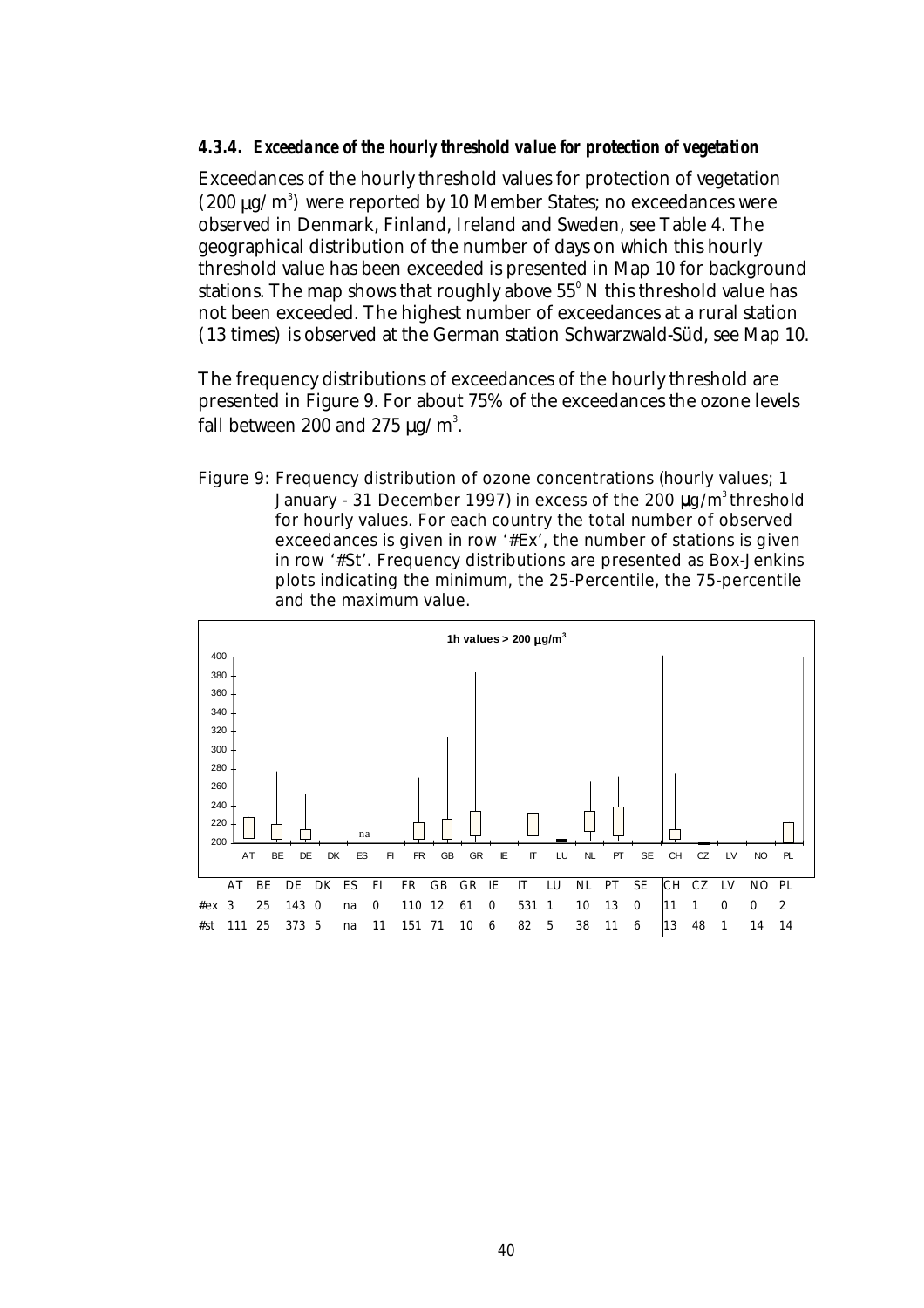Map 10: Number of exceedances of the threshold value for vegetation (200  $\mu$ g/m $^3$  for hourly values) observed at background stations; 1 January - 31 December 1997. Data is interpolated using inverse distance weighting and a cut-off distance of 100 km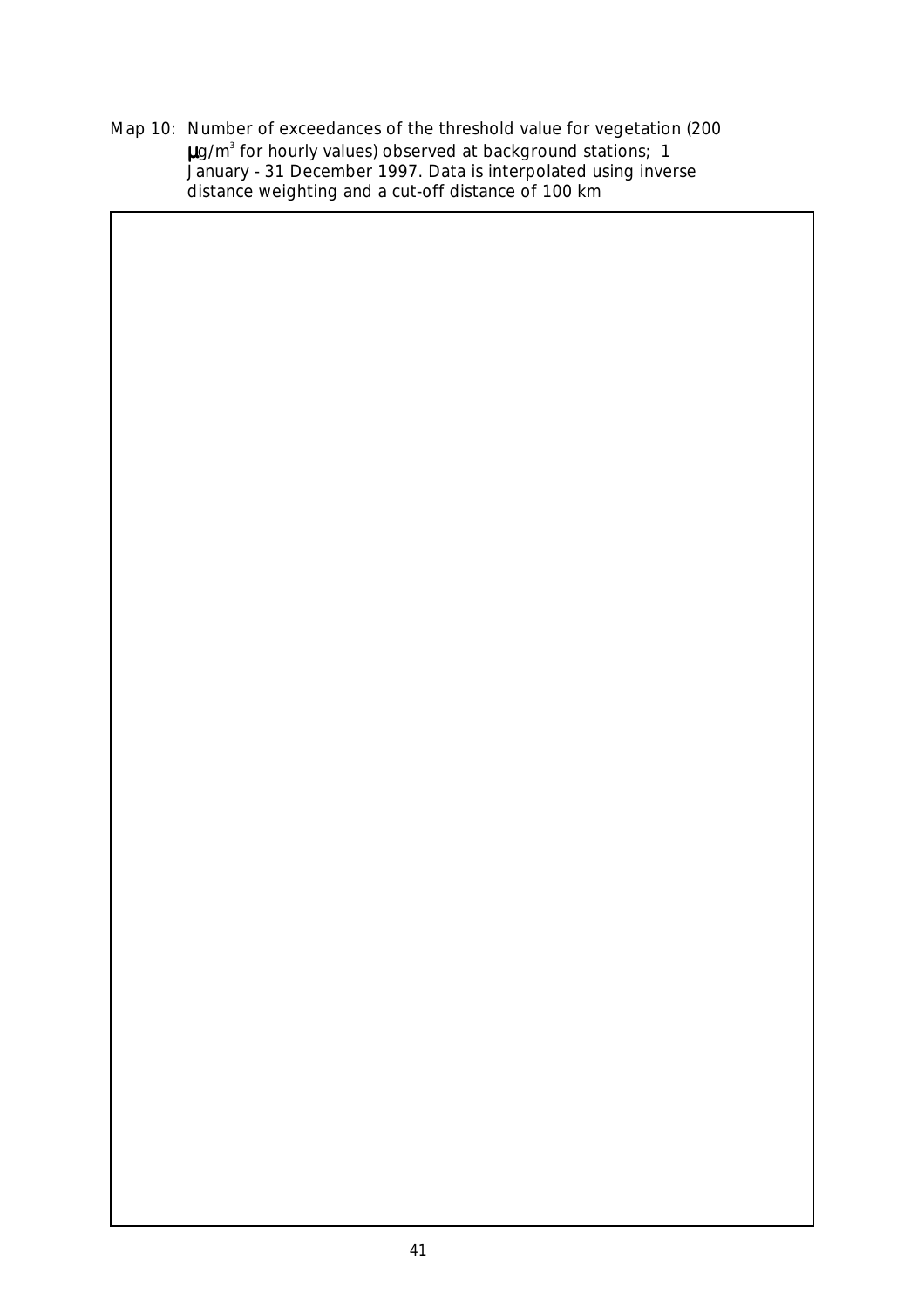4.4. Preliminary review of exceedances of the revised guidelines of **WHO** 

As mentioned in Chapter 1 the World Health Organization in Europe produced a revision of its guidelines for ozone (WHO, 1996a,b), see Table 6. According to the Fifth Environment Action Programme these guidelines shall serve as a basis for setting air quality standards in the Community. While these values are also relevant in the context of preparing the new daughter directive for ozone an attempt has been made to evaluate the ozone data submitted under the framework of the current directive against these guideline levels. This can only be a very preliminary evaluation as the information available under the directives deviates from the guideline requirements on averaging time and period given in Table 6.

| <b>Description</b>                                              | level                                    | Time period                   | Constraints                                |
|-----------------------------------------------------------------|------------------------------------------|-------------------------------|--------------------------------------------|
| human health                                                    | 120 $\mu$ g/m <sup>3</sup>               | Floating 8h mean              |                                            |
| for vegetation:                                                 |                                          |                               |                                            |
| Crops and semi-natural $AOT40^{\dagger} = 3$ ppmh<br>vegetation |                                          | 3 months<br>(May-July)        |                                            |
| Forests                                                         | $AOT40 = 10$ ppmh                        | 6 months<br>(April-September) |                                            |
| Crops (visible injury)                                          | $AOT40 = 0.2$ ppmh<br>$AOT40 = 0.5$ ppmh | 5 days<br>5 days              | Humid air conditions<br>Dry air conditions |

Table 6: An overview of ozone guideline levels of WHO.

\* calculated from 1h mean values during daylight hours; 1ppmh =  $1000 \text{ }\mu_{\text{g}}/\text{m}^3$ .h

Referring to the guideline for human health, the exceedances reported for the 8h period between 12.00 and 20.00 has been used to evaluate exceedances of the threshold value of 120  $\mu$ g/m $^3$  for moving 8-h values. In 1997, at one out of every five stations the 8h-averaged concentration between 12.00 and 20.00 is in excess of a level of 120  $\mu$ g/m<sup>3</sup> on more than 20 days. As ozone concentrations generally reach their maximum in the late afternoon, the mean over the fixed period 12.00-20.00 is expected to be a good approximation of the highest daily 8-h values calculated from a moving averaged. Figure 10 shows a Europe wide exceedance of this threshold value. However, evaluation of hourly data has shown that when comparing the number of exceedance days calculated from moving 8 hourly means with such based on the fixed 12-20 h period, the latter is about 15% lower, in urban areas even 25% lower (Martin Lutz, private communication). Figure 10 might therefore give an underestimation of the exceedances of the WHO guideline value.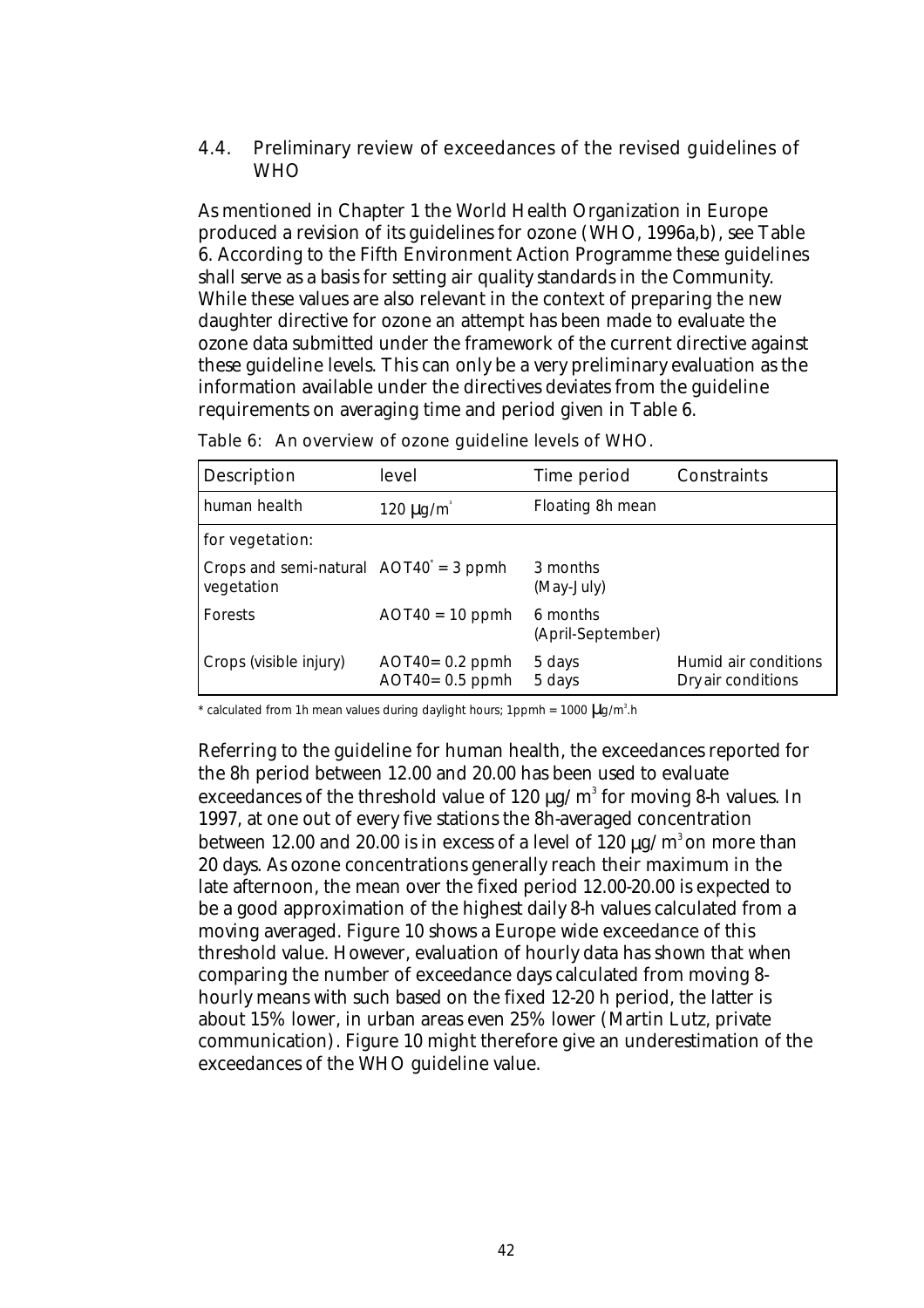Figure 10: The occurrence of exceedances of the WHO guideline for protection of human health (120  $\mu$ g/m<sup>3</sup> for moving 8-hourly values; calculations are, however, based on ozone levels reported for the fixed time period 12.00-20.00h, see text), averaged over all stations; period 1 January - 31 December 1997.



Evaluation on the AOT40 values for vegetation is not possible using the available information. A crude estimate might be based on the information on exceedance of a daily concentration of 65  $\mu$ g/m $^3$ . The *exceedance rate* (see Eq 2) of a threshold of 80  $\mu$ g/m<sup>3</sup> (ER40) and the AOT40 values differ, however, on the time window for integration: the AOT40 is based on hourly values during the 'daylight'-period (8.00-20.00 CET) whereas the ER40 is based on 24h per day. A longer integration time might lead to higher values. On the other hand, days with a daily average below 80  $\mu$ g/m<sup>3</sup> do not contribute to the ER40 but may contribute to the AOT40 when hourly averages peak above 80 µg/m $^{\rm 3}$ . Due to these differences the exceedance rate may either over- or underestimates the AOT40. A preliminary analysis using hourly data for a limited number of stations in Latvia, the Netherlands, and the United Kingdom showed that the ER40 is lower than the corresponding AOT40; in some cases AOT40 is even a factor 3-8 higher than the ER40.

An exceedance rate of  $6000\ \mu\text{g/m}^3\text{.}$ h was exceeded in 1997 on 26% of all reporting stations; limiting the analysis only to the rural stations, this percentage increases to 41%. In view of the discussion above this will give a severe underestimation of the stations where the WHO critical level for protection of crops and semi-natural vegetation (AOT40 = 6000  $\mu$ g/m $^3$ .h) is exceeded. Both observations as well as model calculations made within EMEP (EMEP MSC-W, 1998) show that south of  $55-57^\circ$ N an AOT40 of 6000  $\mu$ g/m $^3$ .h is exceeded in more than 90% of the area.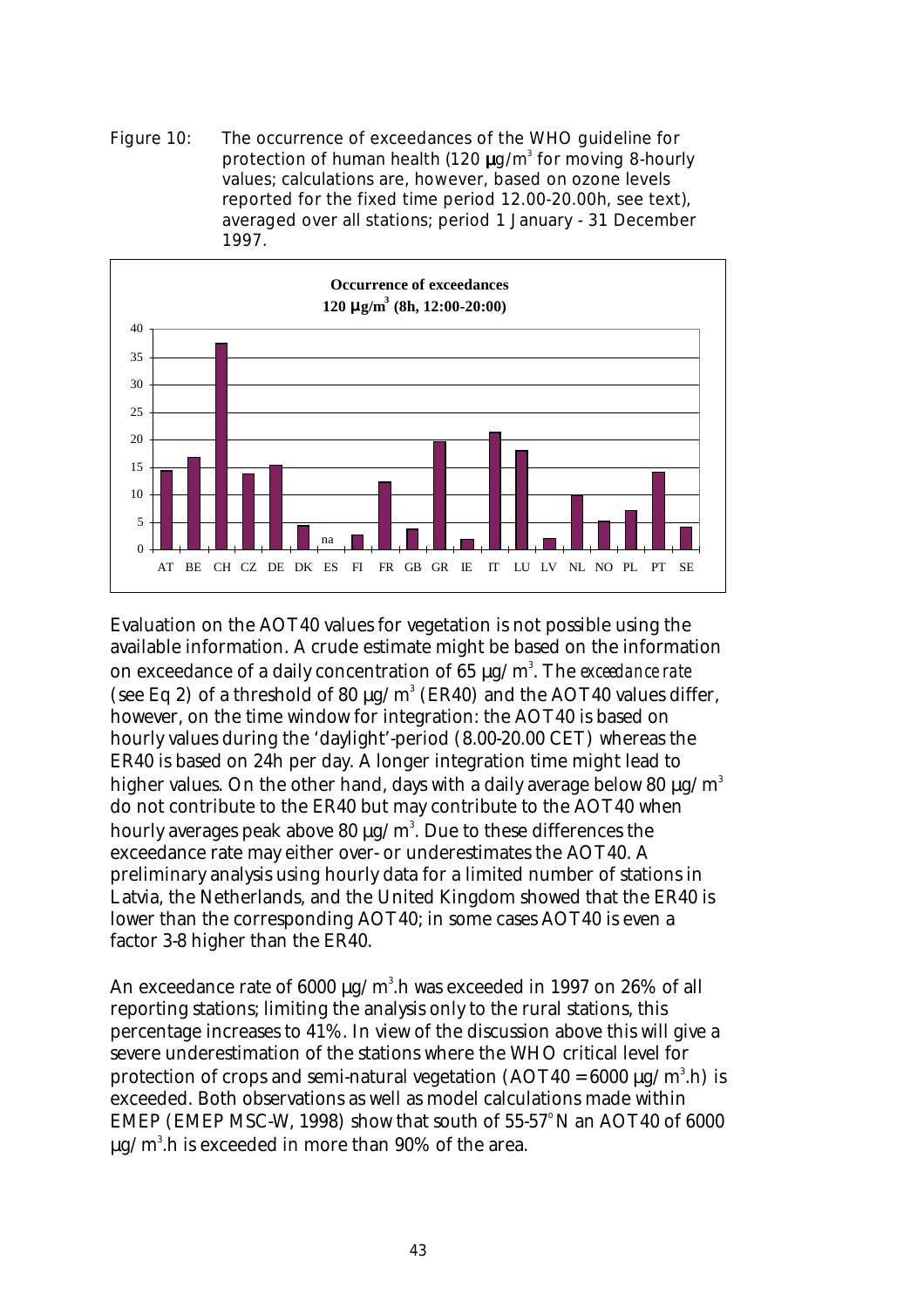It must be concluded that the information currently collected under the Ozone Directive is not adequate to assess exceedances of the revised WHOguidelines for ozone.

### 4.5. Data reported for 1994-1997

Trends in ozone concentrations are expected to result from trends in precursor emissions in Europe and from the increasing trend in hemispheric background concentrations (Borrell and van den Hout, 1995). The magnitude and even the sign of a possible trend might differ from location to location. In a study of trends in concentrations of ozone and related species in the Netherlands and nearby countries Roemer (1996) concluded that the ground level oxidant (sum of ozone and  $NO<sub>2</sub>$ ) concentrations have decreased significantly in the Netherlands from 1981 to 1994 with an average decrease of about 1% per year. For Germany a slightly downward (in the northern part) or slightly upward (in the southern part) trend was noted but probably none of these trends is significant at the 95% confidence interval (Roemer, 1996).

From an analysis of ozone concentrations in 'unpolluted' air masses arriving over the North Atlantic region at the Irish station Mace Head. it appeared that over the 1990-1996 period there is an upward trend of 0.092 ppb per year (or 0.2% per year) in background ozone concentrations (PORG, 1997). Model calculations on a global scale support the findings of a ongoing change in chemical composition of tropospheric background air. In the late 1990s daily mean concentrations of ozone are three to four times higher than in the pre-industrial era as a result of the tremendous growth in  $\mathrm{NO}_\mathrm{x}$  emissions from industry and the transport sector.

The year to year variation in 50-percentile values are relatively small  $(2 - 7 \mu)$ g/m $^{\rm 3}$  on a P50-value of about 30 to 60  $\mu$ g/m $^{\rm 3)}$  when compared to the variations in the 98-percentile values (a variation of 11-18  $\mu$ g/m $^3$  for P98values ranging from 76-145  $\mu{\rm g}/{\rm m}^3$ ). Peak values of ozone are strongly correlated with temperature mainly because the conditions leading to high temperatures (e.g. strong solar radiation, low wind speeds, continental flows) also trigger photochemical formation. Meteorological fluctuations may cause variations in peak ozone levels that are much larger than the variations due to changes in precursor emissions. A yearly fluctuation of about 15% in 98-percentile value is not exceptional.

The time series reported in the framework of the Ozone Directive, now covering a period of four years (1994-1997), are still too short or too variable in terms of station configuration to give conclusive answers on an ozone trend in the whole of the EU. Figure 11 shows the number of occurrence of exceedance (that is, the number of exceedances averaged per station) for the 110  $\mu$ g/m $^3$  and the 65  $\mu$ g/m $^3$  level over the four-year period. Judging the exceedances of the 110  $\mu$ g/m $^3$  threshold, 1997 is a year with generally a low number of exceedances and a decreasing trend is observed in some countries (e.g. AT, DE) but not in all (see, for example IT). A different picture is found for exceedances of the daily threshold of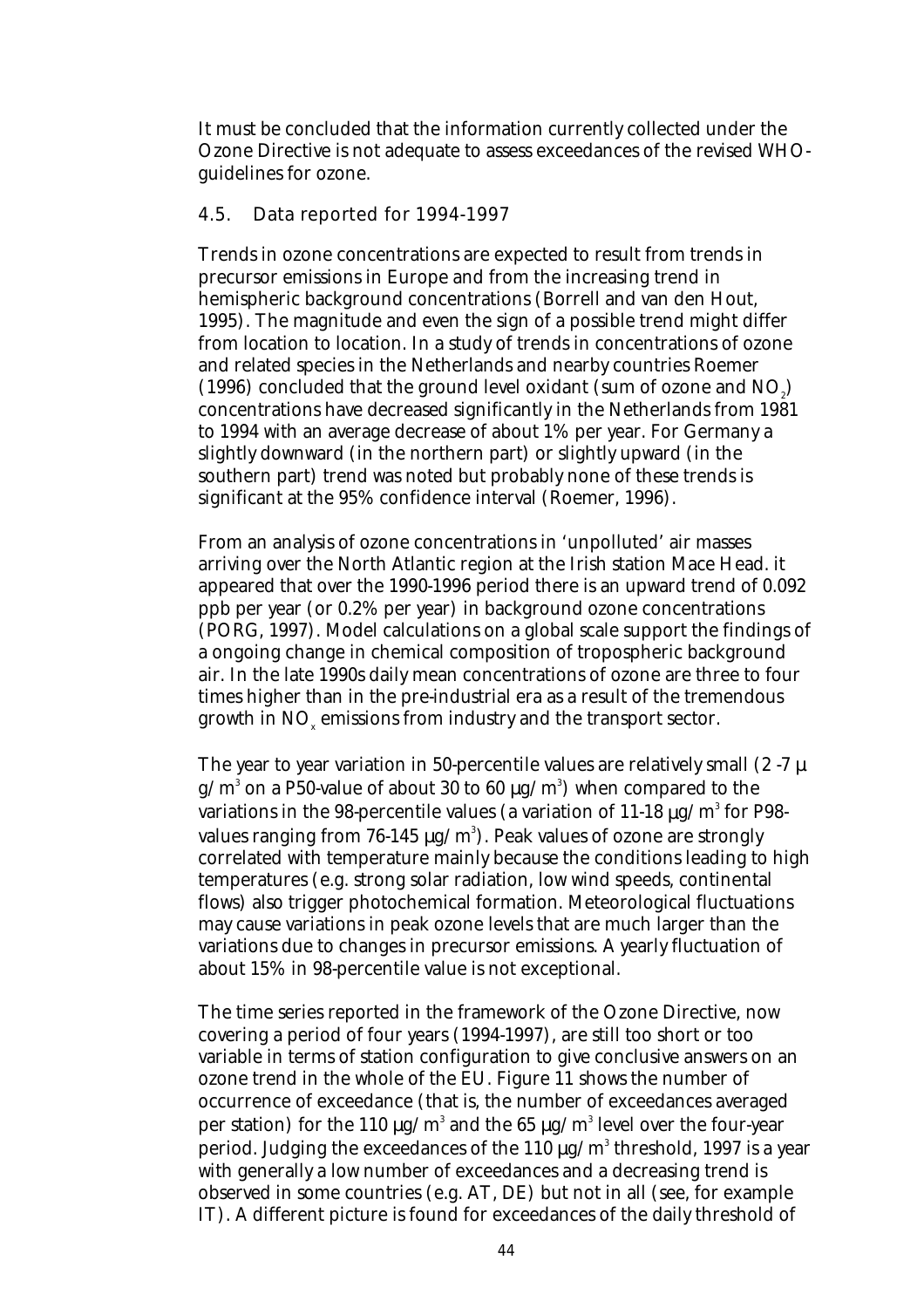$65~\rm{\mu g/m^3}.$  Here, 1997 is not a year with an exceptionally low number of exceedances; for a number of countries (AT, BE, FR, IT, PT, SE) 1997 is even the year with the highest numbers. Data for DK, GB, and GR suggest on the other hand, a decreasing trend.

For various Member States data reports are available for years previous to 1994. Longest time series are available for Belgium, Luxembourg, the Netherlands, and United Kingdom. At the level of the individual stations in these countries, a possible trend in ozone levels has been examined using the non-parametric Mann-Kendall test (Gilbert, 1987). Only those stations for which at least data for 5 years are available have been included in the tests. The results for trends in 50- and 98-percentile values are summarised in Table 6. For most of the stations no significant trend in 50-percentile values is observed. For the stations with a significant trend, the results are mixed. An upward trend of 1-3  $\mu\text{g/m}^3$  per year is seen at a few stations in Belgium and Luxembourg. Trends in the United Kingdom are both positive or negative. The same is true for the Netherlands, although here the number of stations with a downward trend outweighs the number of stations with a positive trend. In the analysis of the 98-percentiles also no clear picture for a country or region emerged. Only for the Netherlands the majority of stations show a downward trend but here artefacts caused by the introduction of a new ozone monitor during the winter of 1990/1991 might not have been excluded (RIVM, personal communication).

Figure 11: Occurrence of exceedances of threshold values of 110 (8h) and 65 (24h)  $\mu$ g/m<sup>3</sup> in EU Member States during the period 1994-1997.

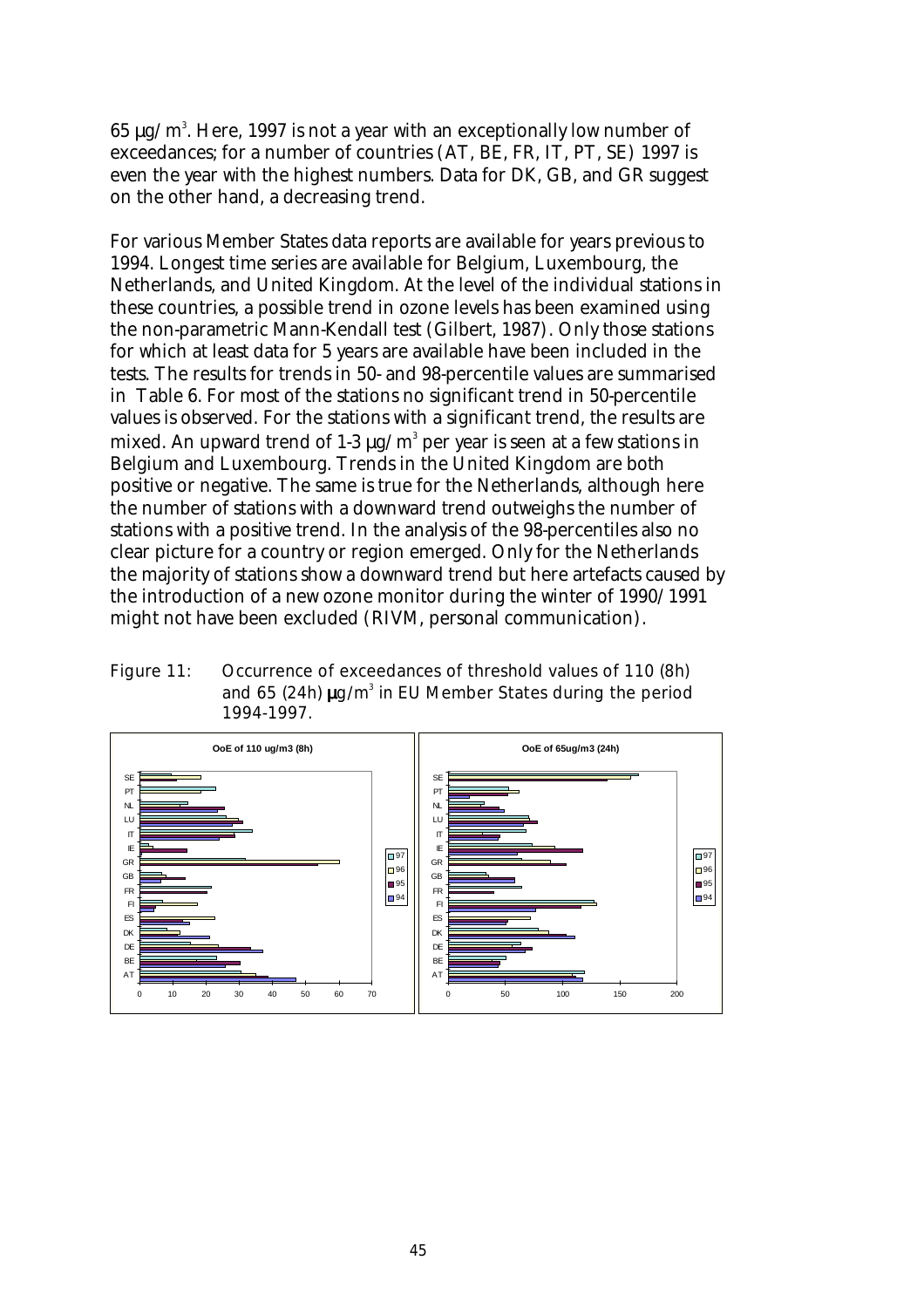| member state  | number of stations <sup>(1)</sup> | slope range                                              |
|---------------|-----------------------------------|----------------------------------------------------------|
|               |                                   | $(\mu g/m^3$ per year) (2)                               |
| 50-percentile |                                   |                                                          |
| <b>BE</b>     | 7(3,0)                            | $1.6 \leftrightarrow 3.3$ (0.0 $\leftrightarrow$ 3.3)    |
| <b>GB</b>     | 24(2,2)                           | $-1.0 \leftrightarrow 1.4 (-1.0 \leftrightarrow 1.4)$    |
| LU            | 5(2,0)                            | $0.9 \leftrightarrow 2.6(-1.8 \leftrightarrow 2.6)$      |
| <b>NL</b>     | 32(3,10)                          | $-1.6 \leftrightarrow 0.9 (-1.6 \leftrightarrow 1.0)$    |
| 98 percentile |                                   |                                                          |
| <b>BE</b>     | 7(1,0)                            | $1.5$ (-2.5 $\leftrightarrow$ 8.3)                       |
| <b>GB</b>     | 24(0,2)                           | $-6.7 \leftrightarrow -6.0$ $(-6.7 \leftrightarrow 6.0)$ |
| LU            | 5(1,0)                            | $1.8 (-0.3 \leftrightarrow 3.0)$                         |
| <b>NL</b>     | 32(0,20)                          | $-6.3 \leftrightarrow -2.6 (-6.3 \leftrightarrow 3.0)$   |

Table 6: Trend estimates for 50- and 98-percentile values for individual stations in Belgium, United Kingdom, Luxembourg and the Netherlands; period 1989-1997.

(1) in parentheses the number of stations with a significant upward, respectively downward trend (at an  $\alpha$  = 0.10 significant level) is given;

(2) range in estimated annual trends for stations with significant trend; results for all stations including those where no significant trend has been observed are given in parentheses.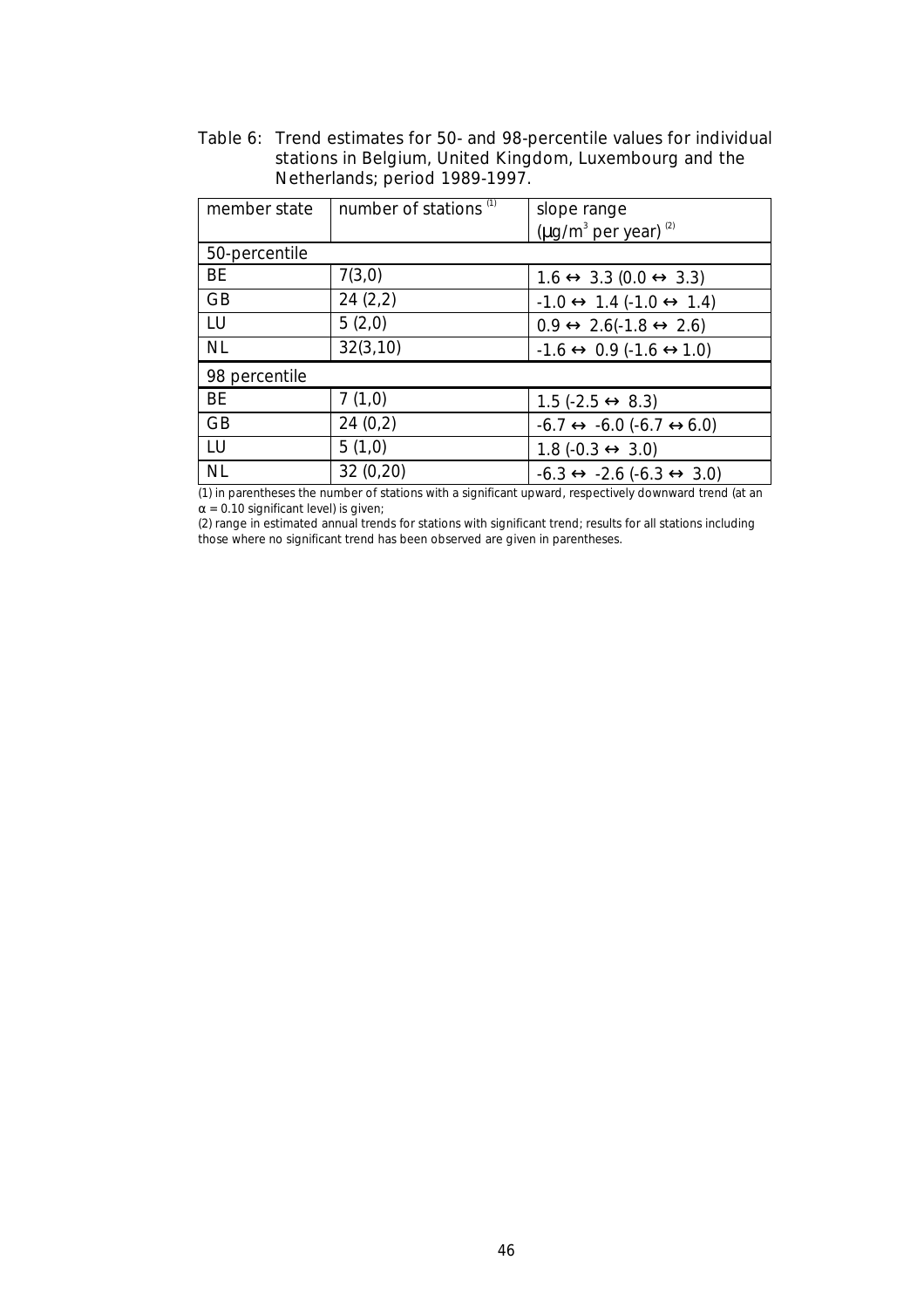# 5. Conclusions and recommendations

1. **Data for 1997 was received by the European Commission from all Member States. In addition, information for 6 other European countries was received.**

The 15 EU Member States provided information on ozone concentrations for a total of 984 monitoring stations. Switzerland, the Czech Republic, Latvia, Norway, Poland and Slovakia provided information on ozone concentrations for 100 stations.

- 2 **The threshold value set for the protection of human health was exceeded substantially in all reporting countries.** The threshold value of 110  $\mu$ g/m $^3$  (8h-average) was exceeded substantially (in about 25% of the reported exceedances the 8haverage concentrations exceeded 165  $\mu\text{g}/\text{m}^3$ ).
- 3. **The threshold values set for the protection of vegetation were exceeded substantially and in almost all EU Member States.** The threshold value of 65  $\mu{\rm g}/{\rm m}^3$  (24h average) is reported to be exceeded substantially (by up to a factor 3), widely (in all reporting countries) and frequently (nearly all countries report exceedances during more than 100 days at one or more of their stations). The threshold value of 200  $\mu$ g/m $^3$  (hourly average) is exceeded largely and widely (in total 13 countries, 10 EU Member States) on a limited number of days.
- 4. **The threshold value for information of the population was exceeded in almost all EU Member States during a limited number of days.**

Exceedance of the information threshold value of 180  $\mu$ g/m $^3$  (1 h average) was reported for stations in 15 countries (12 EU Member States). For one station (Lykovrissi, Athens) an exceedance of the warning level of 360  $\mu$ g/m $^3$  (1h average) was reported.

#### 5. **The spatial coverage and quality documentation of the data need further improvement.**

Depending on the local situation, the ozone monitoring stations are characterised as rural, urban, street or other (e.g. industrial). Further work towards a harmonised classification system is recommended.

The present subsets of rural stations and urban stations are not representative for the land area of the EU and the urban population, respectively.

Spatial coverage and documentation of the monitoring data quality need improvement if the level of protection of human health and ecosystems in Europe to elevated ozone levels is to be fully assessed. Member States are encouraged to reconsider their ozone measuring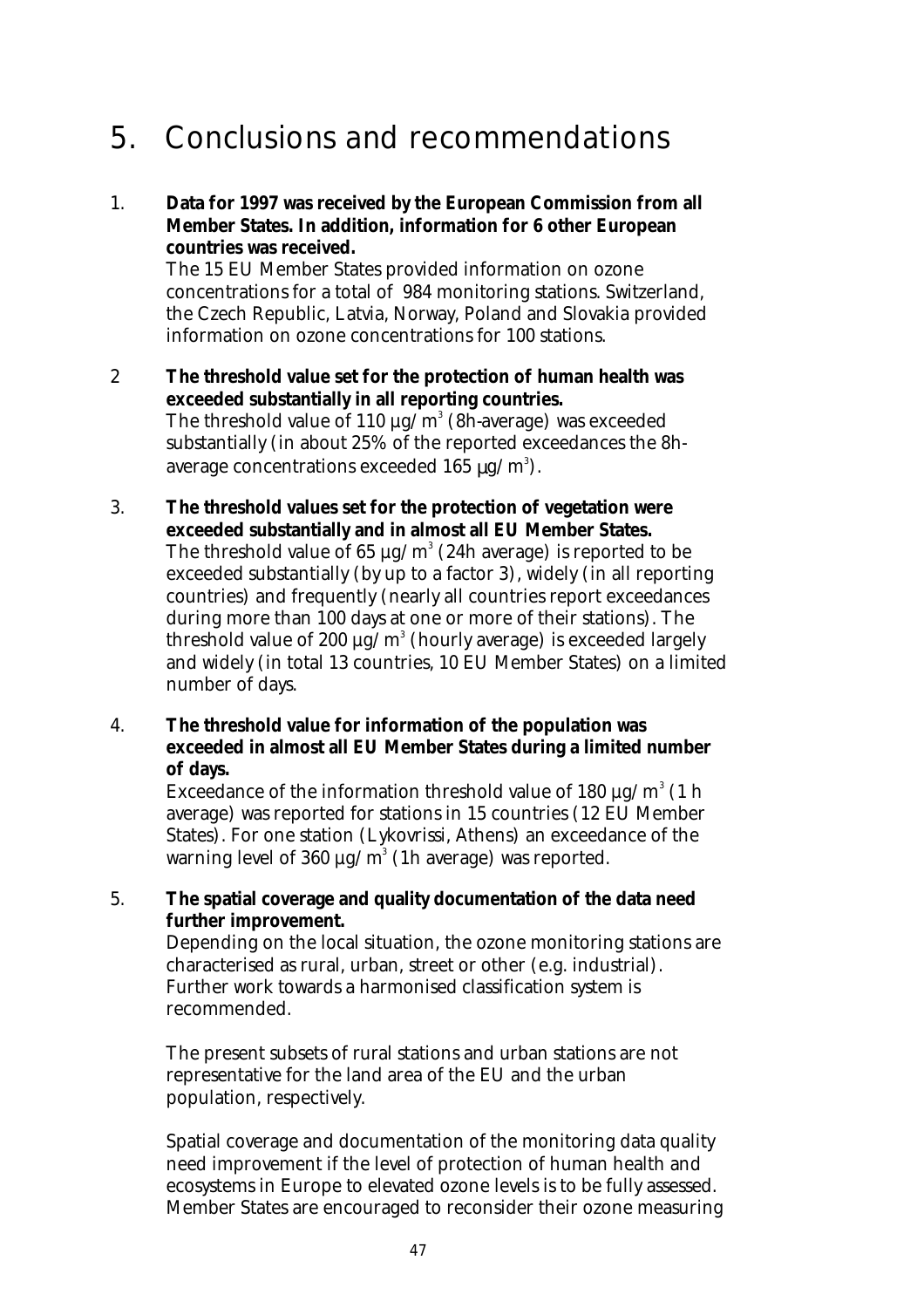networks in the light of the spatial coverage of ozone monitoring stations. It is recommended to improve the documentation on the representativity and on the surroundings of the existing stations.

6. **It is recommended to improve the reporting of ozone precursors**  $(NO_x, NO_z \text{ and } VOC).$  $\mathrm{NO}_{\mathrm{x}}$  measurements should be co-located with the ozone monitoring stations as  $\mathrm{NO}_{\mathrm{x}}$  can be used as an indicator of the station representativity. Moreover, precursor concentrations will be needed for testing of compliance with VOC and NO $_{\tiny \rm x}$  emission reduction programs.

## Acknowledgement

The authors are indebted to Jaroslav Fiala and Hana Livorova at the PHARE Topic Link on Air Quality and Jana Ostatnicka at the Czech Hydrometeorological Institute for the cartographic contributions and further GIS support .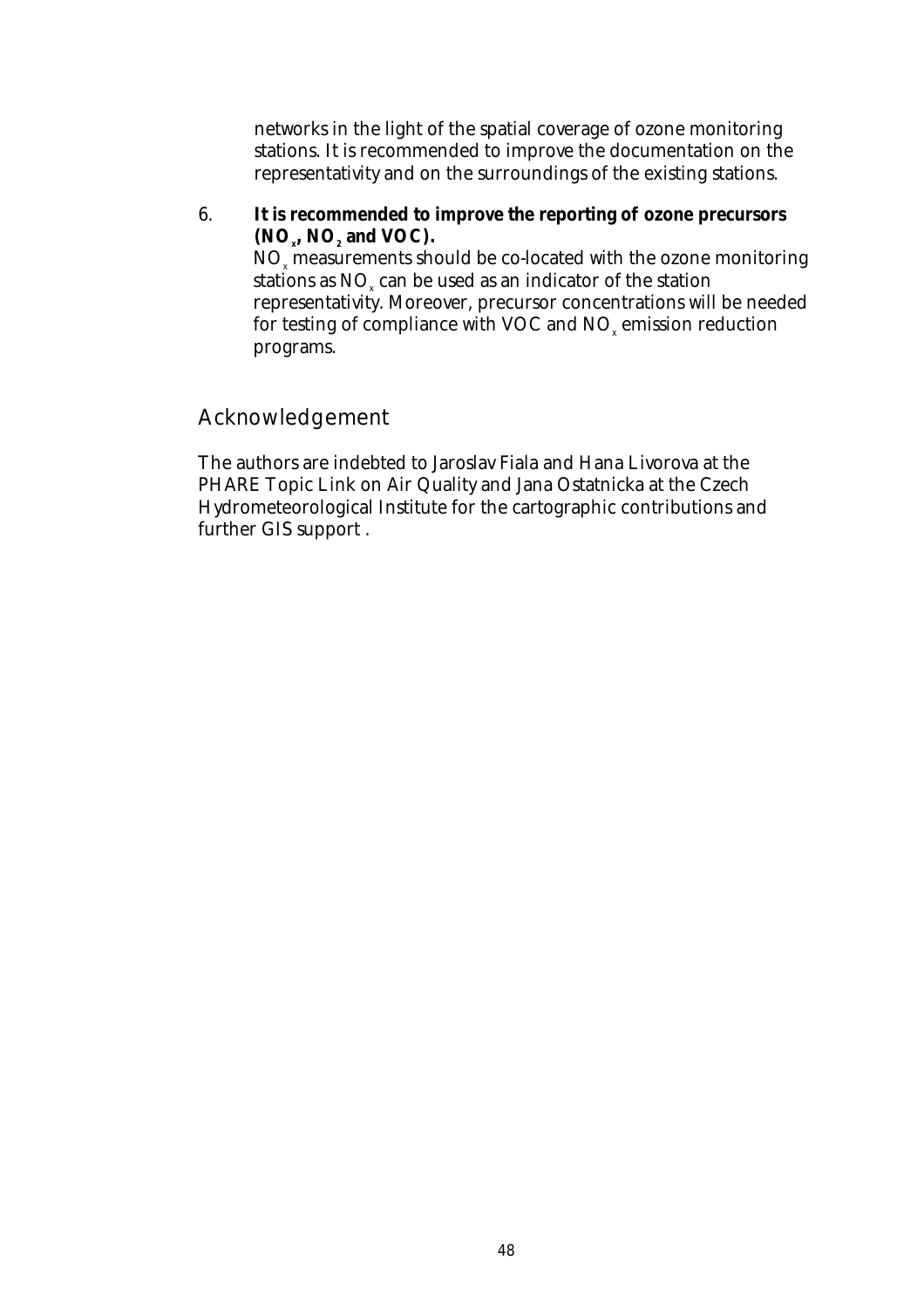## 6. References

- Anderson H.R., Spix C., Medina S., Schouten J.P., Castellsague J., Rossi G., Zmirou D., Touloumi G., Wojtyniak B., Ponka A., Bacharova L., Schwarts J. and Katsouyanni K. (1997) Air pollution and daily admissions for chronic obstructive pulmonary disease in 6 Europen cities: results from the APHEA project. *Eur. Respir J.* **10,** 1064-1071.
- Barrett K. and Berge E. (eds) (1996) Transboundary air pollution in Europe. Part 1: Estimated dispersion of acidifying agents and of near surface ozone. EMEP/MSC-W Report 1/96. The Norwegian Meteorological Institute, Oslo, Norway.
- Beck J.P., Kryzanowski M. and Koffi B. (1998) Tropospheric ozone in the European Union*. The consolidated Report,* European Topic Centre on Air Quality, Report presented to the Steering Group on Ambient Air Quality, Brussels,
- Borrell, P. and van den Hout D. (1995) Tropospheric ozone a review of current understanding. Doc.Ref XI/363/95, European Commission, Brussels.
- Borrell P., Builtjes P., Grennfelt P. and Hov Ø (eds) (1997) Photo-oxidants, acidification and tools. Policy application of EUROTRAC results. Springer-Verlag, Berlin.
- Bull K.R. (1991) The critical load/level approach to gaseous pollutant emission control. *Environ. Pollut.,* **69,** 105-123*.*
- De Leeuw F., Sluyter R. Van Zantvoort E. and Larssen S. (1995) Exceedance of Ozone threshold values in the European Community in 1994. Summary based on the information reported in the framework of the Council Directive 92/72/EEC on air pollution by ozone. European Topic Centre on Air Quality.
- De Leeuw F., Sluyter R. and Van Zantvoort E. (1996) Air Pollution by Ozone in the European Union, Exceedance of ozone threshold values in 1995 and summer 1996. EEA Topic Report 29/1996. European Environment Agency, Copenhagen.
- De Leeuw F., Sluyter R. and Van Zantvoort E. (1997) Air Pollution by Ozone in the European Union, Exceedance of ozone threshold values in 1996 and summer 1997. EEA Topic Report 7/1997 European Environment Agency, Copenhagen.
- De Saeger E., Noriega Guerra A., Gerboles M., Rau H., Amantini L. and Perez Ballesta P. (1997) Harmonisation of directive 92/72/EEC on air pollution by ozone; inter-comparisons of calibration procedures for ozone measurements. Report EUR 17662, European Commission, Brussels.
- Derwent, D. and van den Hout D. (1995) Computer modeling of ozone formation in Europe. Doc.Ref XI/364/95, European Commission, Brussels.
- EC (1994). Information Document concerning Air Pollution by Ozone Overview of the situation in Europe during Summer 1994. European Commission, Brussels.
- Gilbert R.O (1987) Statistical methods for environmental pollution monitoring. Van Nostrand Reinhld, New York.
- Hjellbrekke A.G.(1996) Ozone Measurements 1993-1994, EMEP/CCC report 1/96, NILU, Kjeller, Norway.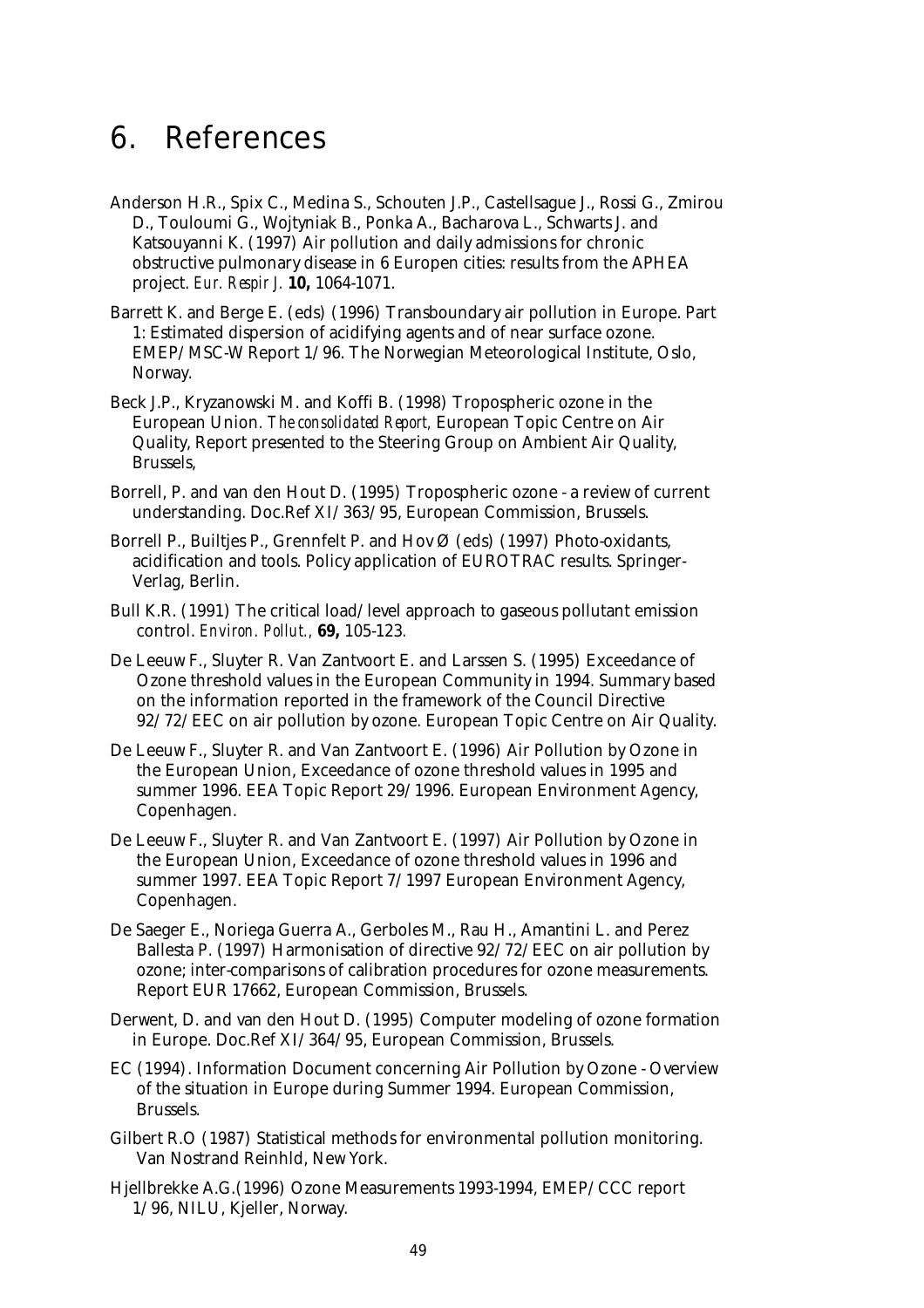- Hov O. (Editor) (1997) Tropospheric Ozone Research, Springer Verlag, Berlin.
- Larssen S., Sluyter R., and Helmis C. (1998) Criteria for EUROAIRNET, the EEA Air Quality Monitoring and Information Network. *in preparation,* EEA Technical Report.
- Malik S., Simpson D., Hjellbrekke A. G., ApSimon H. (1996) Photochemical model calcu-lations over Europe for summer 1990. Model results and comparison with observation. EMEP/MSC-W report 2/96, The Norwegian Meteorological Institute, Oslo, Norway.
- EMEP MSC-W (1998) Transboundary Photooxidant Air Pollution in EUrope. Calculations of tropospheric ozone and comparison with observations. EMEp/MSC-W report 2/98; Norwegian Meteorological Institute, Oslo, Norway.
- PORG (1997). Ozone in the United Kingdom. Fourt report of the Photochemical Oxidant Review Group. Department of the Environment, Transport and the Regions, London.
- Roemer M. (1996) Trends of tropospheric ozone over Europe. Thesis, University of Utrecht.
- Sartor F., Demuth C., Snacken R. and Walckiers D. (1997) Mortality in the elderly and ambient ozone concentration during the hot summer, 1994, in Belgium. *Environmental Research,* **72,** 109-117.
- Sluyter R.(editor) (1995) Air Quality in major European cities. Report 722401004, RIVM, Bilthoven.
- Van Zantvoort E. and Sluyter R. (1996) Annex to the report: Exceedance of Ozone threshold values in the European Community in 1994. Summary based on the information reported in the framework of the Council Directive 92/72/EEC on air pollution by ozone. European Topic Centre on Air Quality.
- WHO (1996a): Update and revision of the WHO air quality guidelines for Europe. Classical air pollutants: ozone and other photochemical oxidants. European Centre for environment and health, Bilthoven, The Netherlands.
- WHO (1996b): Update and revision of the WHO air quality guidelines for Europe. Ecotoxic effects: ozone effects on vegetation. European Centre for environment and health, Bilthoven, the Netherlands.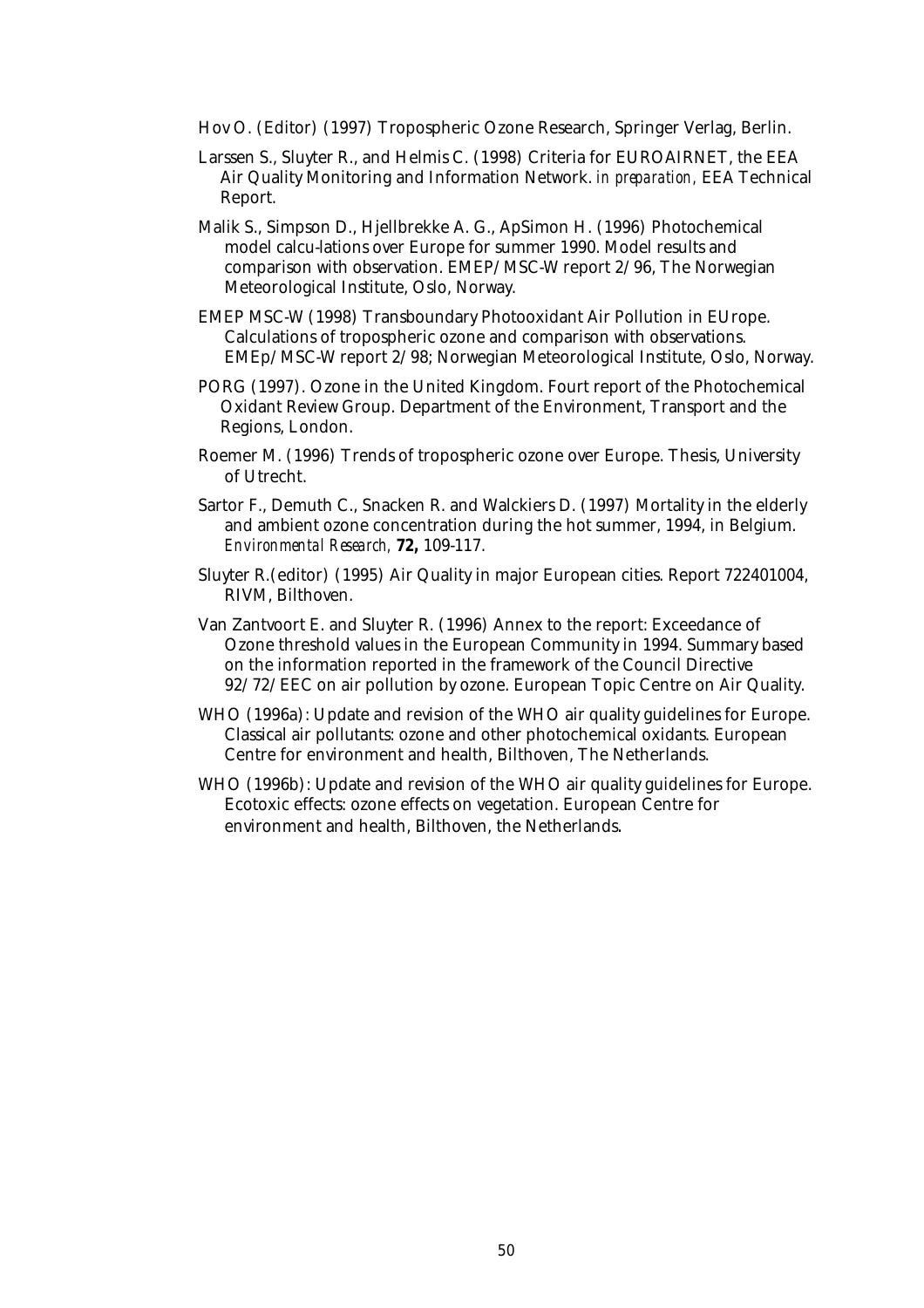# ANNEX 1: Observed exceedances and annual statistics

#### **Observed exceedances of ozone threshold values and annual statistics in 1997 at individual monitoring stations reporting in the framework of the Council Directive 92/72/EEC on air pollution by ozone.**

Information on exceedances and concentrations of ozone and its precursors for the individual stations in EU Member States and several other European countries reporting in the framework of the Ozone Directive over the period 1 January 1997-31 December 1997 is available in computer readable form only. In the framework of the Council decision on Exchange of Information (Council Decision 97/101/EC) the Member States will report hourly ozone concentration for (a selection of) the reporting stations. These hourly data will become available from the EEA-ETC/AQ database AIRBASE.

Exceedances of the threshold value of 360  $\mu$ g/m $^3$  for hourly values has been observed in 1997 at one station only:

| country | station name & city | ∣ date, time   | $\mu$ max conc ( $\mu$ g/m <sup>31</sup> ) |
|---------|---------------------|----------------|--------------------------------------------|
| Greece  | Lykovrissi, Athens  | 18 June, 13.00 | 383                                        |

From the AIRBASE pages at the ETC/AQ Website (URL: *http://etcaq.rivm.nl*) the following tables are available:

 $\overline{a}$ 

- **Table I.1:** Number of days, the number of periods of consecutive days on which exceedances of the threshold values of 180  $\mu$ g/m $^3$  and 200  $^2$  $\mu$ g/m $^3$  for hourly values have been observed and exceedance rate $^7$ at reporting monitoring stations; period 1 January - 31 December 1997.
- **Table I.2:** Number of days, the number of periods of consecutive days on which exceedances of the threshold values of 110  $\mu$ g/m $^3$  for 8hourly values and 65  $\mu$ g/m $^3$  for daily values have been observed and exceedance rates at reporting monitoring stations; period 1 January - 31 December 1997.

$$
ER = \sum_{i}^{NET} (C_{i, \max} - T) \cdot \left(\frac{d+1}{2}\right) \cdot AV
$$

<sup>7</sup> To give an indication of the severity of exceedances the *exceedance rate* is given. The *exceedance rate* is defined as:

where the summation is over the total number of exceedance *NET* and *d* is the duration of the exceedance expressed in number of averaging period, *AV*. The ER is expressed in *concentration x time* units, for example in *ppm.h* or *mg.h.m-3 .*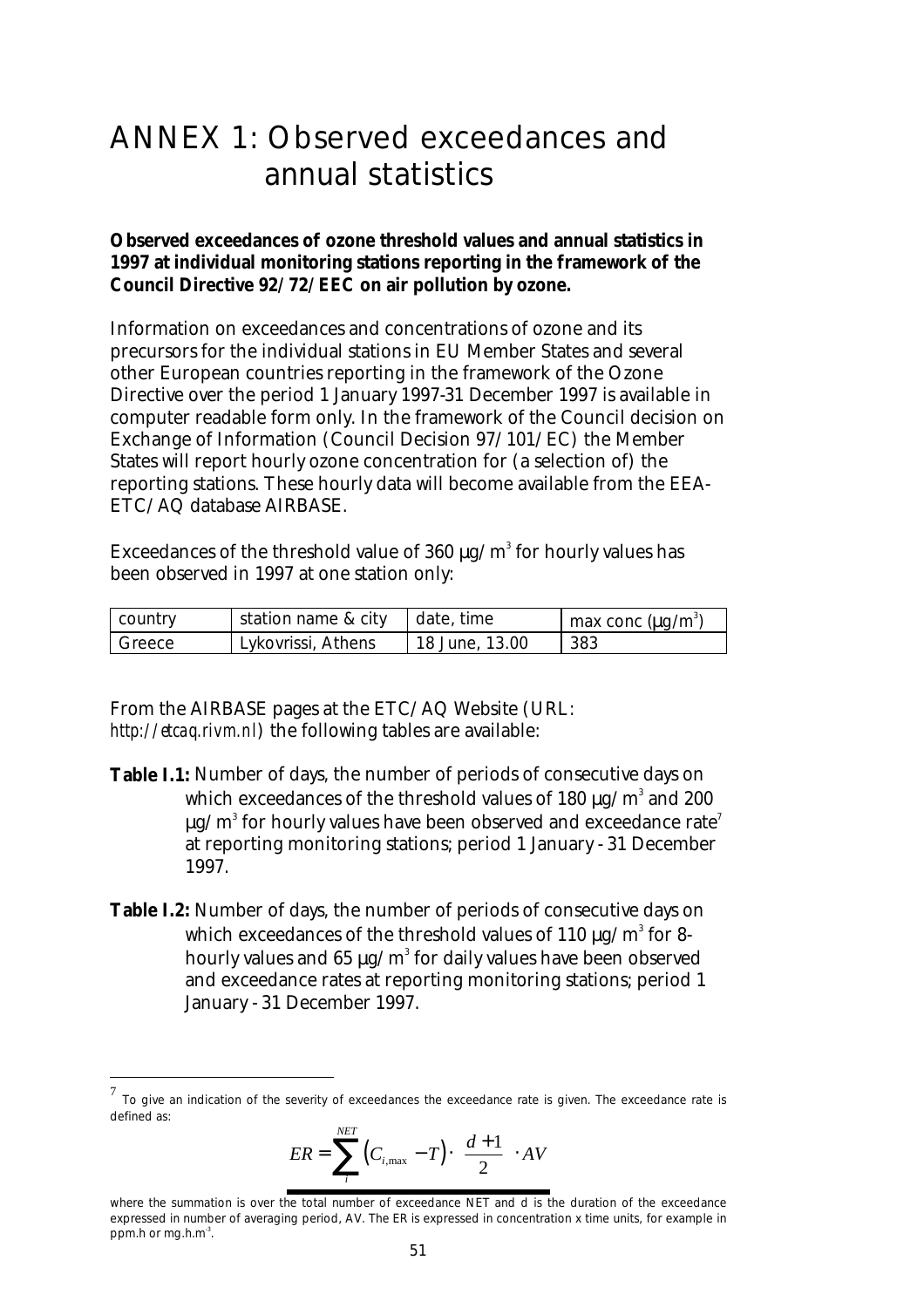- **Table I.3**. Annual statistics (50, 98 and 99.9 percentile values and maximum values) of hourly and moving 8-hourly ozone concentrations for reporting monitoring stations; all concentrations in  $\mu$ g/m<sup>3</sup>; period 1 January - 31 December 1997.
- **Table I.4**. Annual statistics (averaged, 50-, 95- and 98- percentile values) of hourly  $\rm NO_{_{x}}$  and  $\rm NO_{_{2}}$  concentrations for reporting monitoring stations; all concentrations as  $\mathrm{NO}_i$  equivalents in  $\mu \mathrm{g/m^3}$ ; period 1 January - 31 December 1997.
- **Table I.5.** Annual statistics (averaged, 50-, 95- and 98- percentile values) of daily VOC concentrations for reporting monitoring stations; all concentrations in  $\mu$ g/m<sup>3</sup>; period 1 January - 31 December 1997.

#### **Notes to the tables**

#### **Table I.1**

In Table I.1 it is also indicated when no exceedance of (one or more) threshold values has been observed at the station. This information has not been submitted by the Member States and is inferred from the available data. In cases where the information was insufficient for an unambiguous answer a '?' is printed; '-1' indicates missing data.

#### Explanations of headings of Table I.1:

| column         | name       | explanation                                                         |
|----------------|------------|---------------------------------------------------------------------|
| 1              | codcou     | country code;                                                       |
| $\overline{2}$ | staname    | name of monitoring station;                                         |
| 3              | incod      | code number of monitoring station;                                  |
| 4              | ville      | city where station is located;                                      |
| 5              | ER-180 (1) | exceedance rate for the 180 $\mu$ g/m <sup>3</sup> threshold values |
|                |            | for 1h average ozone concentrations;                                |
| 6              | ER-200 (1) | exceedance rate for the 200 $\mu$ g/m <sup>3</sup> threshold values |
|                |            | for 1h average ozone concentrations has been                        |
|                |            | exceeded;                                                           |
| 7              | $D-180(1)$ | number of days on which the 180 $\mu$ g/m <sup>3</sup> threshold    |
|                |            | values for 1h average ozone concentrations has                      |
|                |            | been exceeded:                                                      |
| 8              | $D-200(1)$ | number of days on which the 200 $\mu$ g/m <sup>3</sup> threshold    |
|                |            | values for 1h average ozone concentrations has                      |
|                |            | been exceeded;                                                      |
| 9              | $P-180(1)$ | number of periods of consecutive days on which the                  |
|                |            | 180 $\mu$ g/m <sup>3</sup> threshold values for 1h average ozone    |
|                |            | concentrations has been exceeded;                                   |
| 10             | $P-200(1)$ | number of periods of consecutive days on which the                  |
|                |            | 200 $\mu$ g/m <sup>3</sup> threshold values for 1h average ozone    |
|                |            | concentrations has been exceeded;                                   |
| 11             | % 1h val   | percentage of valid 1h averaged ozone values.                       |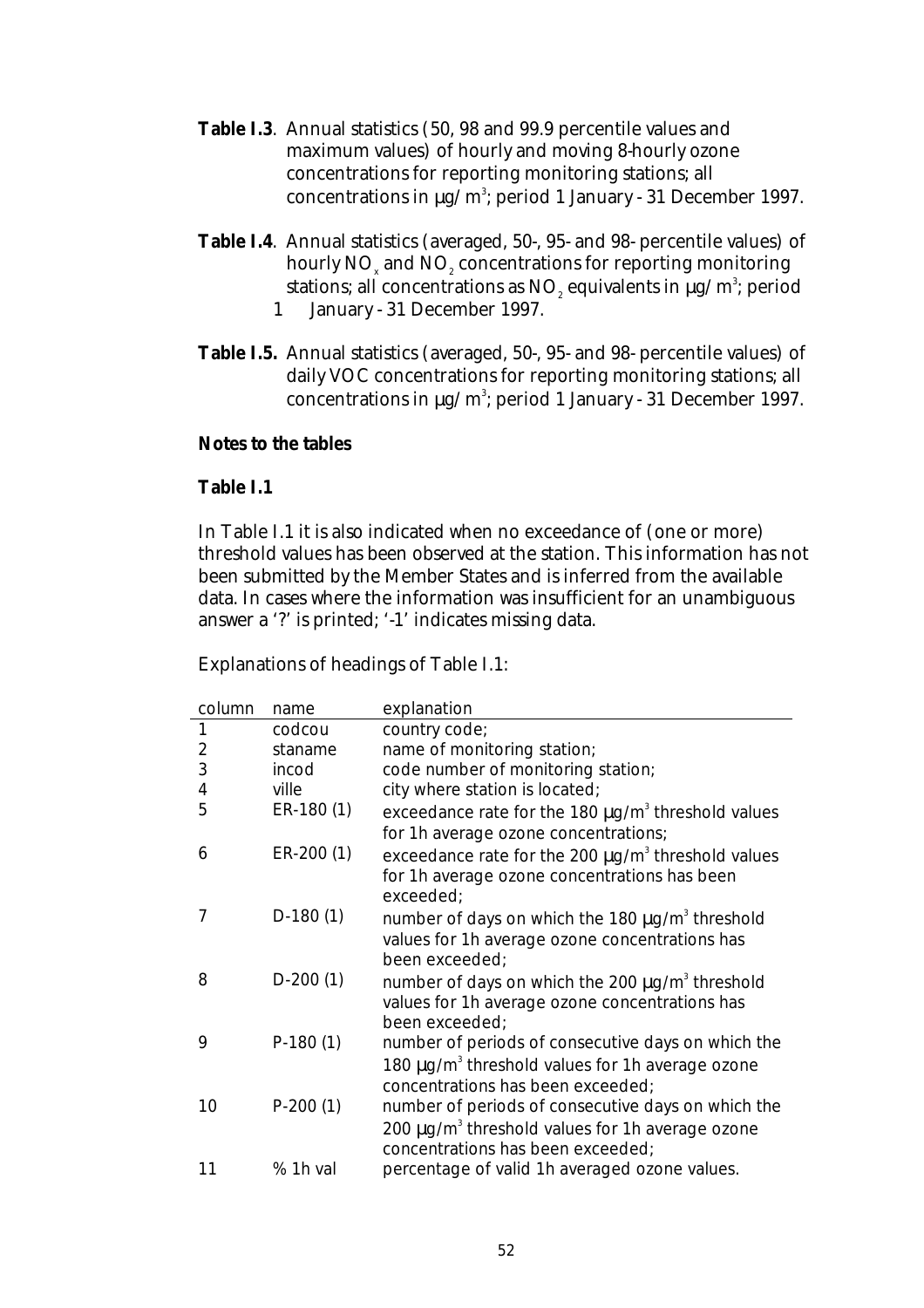### **Table I.2:** Explanations of headings of Table I.2:

| column         | name        | explanation                                                                                                                                                                                                            |
|----------------|-------------|------------------------------------------------------------------------------------------------------------------------------------------------------------------------------------------------------------------------|
| $\mathbf{1}$   | codcou      | country code;                                                                                                                                                                                                          |
| $\overline{2}$ | staname     | name of monitoring station;                                                                                                                                                                                            |
| 3              | incod       | code number of monitoring station;                                                                                                                                                                                     |
| 4              | ville       | city where station is located;                                                                                                                                                                                         |
| 5              | ER-110 (8a) | exceedance rate for the 110 $\mu$ g/m <sup>3</sup> threshold values for<br>the non-overlapping 8-hourly ozone values between<br>0.00-8.00, 8.00-16.00 and 16.00 and 24.00;                                             |
| 6              | ER-110 (8b) | exceedance rate for the 110 $\mu$ g/m <sup>3</sup> threshold values for<br>the 8-hourly ozone values between 12.00-20.00;                                                                                              |
| 7              | $D-110(8a)$ | number of days on which the 110 $\mu$ g/m <sup>3</sup> threshold<br>values for the non-overlapping 8-hourly ozone values<br>between 0.00-8.00, 8.00-16.00 and 16.00 and 24.00 has<br>been exceeded:                    |
| 8              | $D-110(8b)$ | number of days on which the 110 $\mu$ g/m <sup>3</sup> threshold<br>values for the 8-hourly ozone values between 12.00-<br>20.00 has been exceeded:                                                                    |
| 9              | P-110 (8a)  | number of periods of consecutive days on which the<br>110 µg/m <sup>3</sup> threshold values for the non-overlapping 8-<br>hourly ozone values between 0.00-8.00, 8.00-16.00 and<br>16.00 and 24.00 has been exceeded; |
| 10             | $P-110(8b)$ | number of periods of consecutive days on which the<br>110 $\mu$ g/m <sup>3</sup> threshold values for the 8-hourly ozone<br>values between 12.00-20.00 has been exceeded;                                              |
| 11             | $ER-65(24)$ | exceedance rate for the 65 $\mu$ g/m <sup>3</sup> threshold values for<br>the 24-hourly ozone values;                                                                                                                  |
| 12             | $D-65(24)$  | number of days on which the 65 $\mu$ g/m <sup>3</sup> threshold values<br>for the 24-hourly ozone values has been exceeded;                                                                                            |
| 13             | $P-65(24)$  | number of periods of consecutive days on which the 65<br>$\mu$ g/m <sup>3</sup> threshold values for the 24-hourly ozone values<br>has been exceeded:                                                                  |
| 14             | % 8h val    | percentage of valid 1h average values.                                                                                                                                                                                 |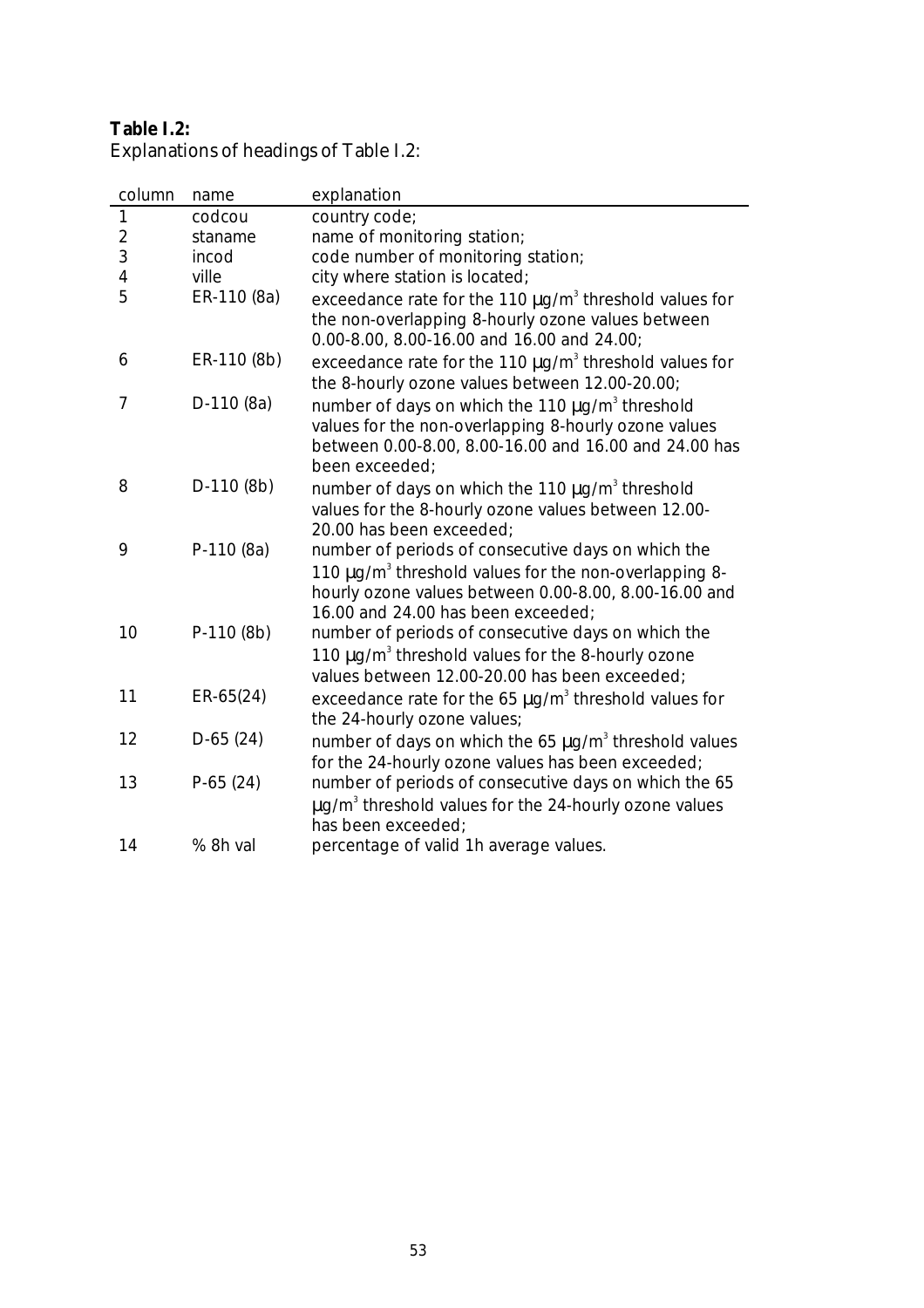### **Table I.3:** Explanations of headings of Table I.3:

| column | name               | explanation                                                                                |
|--------|--------------------|--------------------------------------------------------------------------------------------|
|        | codcou             | country code;                                                                              |
| 2      | staname            | name of monitoring station;                                                                |
| 3      | incod              | code number of monitoring station;                                                         |
| 4      | ville              | city where station is located;                                                             |
| 5      | 1h P <sub>50</sub> | 50 percentile of hourly ozone values $(\mu q/m^3)$ ;                                       |
| 6      | 1h P98             | 98 percentile of hourly ozone values $(\mu q/m^3)$ ;                                       |
|        | 1h P99.9           | 99.9 percentile of hourly ozone values $(\mu q/m^3)$ (additional<br>information);          |
| 8      | 1h MAX             | maximum value of hourly ozone value $(\mu q/m^3)$ ;                                        |
| 9      | % 1h val           | percentage of valid 1h average ozone values;                                               |
| 10     | 8h P50             | 50 percentile of 8-hourly ozone values $(\mu q/m^3)$ , calculated<br>as a moving average); |
| 11     | 8h P98             | 98 percentile of 8-hourly ozone values $(\mu q/m^3)$ ;                                     |
| 12     | 8h P99.9           | 99.9 percentile of 8-hourly ozone values ( $\mu q/m^3$ ,<br>additional information);       |
| 13     | 8h MAX             | maximum value of 8-hourly ozone value $(\mu g/m^3)$ ;                                      |
| 14     | % 8h val           | percentage of valid 8h average ozone values $(\mu g/m^3)$ .                                |

### **Table I.4:**

Explanations of headings of Table I.4 (Note that  $\mathrm{NO}_{\mathrm{x}}$  concentrations are given as µg NO $_{\tiny 2}$  equivalents per m $\mathrm{^{3}}$ ; 1 µg NO $_{\tiny 2}$  /m $\mathrm{^{3}}$  = 0.52 ppb ) :

| column | name              | explanation                                                                       |
|--------|-------------------|-----------------------------------------------------------------------------------|
|        | codcou            | country code;                                                                     |
|        | staname           | name of monitoring station;                                                       |
| 3      | incod             | code number of monitoring station;                                                |
| 4      | ville             | city where station is located;                                                    |
| 5      | AVER_x            | yearly averaged $NOx$ concentration ( $\mu$ g/m <sup>3</sup> );                   |
| 6      | PARP50 x          | 50-percentile of hourly NO <sub>v</sub> concentration ( $\mu$ g/m <sup>3</sup> ); |
|        | PARP90_x          | 90-percentile of hourly NO <sub>v</sub> concentration ( $\mu q/m^3$ );            |
| 8      | PARP95 x          | 95-percentile of hourly NO <sub>v</sub> concentration $(\mu g/m^3)$ ;             |
| 9      | %val x            | Percentage of valid 1h average NO <sub>v</sub> values                             |
| 10     | AVER <sub>2</sub> | yearly averaged $NO$ , concentration ( $\mu$ g/m <sup>3</sup> );                  |
| 11     | <b>PARP50_2</b>   | 50-percentile of hourly NO <sub>2</sub> concentration (µg/m <sup>3</sup> );       |
| 12     | PARP90_2          | 90-percentile of hourly NO <sub>2</sub> concentration (µg/m <sup>3</sup> );       |
| 13     | <b>PARP95_2</b>   | 95-percentile of hourly NO <sub>2</sub> concentration ( $\mu q/m^3$ );            |
| 14     | $%$ val 2         | percentage of valid 1h average NO <sub>2</sub> values.                            |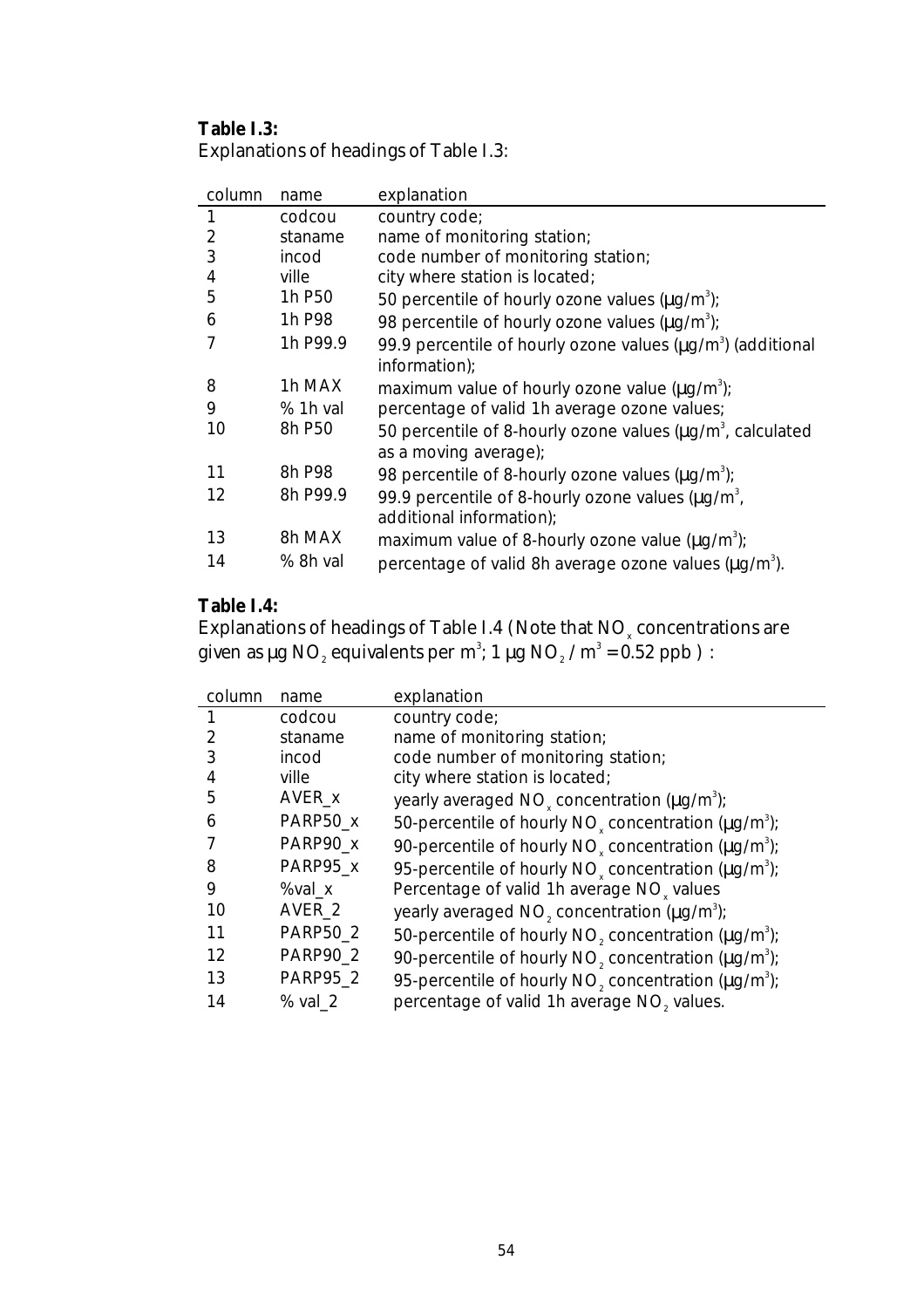### **Table I.5:** Explanations of headings of Table I.5:

| column | name        | explanation                                                     |
|--------|-------------|-----------------------------------------------------------------|
|        | codcou      | country code;                                                   |
|        | staname     | name of monitoring station;                                     |
|        | incod       | code number of monitoring station;                              |
| 4      | ville       | city where station is located;                                  |
| 5      | <b>AVER</b> | yearly averaged VOC concentration $(\mu q/m^3)$ ;               |
| 6      | PARP50      | 50-percentile of hourly VOC concentration (ug/m <sup>3</sup> ); |
|        | PARP90      | 90-percentile of hourly VOC concentration $(\mu q/m^3)$ ;       |
| 8      | PARP95      | 95-percentile of hourly VOC concentration $(\mu q/m^3)$ ;       |
| 9      | % val       | percentage of valid 24h average VOC values.                     |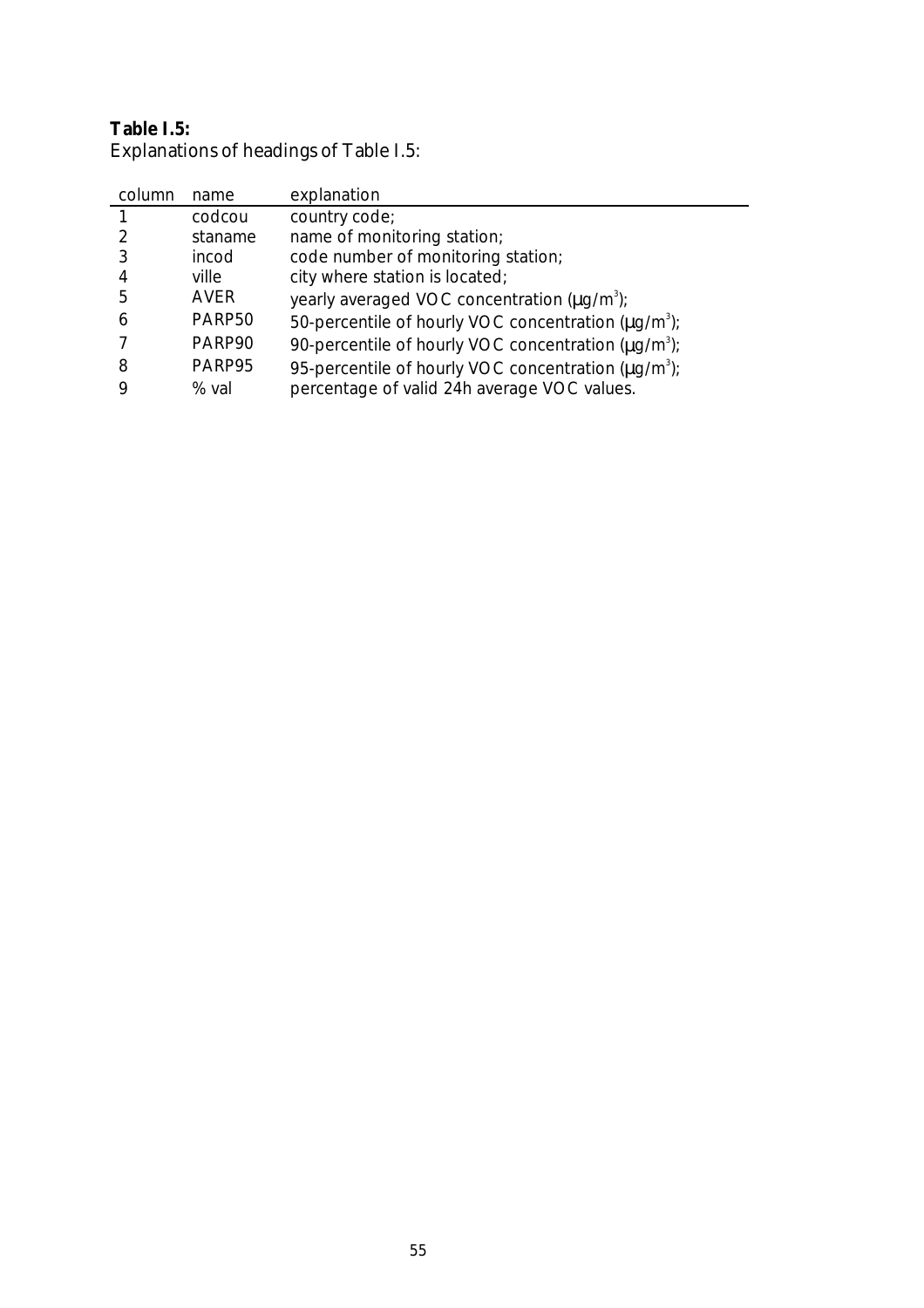# ANNEX II. Phenomenology of ozone concentrations

For a better understanding of the report, some of the main characteristics of ambient ozone are summarized here. For more advanced information on ozone, its photochemical formation and its precursors the reader is referred to documents provided by DGXI (Borrell and van den Hout, 1995; Derwent and van den Hout, 1995; Beck *et al*., 1998) and to reports prepared in the framework of UN-ECE Convention on long-range transport of air pollution (Malik *et al.,* 1996; Hjellbrekke, 1996; Barrett and Berge, 1996) and EUROTRAC (see e.g. Borrel *et al.,*1997; Hov, 1997).

Ozone is a secondary air pollutant formed in the atmosphere under the influence of sunlight. Ozone formation occurs at all levels in the atmosphere, from ground level up to the stratosphere. Here the discussion is limited to ozone at ground level. It has been shown that under the present conditions in Europe the ozone exposure of humans, vegetation and materials leads to adverse effects.

The precursors of the ozone formation are Volatile Organic Compounds (VOC), carbon monoxide  $(CO)$  and nitrogen oxides  $(NO_x)$ . VOC and CO act as 'fuels' as they are oxidized in the process; the nitrogen oxides play an important role as 'catalysts': they are not 'consumed' in the formation process but are essential for the continuation of the process. However, nitrogen oxides are consumed in side reactions by which they are further oxidized to nitric acid or nitrates. For the continuation of the photochemical oxidation process a continuous injection of nitrogen oxides is therefore necessary.

The ozone formation takes place on various time and spatial scales: on the local scale as in urban areas as Athens or Milan, on the regional scale as is demonstrated by the photochemical episodes in Central and Northwest Europe and on the hemispheric/global scale. Highly reactive VOCs are important precursors on the local and regional scale whereas the less reactive, relatively long-lived VOCs such as methane contribute to ozone formation on the global/hemispheric scale.

The role of nitrogen oxides is complex and may be different at various distances from the source. In heavily populated areas the ozone concentrations may be lower than the regional concentrations due to chemical scavenging by local nitrogen oxide emissions. This scavenging is presented by the chemical reaction:

 $O_3 + NO \rightarrow NO_2$  $+$  O<sub>2</sub> (R1) Nitrogen dioxide  $\mathrm{(NO}_2)$  formed in this reaction can be seen as 'potential ozone' as in the photolysis of  $\mathrm{NO}_z$ , nitrogen monoxide,  $\mathrm{NO}_z$  and ozone are produced:

$$
NO2 (+ O2) \rightarrow O3 + NO
$$
 (R2)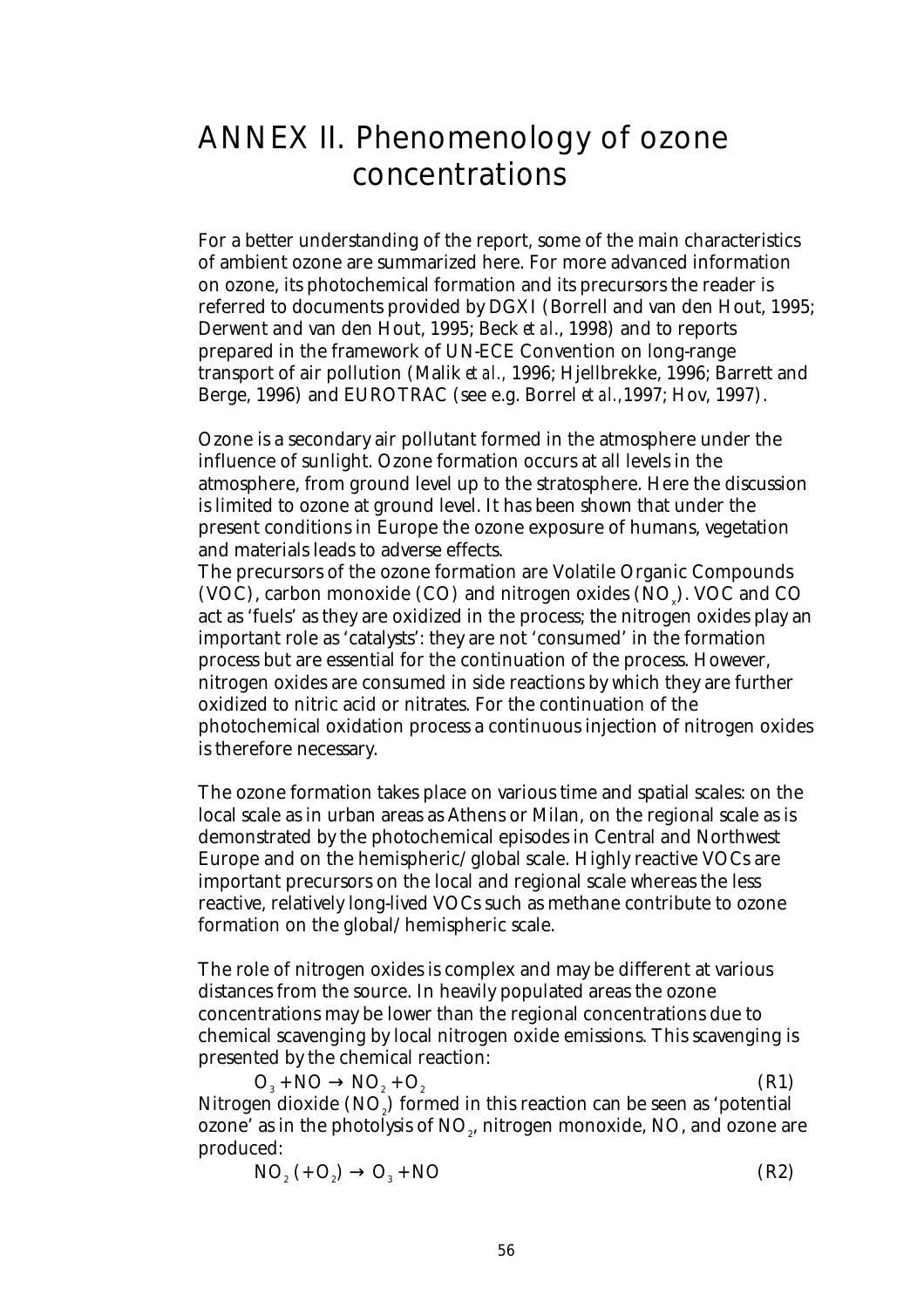As both the time scales of the NO-scavenging reaction  $(R1)$  and of the NO<sub>2</sub> photolysis are relatively short, an equilibrium between the three components will be established:

 $O_3 + NO \leftrightarrow NO_2$  $+$  O<sub>2</sub> (E1) Note that the sum of  $\mathrm{O}_{\scriptscriptstyle{3}}$  and  $\mathrm{NO}_{\scriptscriptstyle{2}}$  (frequently indicated as *oxidant* or *Ox*) is independent of the equilibrium. Knowledge on simultaneously measured  $\mathrm{NO}_{\mathrm{x}}$  concentrations in general and  $\mathrm{NO}_{\mathrm{z}}$  concentration in particular is therefore important for interpretation of ozone levels. The oxidant levels are spatially less variable than the ozone levels. A mapping procedure based on oxidant levels is therefore preferred.

The time scales of photochemical ozone formation are generally longer than the time scale associated with the above reaction R1 and R2 and close to  $\mathrm{NO}_\mathrm{x}$  sources a decrease in ozone concentrations may be observed; at larger distances to the source the ozone levels will increase again. In Figure II.1 the ozone concentration in an air parcel passing a  $\mathrm{NO}_{_\mathrm{x}}$  source is schematically presented.

One of the consequences of this interaction with  $NO<sub>x</sub>$  is that the representativeness of ozone monitoring stations depends strongly to what extent the station is influenced by local  $\mathrm{NO}_{\mathrm{x}}$  sources: concentrations measured at a station in a traffic situation will be representative for its direct surroundings only (e.g. less than a few 100 m) whereas a background station may measure concentrations representative for an area of several tens of kilometres. The information requested for in Article 4 of the Directive should form the basis on which a representative area for each of the monitoring stations could be defined.

At ground level ozone concentrations generally show a strong diurnal variation. At night concentrations are low, both caused by removal by dry deposition and by titration by NO-emissions according to reaction R1. In the morning concentrations increase, caused not only by the sun-light induced photochemical formation but also by the downward mixing of higher, ozone-rich layers. In the afternoon both processes will become less important and concentrations will decrease again when the loss processes dominate. The maximum concentration is frequently found in the late afternoon, around 16.00. For the eight hour periods reported in the framework of the Ozone Directive, the highest value will generally be observed between 12.00 and 20.00.